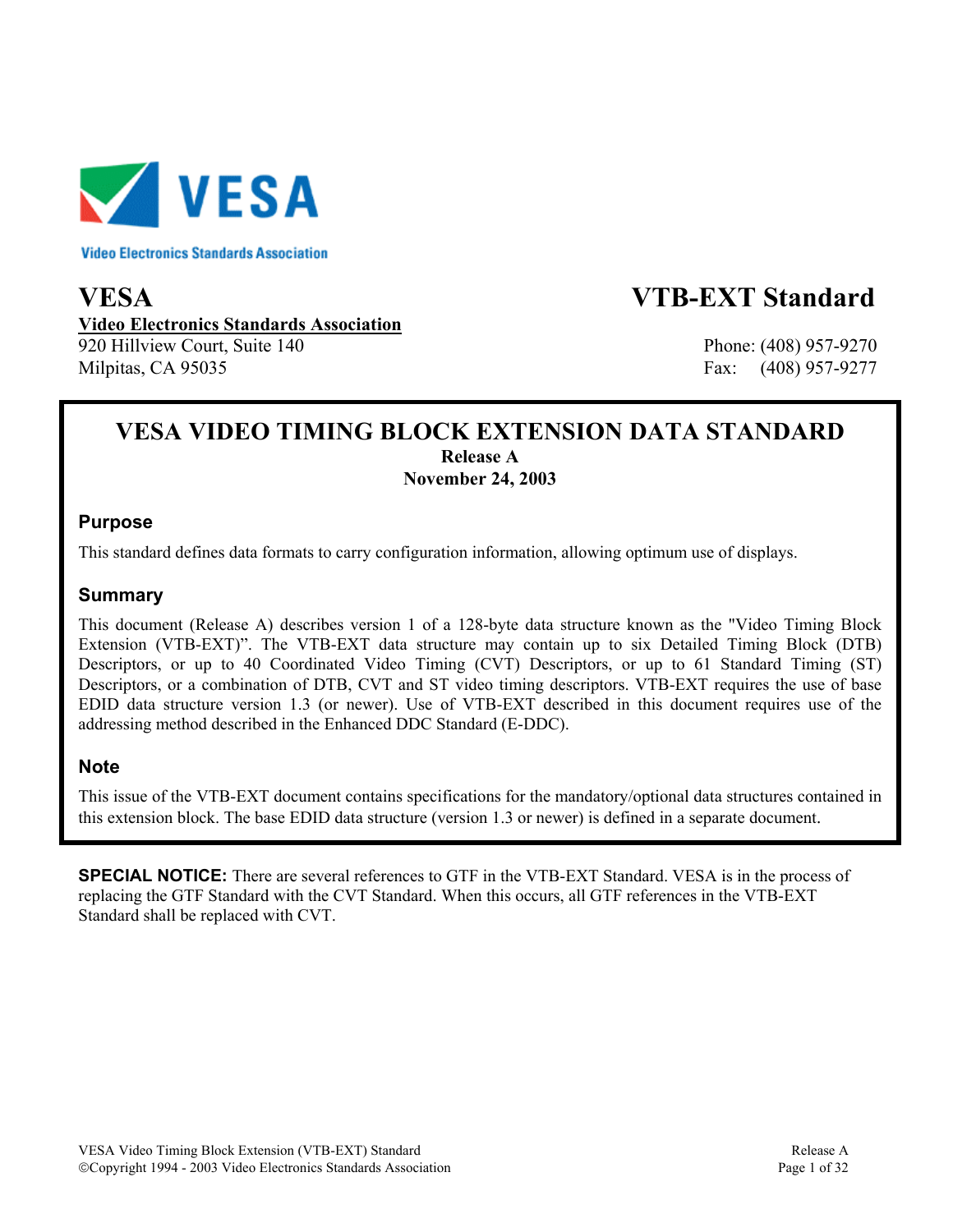## **Preface**

## **Intellectual Property**

Copyright © 1994 - 2003 Video Electronics Standards Association. All rights reserved.

While every precaution has been taken in the preparation of this standard, the Video Electronics Standards Association and its contributors assume no responsibility for errors or omissions, and make no warranties, expressed or implied, of functionality or suitability for any purpose.

#### **Trademarks**

All trademarks used within this document are the property of their respective owners. VESA, DDC, EDID, GTF, CVT, etc. are trademarks of the Video Electronics Standard Association.

#### **Patents**

VESA proposals and standards are adopted by the Video Electronics Standards Association without regard as to whether their adoption may involve any patents or articles, materials, or processes. Such adoption does not assume any liability to any patent owner, nor does it assume any obligation whatsoever to parties adopting the proposals or standards documents.

## **Support for this Standard**

Clarifications and application notes to support this standard may be written. To obtain the latest standard and any support documentation, contact VESA.

If you have a product, which incorporates EDID, you should ask the company that manufactured your product for assistance. If you are a manufacturer, VESA can assist you with any clarification you may require. All comments or reported errors should be submitted in writing to VESA using one of the following methods.

- Fax : 408-957 9277, *direct this note to Technical Support at VESA*
- e-mail: support@vesa.org
- mail: Technical Support Video Electronics Standards Association 920 Hillview Court, Suite 140 Milpitas, CA 95035
- website: www.vesa@org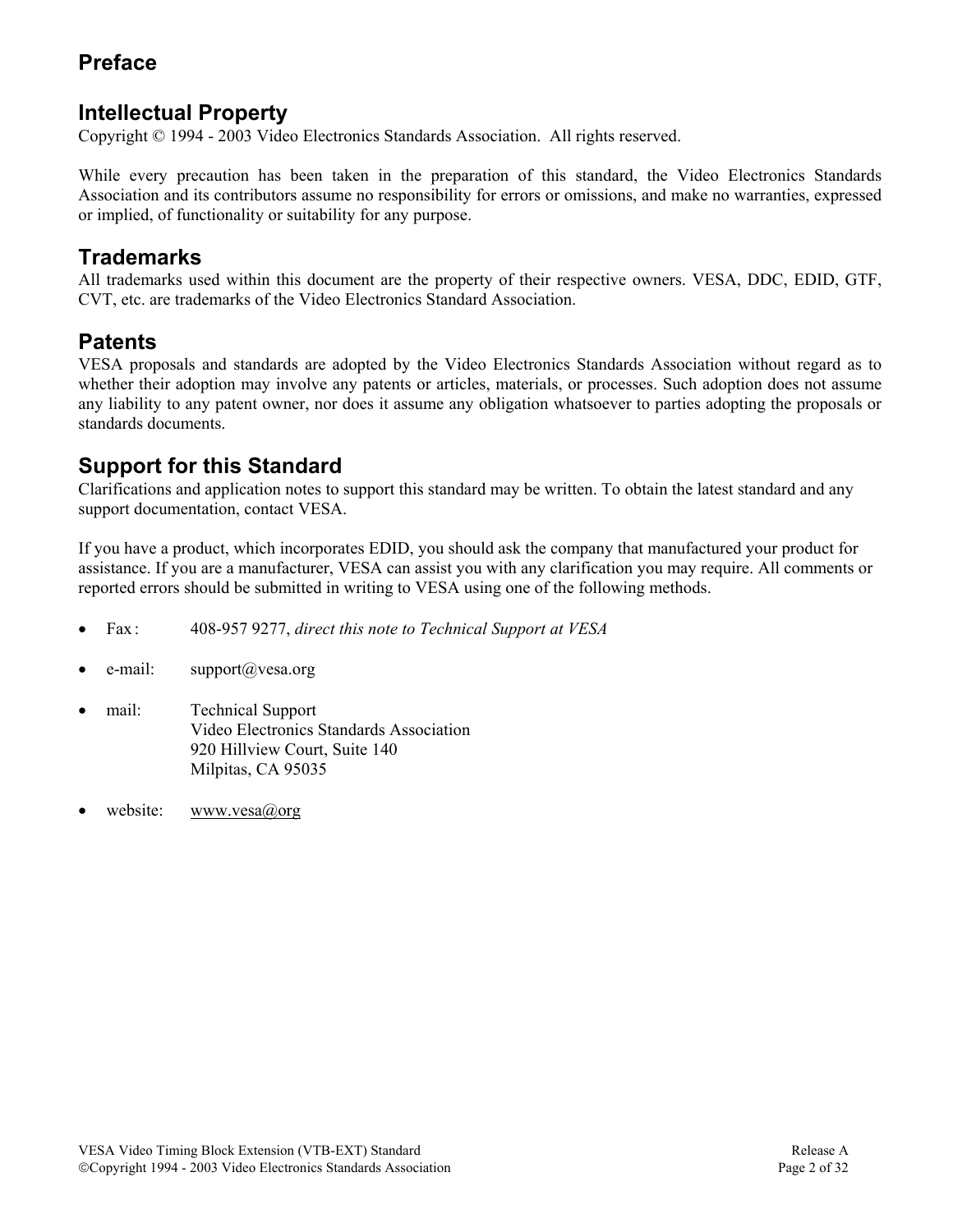# **Revision History**

November 24, 2003 – Initial release of the standard.

## **Acknowledgments**

This document would not have been possible without the efforts of the VESA Display Committee. In particular, the following individuals and their companies contributed significant time and knowledge to this edition of the VTB-EXT document.

| ATI Technologies Inc. |
|-----------------------|
| Cables To Go          |
| <b>EIZO NANAO</b>     |
| Genesis Microchip     |
| Genesis Microchip     |
| <b>IBM</b>            |
| Samsung               |
| Sony                  |
|                       |

Workgroup Leader<br>Jack Hosek

NEC-Mitsubishi

 Document Editor Alain d'Hautecourt ViewSonic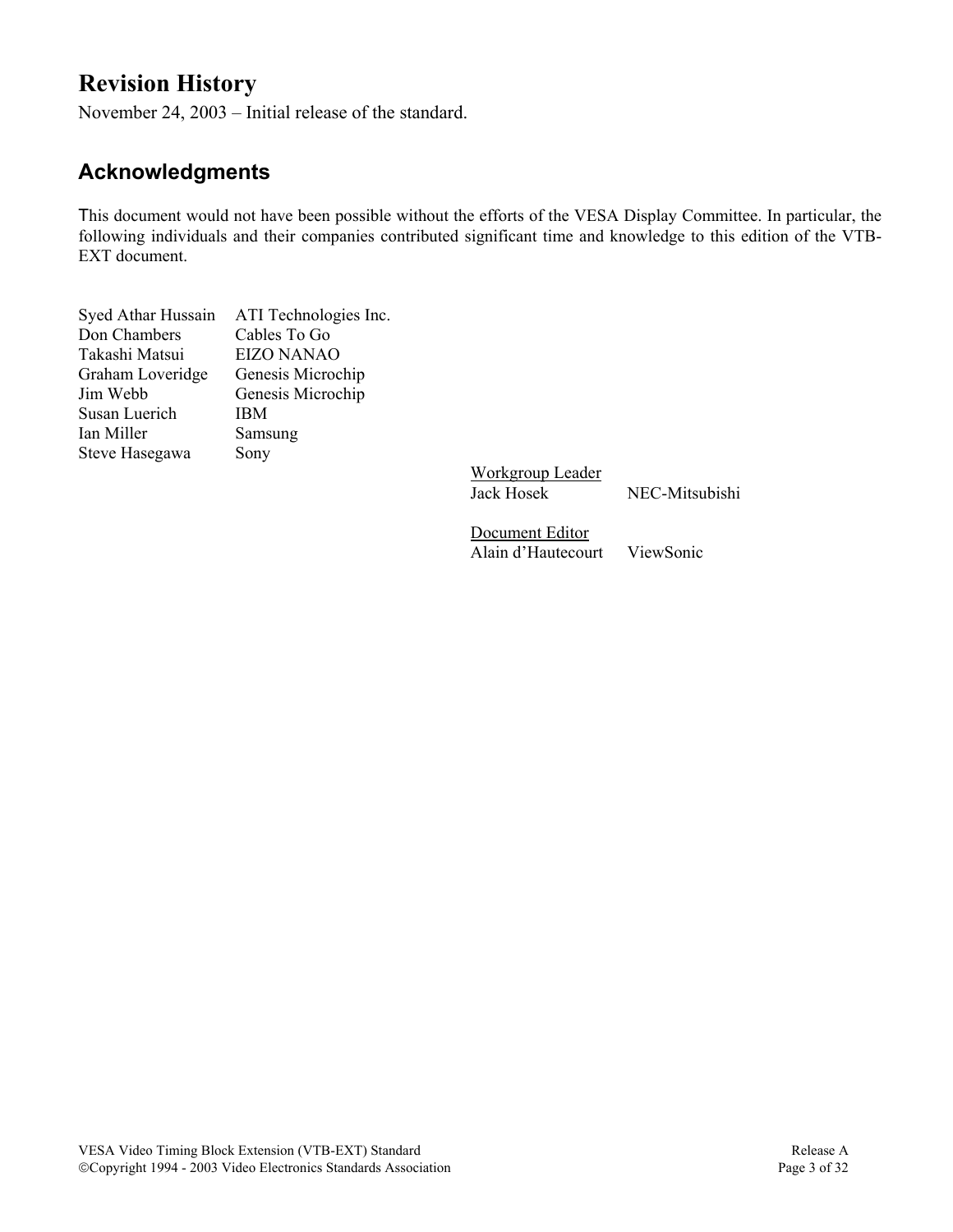## **Table of Contents**

| 1.                                                   |                                                                                                                                                                                                                   |  |
|------------------------------------------------------|-------------------------------------------------------------------------------------------------------------------------------------------------------------------------------------------------------------------|--|
| 1.1<br>1.2<br>1.3<br>1.4                             |                                                                                                                                                                                                                   |  |
| 2.                                                   | VIDEO TIMING BLOCK EXTENSION (VTB-EXT) DATA STRUCTURE VER. 1 7                                                                                                                                                    |  |
| 2.1<br>2.2<br>2.3<br>2.4<br>2.5<br>2.6<br>2.7<br>2.8 | TAG LABEL & VERSION NUMBER: 2 BYTES - ADDRESS/OFFSET 00H TO 01H  9<br>VTB-EXT DATA STRUCTURE LAYOUT: 3 BYTES - ADDRESS/OFFSET 02H TO 04H9<br>COORDINATED VIDEO TIMING (CVT) DESCRIPTORS - 120 BYTES (MAXIMUM)  14 |  |
| 3.                                                   |                                                                                                                                                                                                                   |  |
| 3.1                                                  | EXAMPLE 1 - VTB-EXT BLOCK EX. - FOR REFERENCE ONLY (VER.1 DATA STRUCTURE) 19                                                                                                                                      |  |
| 4.                                                   | APPENDIX B - NOTE REGARDING BORDERS - (FOR INFORMATION ONLY)28                                                                                                                                                    |  |
| 5.                                                   | APPENDIX C - DATA FORMATS - (FOR INFORMATION ONLY)29                                                                                                                                                              |  |
| 5.1<br>5.1.1                                         | 5.1.3                                                                                                                                                                                                             |  |
| 6.                                                   |                                                                                                                                                                                                                   |  |
| 7.                                                   | APPENDIX E - ANSWERS TO COMMONLY ASKED QUESTIONS32                                                                                                                                                                |  |
|                                                      | <b>List of Tables</b>                                                                                                                                                                                             |  |
|                                                      |                                                                                                                                                                                                                   |  |
|                                                      |                                                                                                                                                                                                                   |  |
|                                                      |                                                                                                                                                                                                                   |  |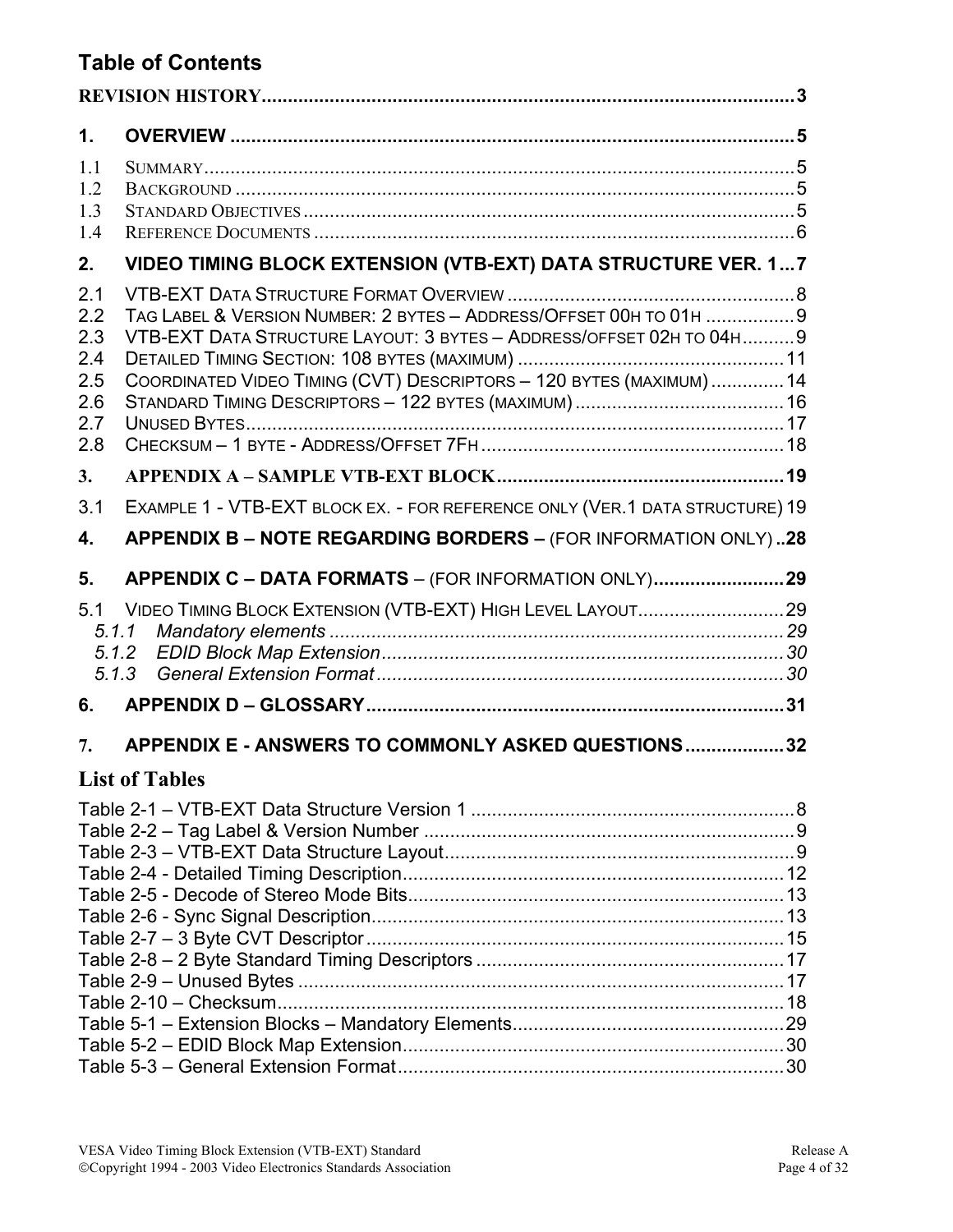# **1. OVERVIEW**

#### 1.1 Summary

The Enhanced EDID family of documents includes:

- 1. Enhanced EDID Standard (Basic 128-byte data structure. Rules for how EDID extensions are mapped.)
- 2. Enhanced EDID Implementation Guide

3. Optional EDID Extension Standards (data structures for additional data contained in EDID extensions are mapped).

- 3.1 EDID Structure 2 Extension
- 3.2 Display Information Extension (DI-EXT)
- 3.3 CEA EDID Timing Extension (CE-EXT) defined in EIA/CEA 861 Specifications
- 3.4 …future extension structures not yet defined

#### 1.2 Background

The use of a base (block 0) EDID in a display has become an integral requirement for "Plug & Play" in the display/graphics subsystem. The base EDID allows the host to identify the display as well as the display's capabilities. Video timing formats (Established Timings, Standard Timings, Preferred Timing Mode, GTF, etc.) are described in the base EDID. The base EDID has room for four detailed timing blocks. However, three of these blocks are typically used to satisfy other industry requirements. As a result, only one detailed timing block is available to describe a video timing format and this block is reserved for the preferred timing mode. In addition, the display industry has expanded the number and type of displays available in the marketplace. Many of these new displays require video timing formats which cannot be described in the current base EDID. Current base EDID data structure definitions are full and there is no room for expansion. The VTB-EXT Standard was developed to support these new displays by defining additional video timing formats. The VTB-EXT data structure may contain up to six Detailed Timing Block (DTB) Descriptors or up to 40 Coordinated Video Timing (CVT) Descriptors or up to 61 Standard Timing (ST) Descriptors or a combination of DTB, CVT & ST video timings. If the combination of DTB, CVT & ST video timings exceeds 122 bytes, then additional VTB-EXT data blocks can be used.

#### 1.3 Standard Objectives

The VTB-EXT Standard was developed by VESA to meet, exceed and/or complement certain criteria. These criteria are set forth as Standard Objectives as follows:

- Support Microsoft<sup>®</sup> Plug and Play definition
- Provide information in a compact format to allow the graphics subsystem to be configured based on the capabilities of the attached display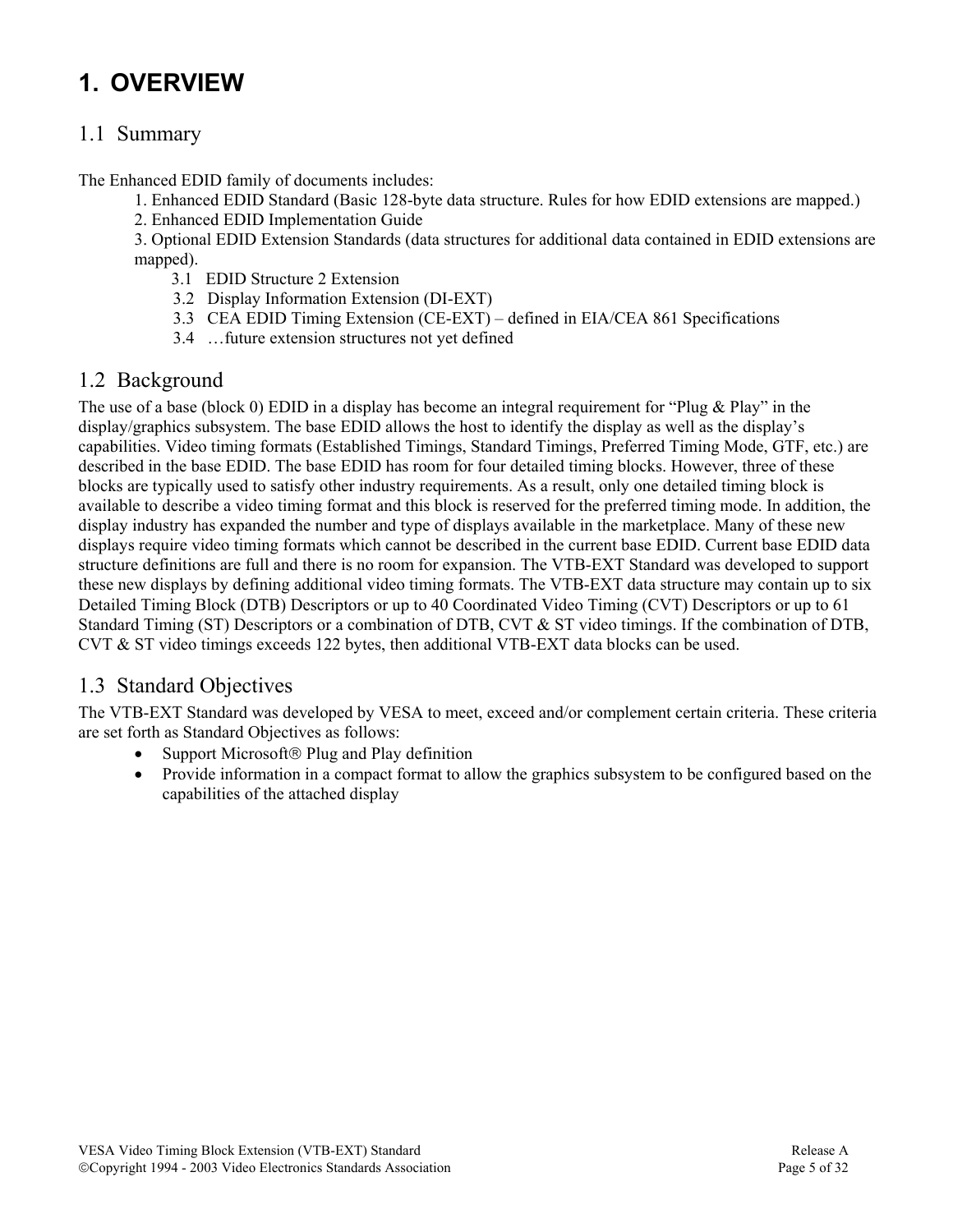#### 1.4 Reference Documents

**Note:** Versions identified here are current, but users of this standard are advised to ensure they have the latest versions of referenced standards and documents.

- VESA Coordinated Video Timings (CVT) Standard, Version 1, March 26, 2003
- VESA Enhanced Display Data Channel Standard (E-DDC), Version 1, September 2, 1999
- VESA Enhanced Extended Display Identification Standard (E-EDID), Release A, Revision 1., February 9, 2000
- VESA Enhanced Extended Display Identification Data Implementation Guide, Version 1.0, June 4, 2001
- VESA Generalized Timing Formula Standard (GTF), Version 1.0, December 18, 1996
- VESA and Industry Standards and Guidelines for Computer Display Monitor Timing (DMT) Version 1.0, Revision 0.8, September 17, 1998
- EIA/CEA-861-B, A DTV Profile for Uncompressed High Speed Digital Interfaces, date TBD.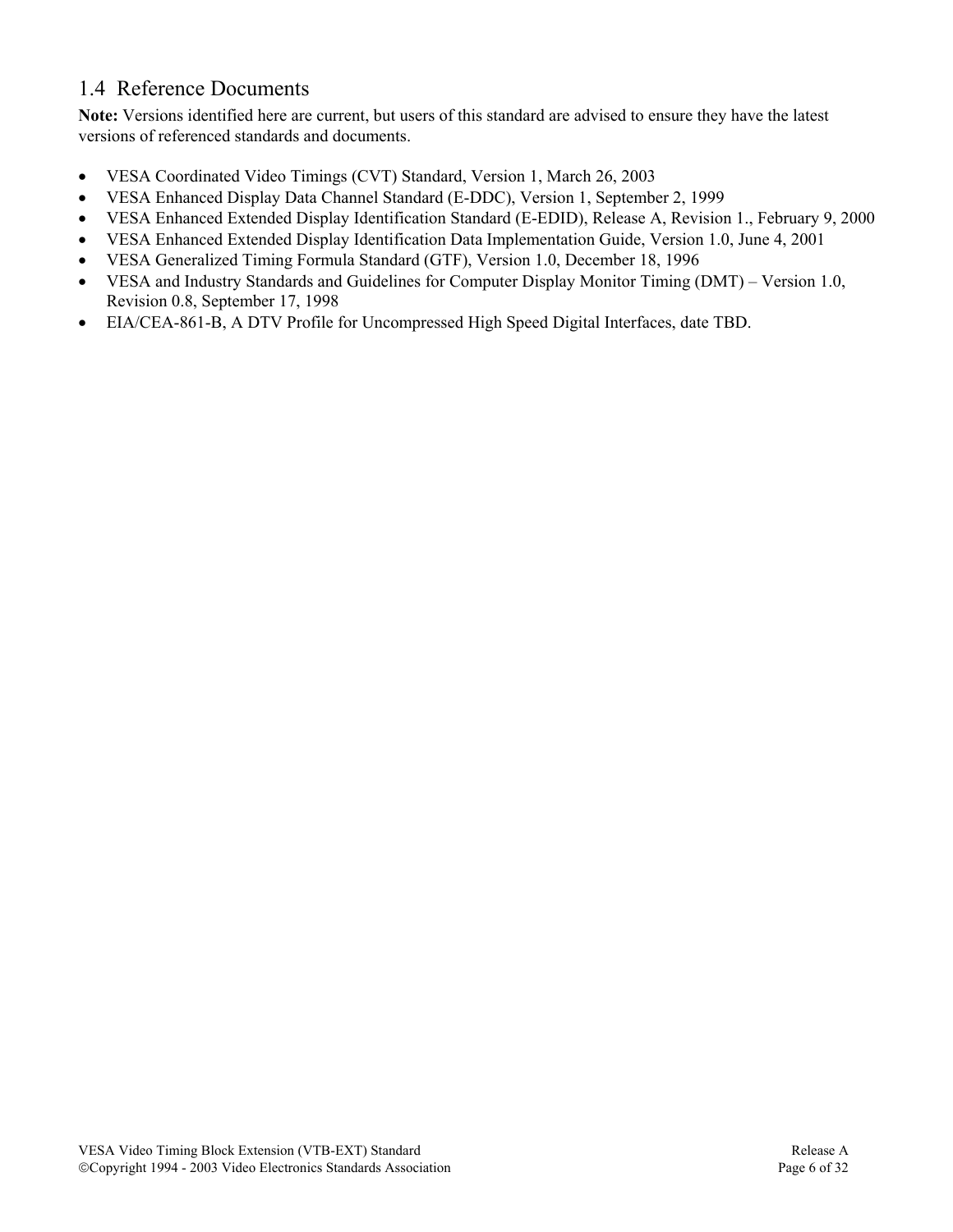# **2. Video Timing Block Extension (VTB-EXT) Data Structure Ver. 1**

The Video Timing Block Extension (VTB-EXT) Data shall comply with the following rules:

1. The VTB-EXT is a 128-byte data structure which is an extension block to the base (block 0) EDID table. The VTB-EXT cannot stand alone and must be associated with a base EDID.

2. Use of the VTB-EXT described in this document requires that one of the addressing methods described in the Enhanced DDC Standard is used.

3. The VTB-EXT data structure may contain up to six Detailed Timing Block (DTB) Descriptors or up to 40 Coordinated Video Timing (CVT) Descriptors or up to 61 Standard Timing (ST) Descriptors or a combination of DTB, CVT  $\&$  ST video timings. If the combination of DTB, CVT  $\&$  ST video timings exceeds 122 bytes, then additional VTB-EXT data blocks can be used.

4. This standard advocates support of only detailed timings in the DTB 18-byte descriptors. Other types of data in 18-bytes descriptors, while allowed in the base EDID, shall not be allowed in the VTB-EXT. 5. Detailed timing blocks (DTB) follow the 18-byte format shown in the E-EDID standard. The DTB format is repeated in table 2-4 of this document. Refer to section 2.4.

6. Coordinated Video Timing (CVT) descriptions follow the 3-byte format shown in table 2-7 of this document. Refer to section 2.5.

7. Standard timings (ST) follow the 2-byte format shown the E-EDID standard. The ST format is repeated in table 2-8 of this document. Refer to section 2.6.

8. Timing priority by type of timing descriptor (DTB, CVT or ST) is defined in the E-EDID standard and should be used when user timing preference has not yet been established. Of the timings listed in this extension, detailed timings take priority over other types. Coordinated video timings take the next priority followed by standard timings. This follows the order in which they appear in this standard. Within each timing type, priority can be established by order as well. Higher priority timings should be placed first within each timing type.

9. All data must be sequentially stored starting with the first detailed timing block at address/offset '**05h**'. There cannot be any gaps between detailed timing blocks (DTB), coordinated video timing (CVT) descriptions or standard timing (ST) descriptions.

10. There may be unused bytes after all DTB, CVT and ST descriptors have been defined. Unused bytes in the VTB-EXT shall be filled with "00h".

11. All video timing data must represent video timing modes that are supported by the monitor.

12. Only one listing of a particular video timing format is allowed. Multiple listings of the same video timing format are not permitted.

Refer to table 2-1 for an outline of the VTB-EXT data structure.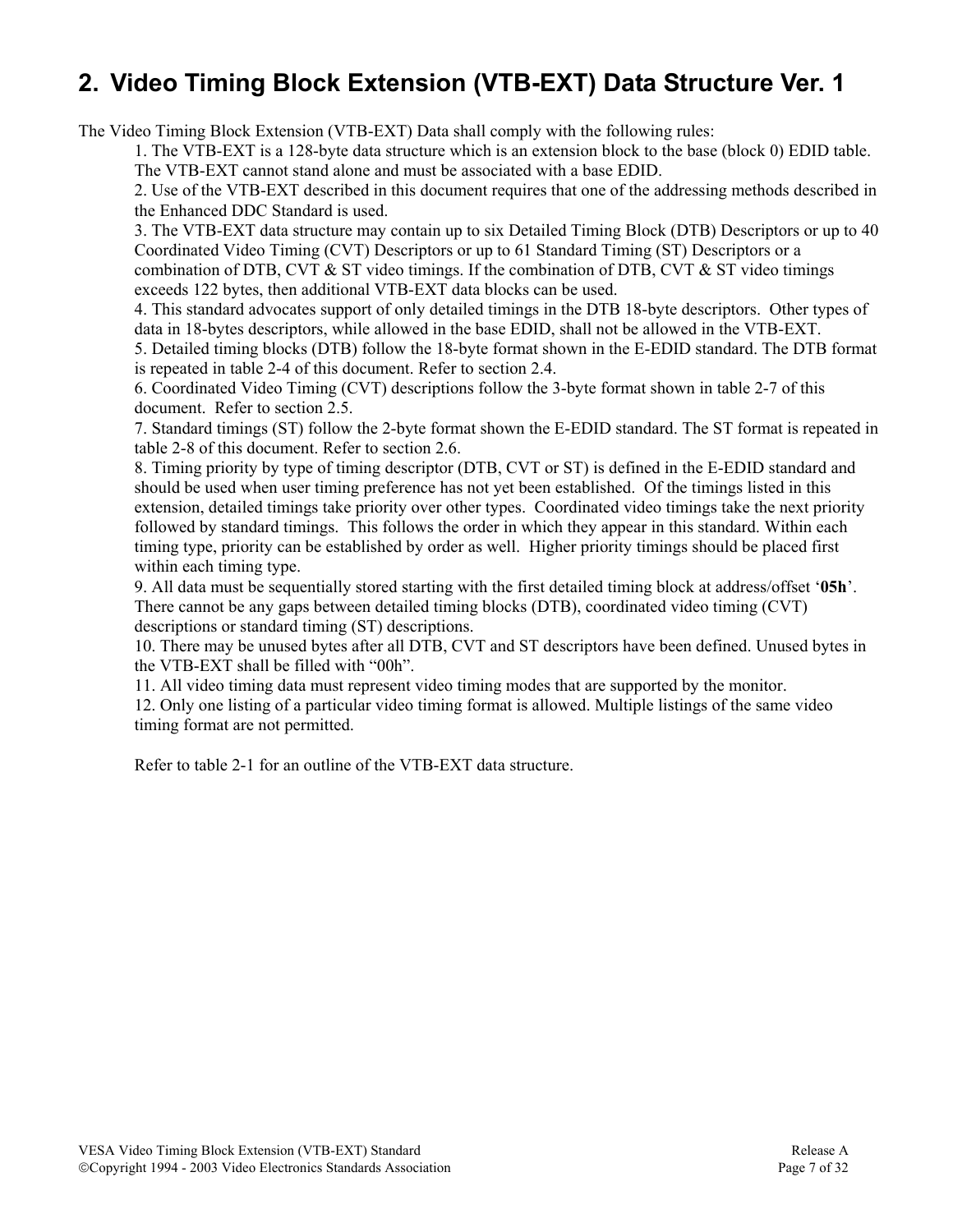## 2.1 VTB-EXT Data Structure Format Overview

| <b>Address/Offset</b> | No. bytes        | <b>Description</b>                                     | Format          |
|-----------------------|------------------|--------------------------------------------------------|-----------------|
| 00 <sub>h</sub>       | $\boldsymbol{2}$ | <b>Tag Label &amp; Version Number</b>                  | See Section 2.2 |
| 00 <sub>h</sub>       | 1                | $'10h'$ = VTB-EXT Tag Label                            |                 |
| 01 <sub>h</sub>       | 1                | '01h' = VTB-EXT Data Structure Version                 |                 |
|                       |                  | Number                                                 |                 |
| $02h - 04h$           | $\mathbf{3}$     | <b>VTB-EXT Data Structure Layout</b>                   | See Section 2.3 |
| 02h                   | 1                | $w =$ Number (in Hex) of Detailed Timing               | $w \leq 06h$    |
|                       |                  | <b>Blocks (DTB)</b>                                    |                 |
| 03h                   | 1                | $y$ = Number (in Hex) of Coordinated Video             | $y \leq 28h$    |
|                       |                  | Timings (CVT) Descriptions                             |                 |
| 04h                   | 1                | $z =$ Number of Standard Timings (ST)<br>Descriptions  | $z \leq 3Dh$    |
| 05h                   | $w*12h$          | <b>Detailed Timing Block/s (DTB)</b>                   | See Section 2.4 |
| 05h                   | 1                | Data                                                   | 18 bytes each   |
| 06h                   |                  | $\cdots$                                               | description     |
|                       |                  | $\cdots$                                               |                 |
|                       |                  | Data                                                   |                 |
| $05h + w*12h$         | $y*03h$          | <b>Coordinated Video Timing (CVT)</b>                  | See Section 2.5 |
|                       |                  | <b>Description/s</b>                                   |                 |
| $05h + w*12h$         | 1                | Data                                                   | 3 bytes each    |
| $06h + w*12h$         |                  | $\cdots$                                               | description     |
| $07h + w*12h$         |                  | $\cdots$                                               |                 |
|                       |                  | Data                                                   |                 |
| $05h + w*12h + y*03h$ | $z*02h$          | <b>Standard Timings (ST) Descriptions</b>              | See Section 2.6 |
| $05h + w*12h + y*03h$ | 1                | Data                                                   | 2 bytes each    |
| $06h + w*12h + y*03h$ | 1                | $\cdots$                                               | description     |
|                       | $\cdots$         | Data                                                   |                 |
| $05h + w*12h + y*03h$ | $7Ah -$          | <b>Unused Byte - Reserved</b>                          | See Section 2.7 |
| $+z*02h$              | $w*12h -$        |                                                        |                 |
|                       | $y*03h -$        |                                                        |                 |
|                       | $z*02h$          |                                                        |                 |
| $05h + w*12h + y*03h$ | 1                | $'00h' = All$ unused bytes shall be set to '00h'       |                 |
| $+z*02h$              |                  |                                                        |                 |
| $06h + w*12h + y*03h$ |                  | $\ddotsc$                                              |                 |
| $+z*02h$              |                  |                                                        |                 |
|                       |                  | $\cdots$                                               |                 |
| 7Fh                   | $\mathbf{1}$     | Checksum                                               | See Section 2.8 |
| 7Fh                   |                  | $'xxh' \Rightarrow$ The 1-byte sum (modulo 256) of all |                 |
|                       |                  | 128 bytes in this VTB-EXT block shall equal            |                 |
|                       |                  | zero                                                   |                 |
|                       |                  |                                                        |                 |

**Table 2-1 – VTB-EXT Data Structure Version 1** 

Notes for Table 2-1: Refer to section 2.3 for more information on the w, y and z variables. Examples of Address/Offset calculations:

1. A VTB-EXT Block with 4 DTBs, 3 CVTs and 6 STs defines  $w = 0.4h$ ,  $y = 0.3h$  and  $z = 0.6h$ .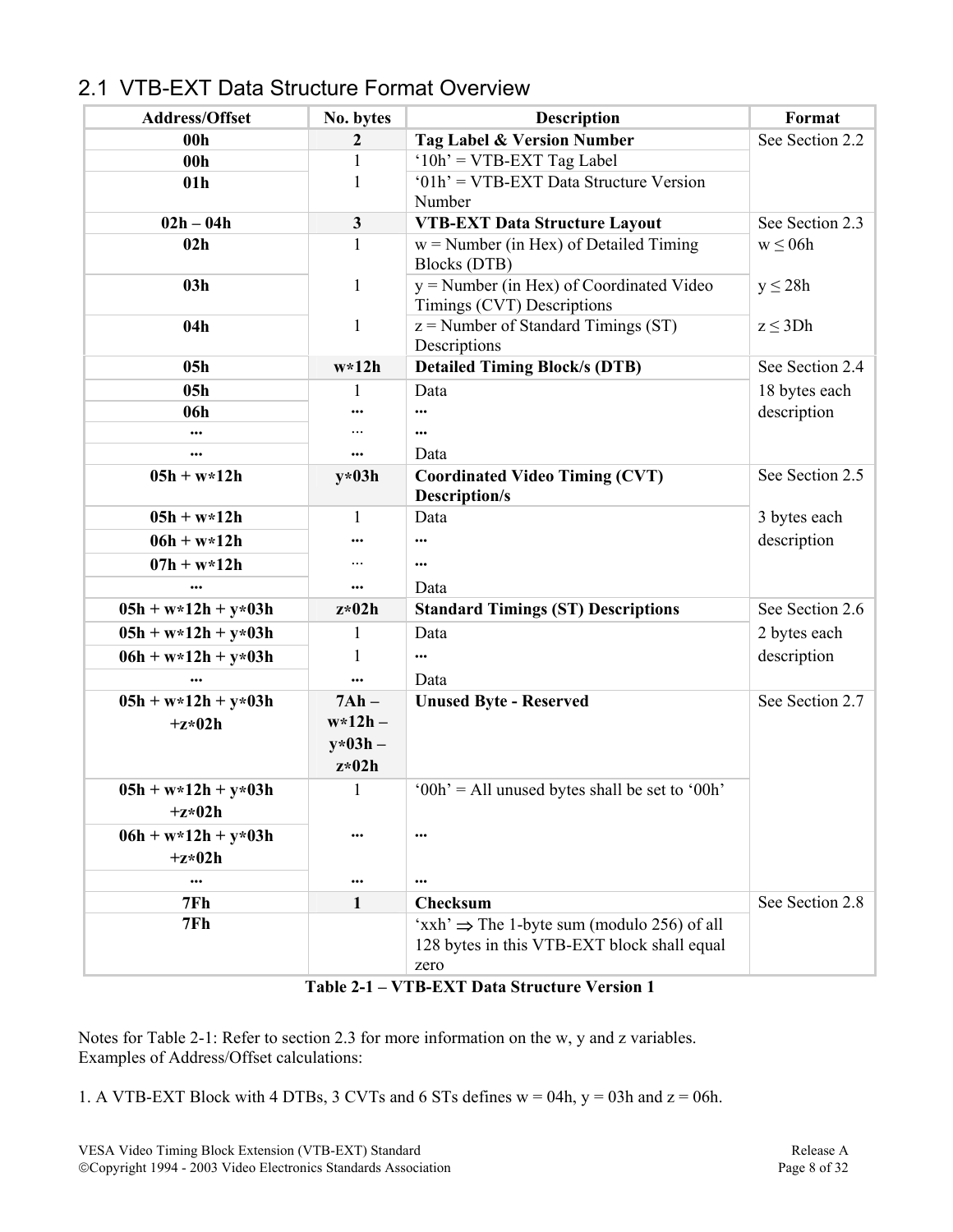1.1 The starting address for the DTB section is **05h**.

- 1.2 The starting address for the CVT section is 05h + 04h\*12h = **4Dh.**
- 1.3 The starting address for the ST section is  $0.5h + 0.4h * 12h + 0.3h * 0.3h = 56h$ .

1.4 There will be  $7Ah - 04h * 12h - 03h * 03h - 06h * 02h = 1 Dh = 29$  (dec) Unused Bytes starting at address  $05h + 04h * 12h + 03h * 03h + 06h * 02h = 62h$ .

2. A VTB-EXT Block with 5 DTBs, 0 CVTs and 9 STs defines  $w = 0.05$ ,  $y = 0.00$  and  $z = 0.09$ h.

2.1 The starting address for the DTB section is **05h**.

2.2 There are no CVT descriptors.

2.3 The starting address for the ST section is  $05h + 05h * 12h + 00h * 03h = 5Fh$ .

2.4 There will be  $7Ah - 05h * 12h - 00h * 03h - 09h * 02h = 0Eh = 14$  (dec) Unused Bytes starting at address  $05h + 05h * 12h + 00h * 03h + 09h * 02h = 71h$ .

The following sections provide details on each byte of the VTB-EXT version 1 data structure.

## 2.2 Tag Label & Version Number: 2 bytes – Address/Offset 00h to 01h

The first two bytes of the VTB-EXT block include the Tag Label ('10h') and the data structure Version Number ('01h'). The format is shown in Table 2.2.

| Address/<br><b>Offset</b>              | 2 | <b>Bytes</b> | Data                        | <b>Description</b>             |  |
|----------------------------------------|---|--------------|-----------------------------|--------------------------------|--|
| 00h                                    |   |              | $^{\circ}10h$               | Tag Label – defined by<br>VESA |  |
|                                        |   |              |                             |                                |  |
| 01 <sub>h</sub>                        |   |              | $^{\circ}$ 01h <sup>2</sup> | Version Number 1               |  |
| Table 2-2 – Tag Label & Version Number |   |              |                             |                                |  |

#### 2.3 VTB-EXT Data Structure Layout: 3 bytes – Address/offset 02h to 04h

The next 3 bytes define the number of 18 byte detailed timing blocks (DTB), the number of 3-byte coordinated video timing (CVT) descriptions and the number of 2 byte standard timing (ST) descriptions included in the VTB-EXT. The data format is shown in Table 2.3.

| Address/<br><b>Offset</b>                                                       | 3 | <b>Bytes</b> | Data                                                        | <b>Description</b>                                                           | Format                                  |
|---------------------------------------------------------------------------------|---|--------------|-------------------------------------------------------------|------------------------------------------------------------------------------|-----------------------------------------|
| 02h                                                                             |   |              | $\gamma_{\rm W}$                                            | $w' =$ Number (in Hex) of<br>Detailed Timing Blocks (DTB)                    | w must be less than or<br>equal to 06h. |
| 03h                                                                             |   |              | $\mathbf{y}$                                                | $y' =$ Number (in Hex) of<br>Coordinated Video Timings<br>(CVT) Descriptions | y must be less than or<br>equal to 28h. |
| $\mathbf{z}'$<br>04h                                                            |   |              | z must be less than or<br>$z' =$ Number of Standard Timings |                                                                              |                                         |
| (ST) Descriptions<br>equal to 3Dh.<br>Table 2-3 – VTB-EXT Data Structure Layout |   |              |                                                             |                                                                              |                                         |

The total space available for timing data within the VTB extension is 122 bytes.

The maximum number 'w' of 18-byte detailed timings (DTB) per VTB extension is 06h (6 dec).

The maximum number 'y' of 3-byte coordinated video timing (CVT) descriptors per VTB extension is 28h (40 dec).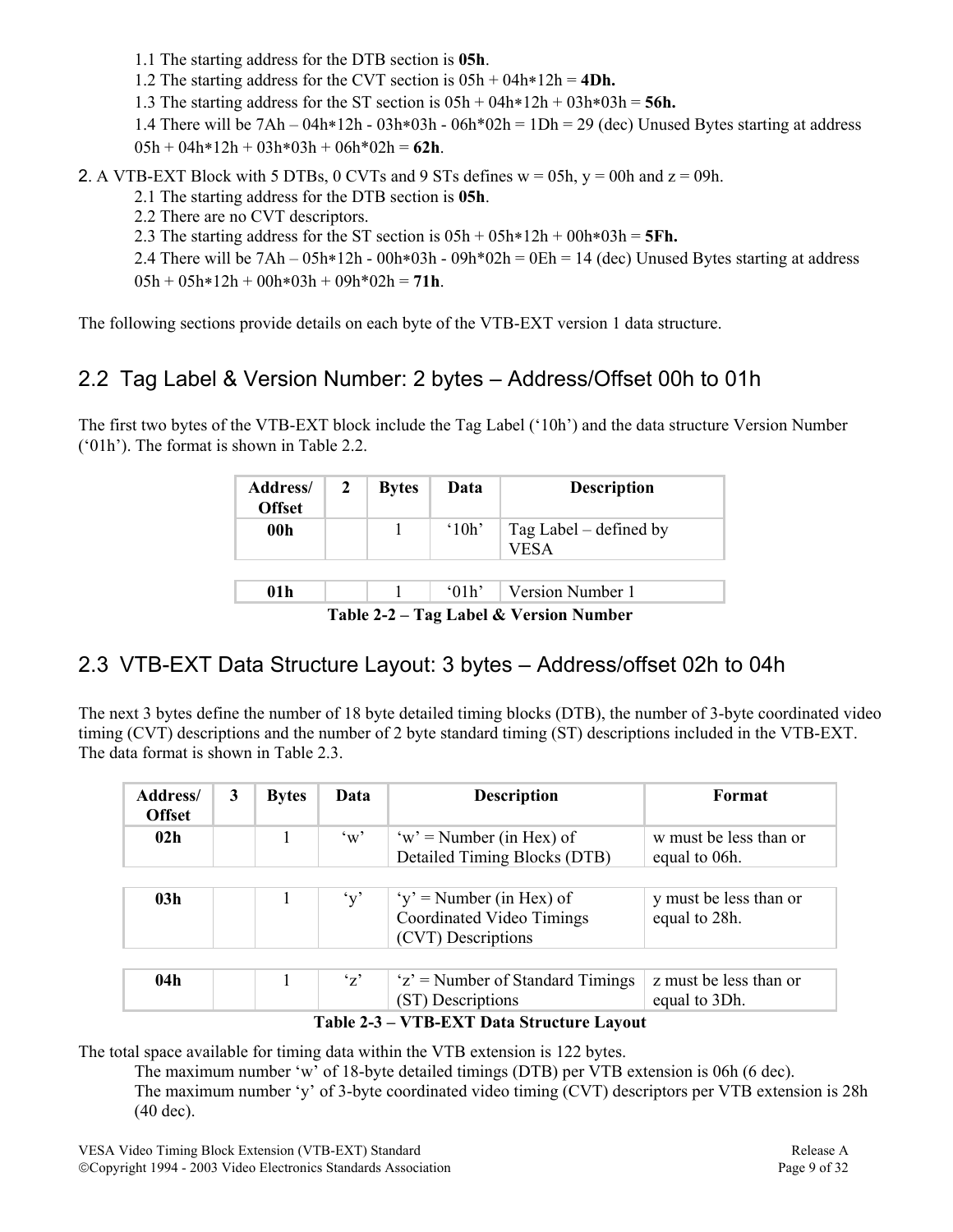The maximum number 'z' of 2-byte standard timings (ST) per VTB extension is 3Dh (61 dec). The total of  $w*12h + y*03h + z*02h$  must be less than or equal to 7Ah (122 dec).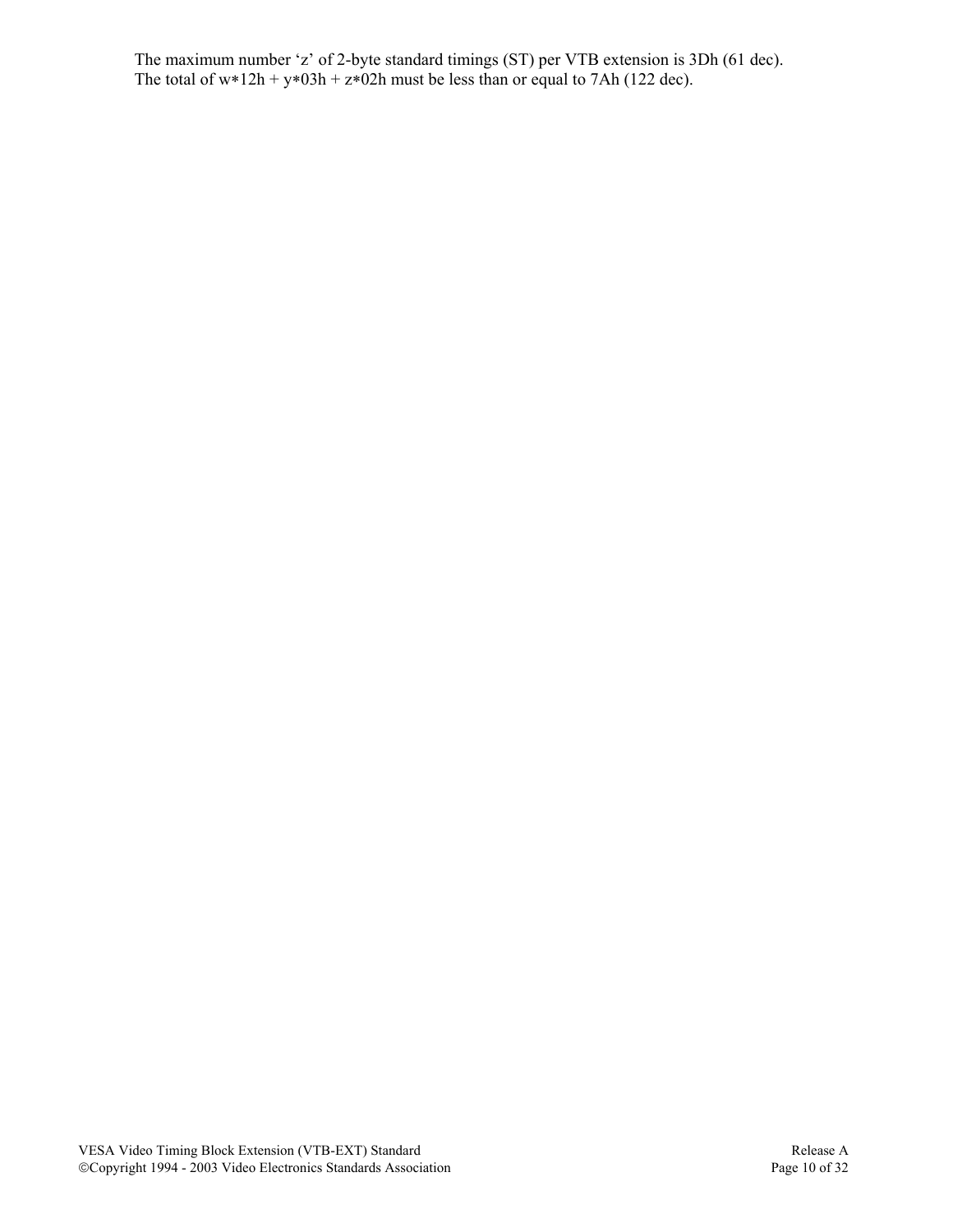## 2.4 Detailed Timing Section: 108 bytes (maximum)

The detailed timing section can be divided to support up to 6 timing blocks, which are 18 bytes each. Up to six video timing formats can be stored in one VTB-EXT block. The detailed timing block section starts at address/offset '**05h**' and ends at '**04h** +  $w*12h'$  where 'w' is the number (00h  $\leq w \leq$  06h) of detailed timing blocks defined in the VTB-EXT. Refer to the VESA E-EDID Standard for the latest updates to the DTB descriptions.

The video timing format description for detailed timings is shown in Tables 2.4, 2.5 & 2.6. Use of the detailed timing block shall meet the following requirements.

1. The highest priority video timing format (listed in the VTB-EXT block) must be stored in the first detailed timing block (address  $0.5h \rightarrow 16h$ ). The lowest priority detailed timing video format must be stored in the last detailed timing block.

2. Any detailed timing outside of the monitor range limits (defined in base EDID) may cause the monitor to enter a self-protection mode (Out of Range). The host shall always verify that an intended video timing (listed in VTB-EXT) falls within the monitor range limits before the timing is applied to the monitor.

3. The preferred timing mode is the highest priority timing mode defined by the monitor manufacturer and must be listed in the first detailed timing block (address  $36h \rightarrow 47h$ ) in the base (block 0) EDID. The preferred timing mode must not be repeated in the VTB-EXT block.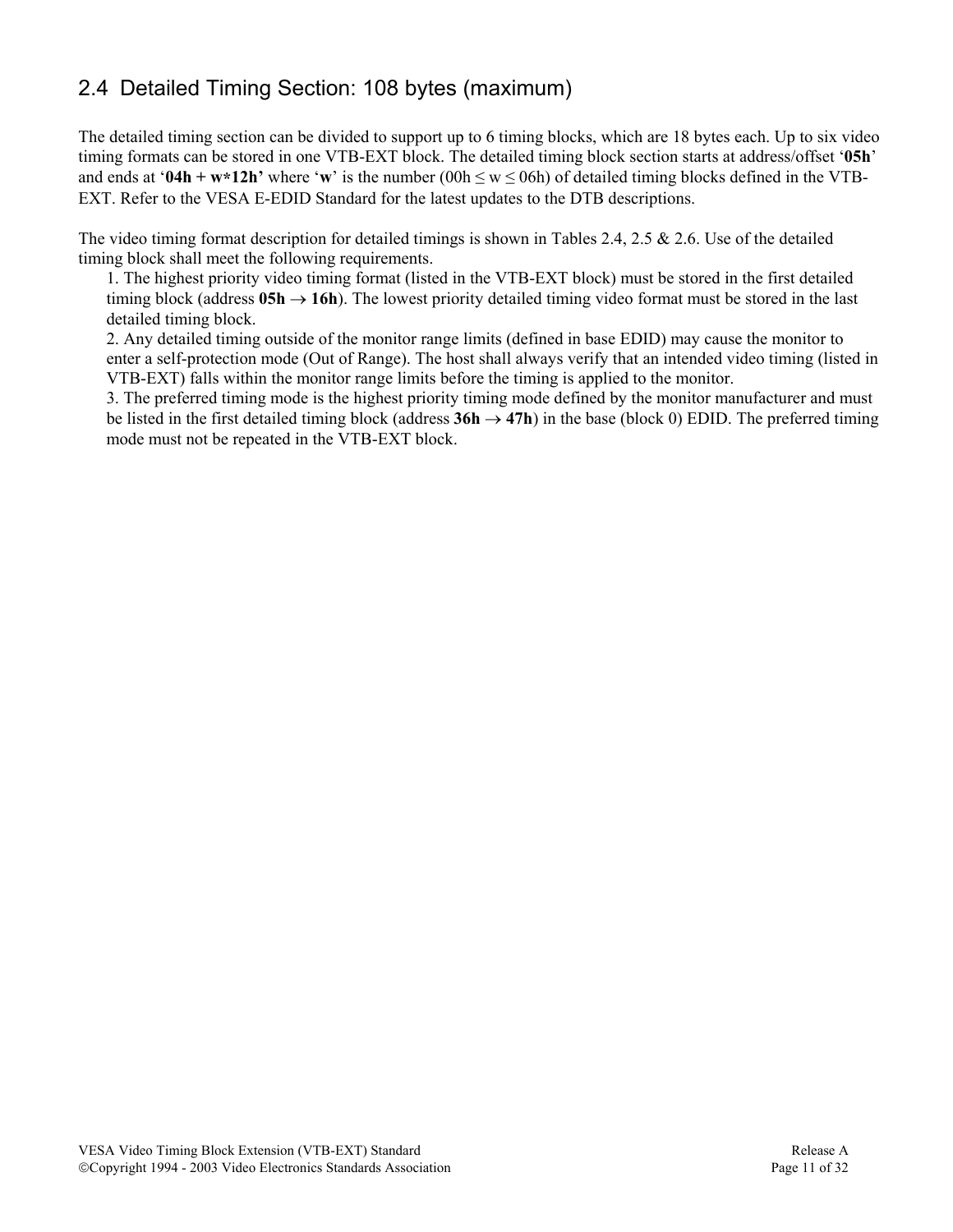|                 | <b>Address/Offset</b>  |                 | 18                     | <b>Detailed Timing</b> |            |                |                                                                                                                                                |                                                                                                                                                                                                                                                                                                                                                                                                                                                                                                                                                                                                                                                                                                                                            |
|-----------------|------------------------|-----------------|------------------------|------------------------|------------|----------------|------------------------------------------------------------------------------------------------------------------------------------------------|--------------------------------------------------------------------------------------------------------------------------------------------------------------------------------------------------------------------------------------------------------------------------------------------------------------------------------------------------------------------------------------------------------------------------------------------------------------------------------------------------------------------------------------------------------------------------------------------------------------------------------------------------------------------------------------------------------------------------------------------|
| <b>DTB</b>      | <b>DTB</b>             | <b>DTB</b>      | <b>DTB</b>             | <b>DTB</b>             | <b>DTB</b> | <b>Bytes</b>   | <b>Descriptions</b>                                                                                                                            | Format                                                                                                                                                                                                                                                                                                                                                                                                                                                                                                                                                                                                                                                                                                                                     |
| 1               | $\mathbf{2}$           | 3               | 4                      | 5                      | 6          |                | Pixel clock / 10,000                                                                                                                           |                                                                                                                                                                                                                                                                                                                                                                                                                                                                                                                                                                                                                                                                                                                                            |
| 05h<br>06h      | 17 <sub>h</sub><br>18h | 29h<br>2Ah      | 3Bh<br>3 <sub>ch</sub> | 4Dh<br>4Eh             | 5Fh<br>60h | $\overline{c}$ |                                                                                                                                                | Stored LSB first. Example: 135MHz would<br>be 13500 decimal, stored as BCh, 34h                                                                                                                                                                                                                                                                                                                                                                                                                                                                                                                                                                                                                                                            |
| 07h             | 19 <sub>h</sub>        | 2Bh             | 3Dh                    | 4Fh                    | 61h        | 1              | Horizontal Active (HA)                                                                                                                         | Pixels, lower 8 bits of HA.                                                                                                                                                                                                                                                                                                                                                                                                                                                                                                                                                                                                                                                                                                                |
| 08h             | 1Ah                    | 2Ch             | 3Eh                    | 50h                    | 62h        | $\mathbf{1}$   | Horizontal Blanking (HBL)                                                                                                                      | Pixels, lower 8 bits of HBL.                                                                                                                                                                                                                                                                                                                                                                                                                                                                                                                                                                                                                                                                                                               |
| 09h             | 1Bh                    | 2D <sub>h</sub> | 3Fh                    | 51h                    | 63h        | $\mathbf{1}$   | Horizontal Active (HA):                                                                                                                        | Upper nibble : upper 4 bits of HA.                                                                                                                                                                                                                                                                                                                                                                                                                                                                                                                                                                                                                                                                                                         |
|                 |                        |                 |                        |                        |            |                | Horizontal Blanking (HBL)                                                                                                                      | Lower nibble : upper 4 bits of HBL.                                                                                                                                                                                                                                                                                                                                                                                                                                                                                                                                                                                                                                                                                                        |
| 0Ah             | 1Ch                    | 2E <sub>h</sub> | 40h                    | 52h                    | 64h        | $\mathbf{1}$   | Vertical Active (VA)                                                                                                                           | Lines, lower 8 bits of VA                                                                                                                                                                                                                                                                                                                                                                                                                                                                                                                                                                                                                                                                                                                  |
| 0Bh             | 1Dh                    | 2Fh             | 41h                    | 53h                    | 65h        | $\mathbf{1}$   | Vertical Blanking (VBL)                                                                                                                        | Lines, lower 8 bits of VBL                                                                                                                                                                                                                                                                                                                                                                                                                                                                                                                                                                                                                                                                                                                 |
| 0 <sub>ch</sub> | 1Eh                    | 30h             | 42h                    | 54h                    | 66h        | $\mathbf{1}$   | Vertical Active (VA):                                                                                                                          | Upper nibble : upper 4 bits of VA.                                                                                                                                                                                                                                                                                                                                                                                                                                                                                                                                                                                                                                                                                                         |
|                 |                        |                 |                        |                        |            |                | Vertical Blanking (VBL)                                                                                                                        | Lower nibble : upper 4 bits of VBL.                                                                                                                                                                                                                                                                                                                                                                                                                                                                                                                                                                                                                                                                                                        |
| 0D <sub>h</sub> | 1Fh                    | 31h             | 43h                    | 55h                    | 67h        | $\mathbf{1}$   | Horizontal Sync. Offset (HSO)                                                                                                                  | Pixels, from blanking starts, lower 8 bits                                                                                                                                                                                                                                                                                                                                                                                                                                                                                                                                                                                                                                                                                                 |
| 0Eh             | 20 <sub>h</sub>        | 32h             | 44h                    | 56h                    | 68h        | $\mathbf{1}$   | Horizontal Sync Pulse Width<br>(HSPW)                                                                                                          | Pixels, lower 8 bits of HSPW                                                                                                                                                                                                                                                                                                                                                                                                                                                                                                                                                                                                                                                                                                               |
| 0Fh             | 21 <sub>h</sub>        | 33h             | 45h                    | 57h                    | 69h        | 1              | Vertical Sync Offset (VSO):                                                                                                                    | Upper nibble : lines, lower 4 bits of VSO                                                                                                                                                                                                                                                                                                                                                                                                                                                                                                                                                                                                                                                                                                  |
|                 |                        |                 |                        |                        |            |                | Vertical Sync Pulse Width<br>(VSPW)                                                                                                            | Lower nibble : lines, lower 4 bits of VSPW                                                                                                                                                                                                                                                                                                                                                                                                                                                                                                                                                                                                                                                                                                 |
| 10 <sub>h</sub> | 22h                    | 34h             | 46h                    | 58h                    | 6Ah        | $\mathbf{1}$   | Horizontal Sync Offset (HSO):<br>Horizontal Sync Pulse Width<br>(HSPW):<br>Vertical Sync Offset (VSO):<br>Vertical Sync Pulse Width<br>(VSPW): | bits 7,6 : upper 2 bits of HSO<br>bits 5,4 : upper 2 bits of HSPW<br>bits 3,2 : upper 2 bits of VSO<br>bits 1,0 : upper 2 bits of VSPW                                                                                                                                                                                                                                                                                                                                                                                                                                                                                                                                                                                                     |
| 11 <sub>h</sub> | 23h                    | 35h             | 47h                    | 59h                    | 6Bh        | 1              | Horizontal Image Size (HIS)                                                                                                                    | mm, lower 8 bits                                                                                                                                                                                                                                                                                                                                                                                                                                                                                                                                                                                                                                                                                                                           |
| 12 <sub>h</sub> | 24h                    | 36h             | 48h                    | 5Ah                    | 6Ch        | $\mathbf{1}$   | Vertical Image Size (VIS)                                                                                                                      | mm, lower 8 bits                                                                                                                                                                                                                                                                                                                                                                                                                                                                                                                                                                                                                                                                                                                           |
| 13h             | 25h                    | 37h             | 49h                    | 5Bh                    | 6Dh        | $\mathbf{1}$   | Horizontal Image Size (HIS):<br>Vertical Image Size (VIS)                                                                                      | Upper nibble : upper 4 bits of HIS<br>Lower nibble : upper 4 bits of VIS                                                                                                                                                                                                                                                                                                                                                                                                                                                                                                                                                                                                                                                                   |
| 14 <sub>h</sub> | 26h                    | 38h             | 4Ah                    | 5Ch                    | 6Eh        | $\mathbf{1}$   | Horizontal Border                                                                                                                              | Pixels, see Section 4                                                                                                                                                                                                                                                                                                                                                                                                                                                                                                                                                                                                                                                                                                                      |
| 15 <sub>h</sub> | 27h                    | 39h             | 4Bh                    | 5Dh                    | 6Fh        | $\mathbf{1}$   | Vertical Border                                                                                                                                | Lines, see Section 4                                                                                                                                                                                                                                                                                                                                                                                                                                                                                                                                                                                                                                                                                                                       |
| 16h             | 28h                    | 3Ah             | 4Ch                    | 5Eh                    | 70h        | $\mathbf{1}$   | Flags                                                                                                                                          | Interlace, Stereo, Horizontal polarity,<br>Vertical polarity, Sync Configuration, etc.<br>Function<br>Bit 7<br>$\boldsymbol{0}$<br>Non-interlaced<br>1<br>Interlaced<br>Function<br>Bit 6<br>Bit 5<br>Normal display, no stereo<br>$\mathbf{0}$<br>$\mathbf{0}$<br>See Table 2.5 for definition<br>$\mathbf X$<br>$\mathbf X$<br>Bit 4 Bit 3 Function<br>Analog composite<br>$\mathbf{0}$<br>$\overline{0}$<br>Bipolar analog composite<br>$\boldsymbol{0}$<br>-1<br>Digital composite<br>1<br>$\overline{0}$<br>$\mathbf{1}$<br>Digital separate<br>$\mathbf{1}$<br>Bit 2 Bit 1 Function<br>The interpretation of bits 2 and 1 is<br>dependent on the decode of bits 4 and 3 -<br>see Table 2.6.<br>See Table 2.5 for definition<br>Bit 0 |

**Table 2-4 - Detailed Timing Description**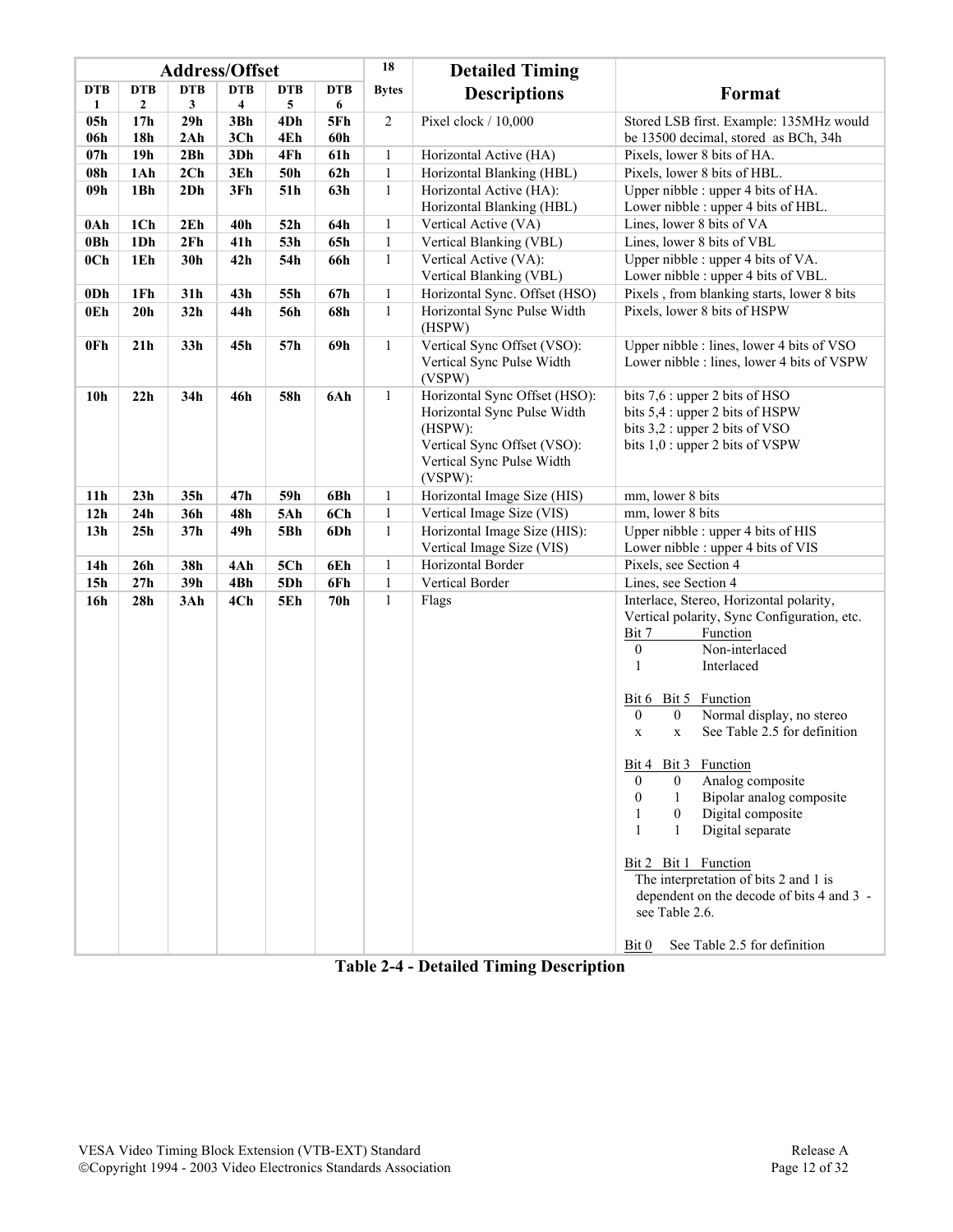| Bit 6            | Bit 5    | <b>Bit 0</b> | <b>Definition</b>                                             |  |  |  |  |
|------------------|----------|--------------|---------------------------------------------------------------|--|--|--|--|
| $\boldsymbol{0}$ | $\theta$ | X            | Normal display, no stereo. The value of bit 0 is "don't care" |  |  |  |  |
| $\theta$         |          | $\theta$     | Field sequential stereo, right image when stereo sync. $= 1$  |  |  |  |  |
|                  | $\theta$ | $\theta$     | Field sequential stereo, left image when stereo sync. $= 1$   |  |  |  |  |
|                  |          |              | 2-way interleaved stereo, right image on even lines           |  |  |  |  |
|                  | $\Omega$ |              | 2-way interleaved stereo, left image on even lines            |  |  |  |  |
|                  |          | $\theta$     | 4-way interleaved stereo                                      |  |  |  |  |
|                  |          |              | Side-by-Side interleaved stereo                               |  |  |  |  |

The sync scheme for a detailed timing is described in bits 4-1 of the Flag byte. Bits 4 and 3 describe one of four schemes. Bits 2 and 1 give further details dependent on the values in bits 4 and 3. This is shown in Table 2.6.

| Bits 4 and 3                              | Bit 2    | Bit 2 Def.                                                            | Bit 1                  | Bit 1 Def.                                                                                                            |
|-------------------------------------------|----------|-----------------------------------------------------------------------|------------------------|-----------------------------------------------------------------------------------------------------------------------|
| 0,0<br>Analog<br>Composite                | Serrate  | If set, controller shall<br>supply serration (Hsync<br>during Vsync). | On RGB                 | If set, sync pulses should<br>appear on all 3 video<br>signal lines.<br>If not set, sync on green<br>video line only. |
| 0,1<br><b>Bipolar Analog</b><br>Composite | Serrate  | If set, controller shall<br>supply serration (Hsync<br>during Vsync). | On RGB                 | If set, sync pulses should<br>appear on all 3 video<br>signal lines.<br>If not set, sync on green<br>video line only. |
| 1,0<br>Digital<br>Composite               | Serrate  | If set, controller shall<br>supply serration (Hsync<br>during Vsync). | Composit<br>e Polarity | This is the polarity of the<br>Hsync pulses outside of<br>Vsync.<br>Polarity is positive if bit<br>is set to 1        |
| 1,1                                       | Vertical | Vsync signal Polarity is                                              | Horizonta              | Hsync signal polarity is                                                                                              |
| Digital Separate                          | Polarity | Positive if bit is set to 1.                                          | 1 Polarity             | Positive if bit is set to 1.                                                                                          |

**Table 2-6 - Sync Signal Description** 

Notes for tables 2-4, 2-5 & 2-6:

Up to six detailed timing blocks/monitor descriptors (starting at address '**05h**') can be stored in one VTB-EXT. If less than six detailed timing blocks are required, the last detailed timing block is followed by the first coordinated video timing description (if required) or the first standard timing description (if required) or unused bytes section (if there are no CVT and no ST descriptors).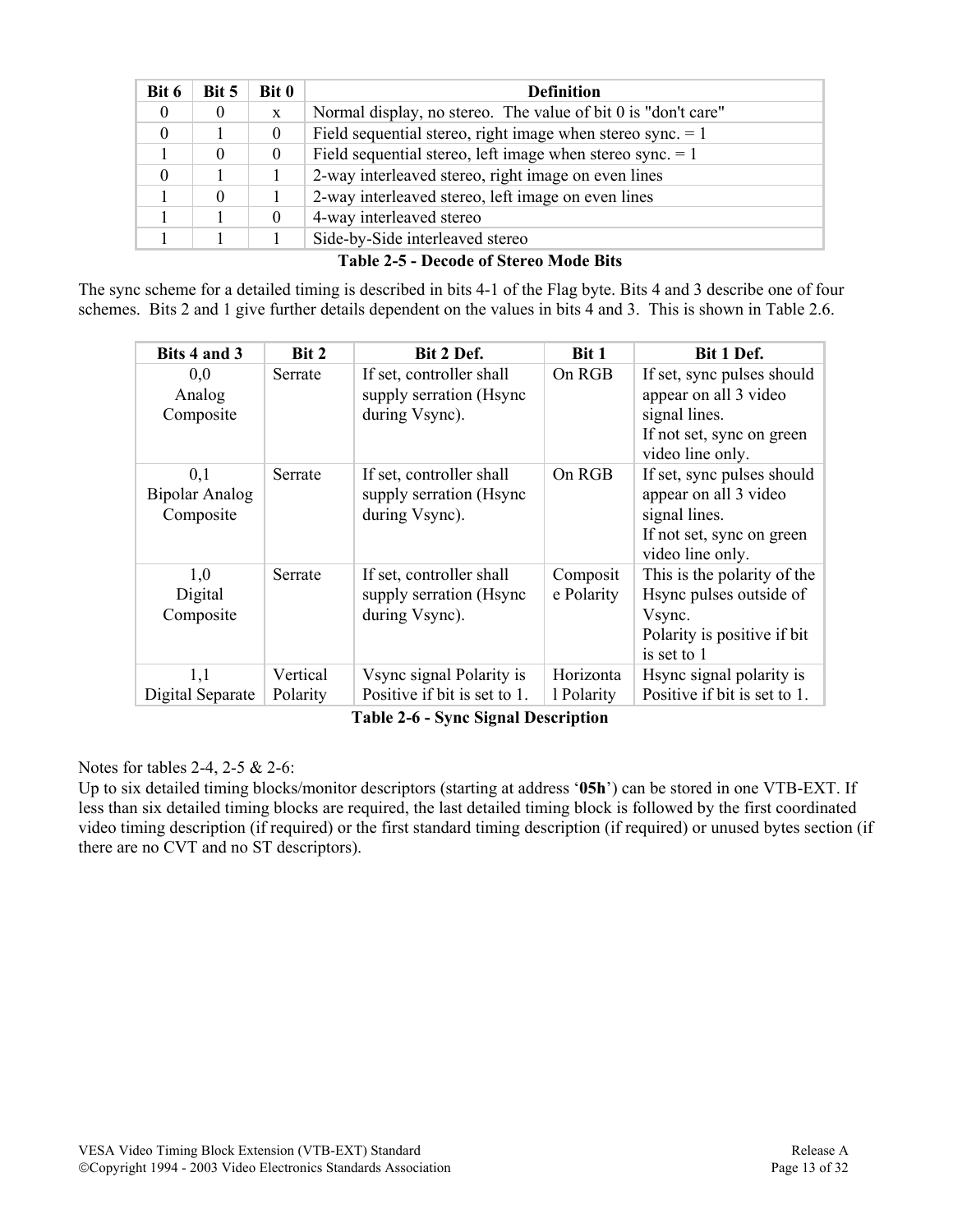## 2.5 Coordinated Video Timing (CVT) Descriptors – 120 bytes (maximum)

The coordinated video timing (CVT) section can be divided to support up to 40 timing blocks, which are 3 bytes each. Up to 40 CVT formats can be stored in one VTB-EXT block. CVT descriptors must immediately follow the last detailed timing block (DTB) descriptor. The CVT section starts at address/offset '**05h + w\*12h'** and ends at '**04h + w\*12h + y\*03h'** where '**w**' is the number (00h ≤ w ≤ 06h) of detailed timing blocks and '**y**' is the number  $(00h \le y \le 28h)$  of coordinated video timing descriptors defined in the VTB-EXT. Table 2-7 provides a description of the 3 byte CVT codes. For more information on VESA CVT Standard, refer to the reference documents on page 6.

The video timing format description for CVT descriptors is shown in Tables 2.7. Use of the CVT descriptors shall meet the following requirements.

1. The highest priority CVT format (listed in the VTB-EXT block) must be stored in the first CVT descriptor block (address  $05h + w*12h \rightarrow 07h + w*12h$ ). The lowest priority CVT format must be stored in the last CVT block.

2. Any CVT format outside of the monitor range limits (defined in base EDID) may cause the monitor to enter a self-protection mode (Out of Range). The host shall always verify that an intended video timing (listed in VTB-EXT) falls within the monitor range limits before the timing is applied to the monitor.

| <b>Address/Offset</b> | Byte $#$       | <b>Description</b>               | <b>Comment</b>                                                                                                                                                                                                                                                                                                                                                                                                                     |
|-----------------------|----------------|----------------------------------|------------------------------------------------------------------------------------------------------------------------------------------------------------------------------------------------------------------------------------------------------------------------------------------------------------------------------------------------------------------------------------------------------------------------------------|
| $05h + w*12h$         | 1              | <b>VSize LSbits</b>              | Begin CVT Descriptor #1<br>Bits $7 - 0$ defines the lower 8-bits of VSize.<br>VSize is a 12-bit number that specifies (see equation) the number of<br>active vertical lines in the supported timing format. Range of vertical<br>active (VA) lines that can be defined is 2 to 8192.<br>$VSize = (Vertical Active/2) - 1$<br>Note: CVT only supports an even number of active lines per frame.                                     |
| $06h + w*12h$         | $\overline{2}$ | <b>VSize MSbits</b>              | Upper nibble (bits $7 - 4$ ) defines the upper 4-bits of VSize.                                                                                                                                                                                                                                                                                                                                                                    |
|                       |                | <b>Aspect Ratio</b>              | Bits $3 - 2$ define the aspect ratio indicated by the following:<br>Bits 3-2 Aspect Ratio<br>0 <sub>0</sub><br>4:3<br>16:9<br>01<br>16:10<br>10<br>11<br>undefined (reserved)<br>Together with VSize the aspect ratio will determine the pixel format.                                                                                                                                                                             |
|                       |                | <b>Reserved</b>                  | Bits $1 - 0$ are reserved and are set to '00'.                                                                                                                                                                                                                                                                                                                                                                                     |
| $07h + w*12h$         | 3              | <b>Reserved</b>                  | Bit 7 is reserved and is set to '0'.                                                                                                                                                                                                                                                                                                                                                                                               |
|                       |                | Preferred<br><b>Refresh Rate</b> | Bits $6 - 5$ designates which of the supported refresh rates is preferred for<br>the given format. This is indicated in the following:<br>Bits $6-5$<br>Preferred Rate<br>00<br>50Hz<br>60Hz<br>01<br>75Hz<br>10<br>85Hz<br>11<br>An indication of 60Hz designates either 60Hz standard blanking or<br>reduced blanking, whichever is supported. If both are supported the<br>60Hz indication means reduced blanking is preferred. |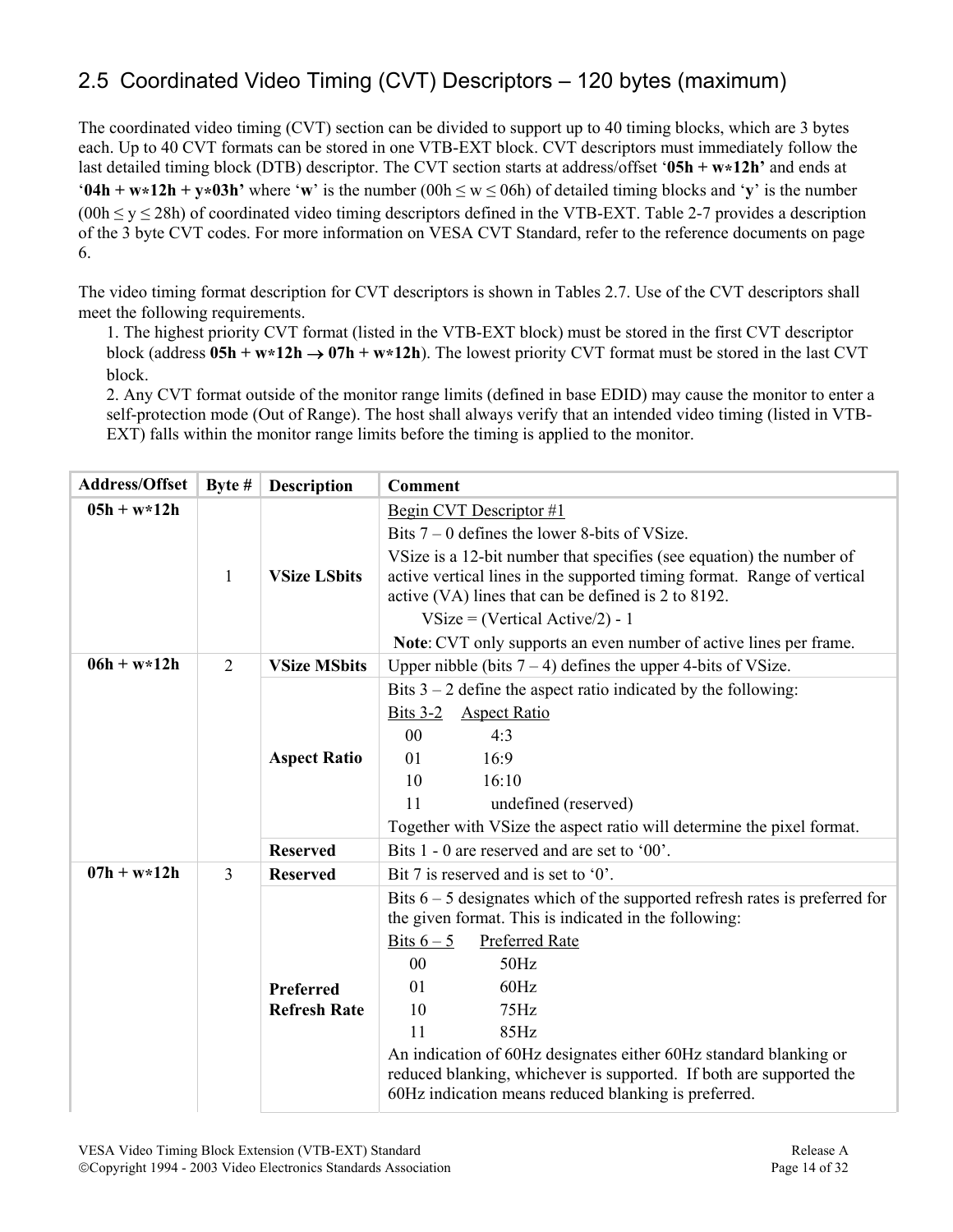| <b>Address/Offset</b>      | Byte $#$ | <b>Description</b>                        | <b>Comment</b>                                                                                                                                            |
|----------------------------|----------|-------------------------------------------|-----------------------------------------------------------------------------------------------------------------------------------------------------------|
|                            |          |                                           | If the indicated preference does not correspond to a supported refresh<br>rate than the highest refresh rate supported will be used as the<br>preference. |
| <b>50Hz</b><br>60Hz        |          |                                           | Bit 4 set to 1 indicates that a 50Hz refresh rate with standard blanking<br>(CRT style) is supported for the specified pixel format.                      |
|                            |          |                                           | Bit 3 set to 1 indicates that a 60Hz refresh rate with standard blanking<br>(CRT style) is supported for the specified pixel format.                      |
|                            |          | 75Hz                                      | Bit 2 set to 1 indicates that a 75Hz refresh rate with standard blanking<br>(CRT style) is supported for the specified pixel format.                      |
|                            |          | 85Hz                                      | Bit 1 set to 1 indicates that an 85Hz refresh rate with standard blanking<br>(CRT style) is supported for the specified pixel format.                     |
|                            |          | 60Hz<br><b>Reduced</b><br><b>Blanking</b> | Bit 0 set to 1 indicates that 60Hz Reduced Blanking timing (as per the<br>CVT standard) is supported for the specified pixel format.                      |
| $08h + w*12h$              | 1        | <b>VSize LSbits</b>                       | Begin CVT Descriptor #2                                                                                                                                   |
| $\cdots$                   | $\cdots$ | $\cdots$                                  | $\cdots$                                                                                                                                                  |
| $05h + w*12h +$<br>$y*03h$ |          |                                           | Begin Standard Timings – See section 2.6                                                                                                                  |

**Table 2-7 – 3 Byte CVT Descriptor**

Notes for table 2-7:

1.0 Active vertical size is used instead of horizontal size due to the following:

1.1 Using vertical size enables a compact way of expressing multiple aspect ratios. For example, a fixed format 16:9 display can center and display 4:3 and 16:10 timing which have the same number of active vertical lines without the need for scaling.

1.2 Due to cell width rounding of the horizontal resolution, it may not be possible to always accurately determine the correct number of active vertical lines. For example:

1360x768 is a recognized 16:9 format. If the vertical resolution is calculated using the horizontal resolution, a value of 765 is obtained, whereas using the vertical resolution and rounding to nearest cell width gives 1360.

#### The **active horizontal resolution** (**HActive**) is extracted by:

**HActive** = 8 \* {ROUNDDOWN [(**VActive** \* Aspect Ratio) / 8]}

block)

Where: Aspect Ratio = 4:3, 16:9 or 16:10 (as specified in 3-byte CVT descriptor

ROUNDDOWN function rounds down to the nearest integer

*Note: Timing that does not obey this rule is not CVT-compliant.* 

2.0 Each 3-byte CVT descriptor block allows the display to signal support for a single display format defined by the vertical size and aspect ratio. Within that block it is possible to indicate all CVT refresh rates supported at that format. The vertical refresh rates that can be supported include: 50Hz, 60Hz, 75Hz and 85Hz and 60Hz Reduced blanking.

3.0 Any coordinated video timing outside of the monitor range limits (defined in base EDID) may cause the monitor to enter a self-protection mode (Out of Range). The host shall always verify that an intended video timing (listed in VTB-EXT) falls within the monitor range limits before the timing is applied to the monitor.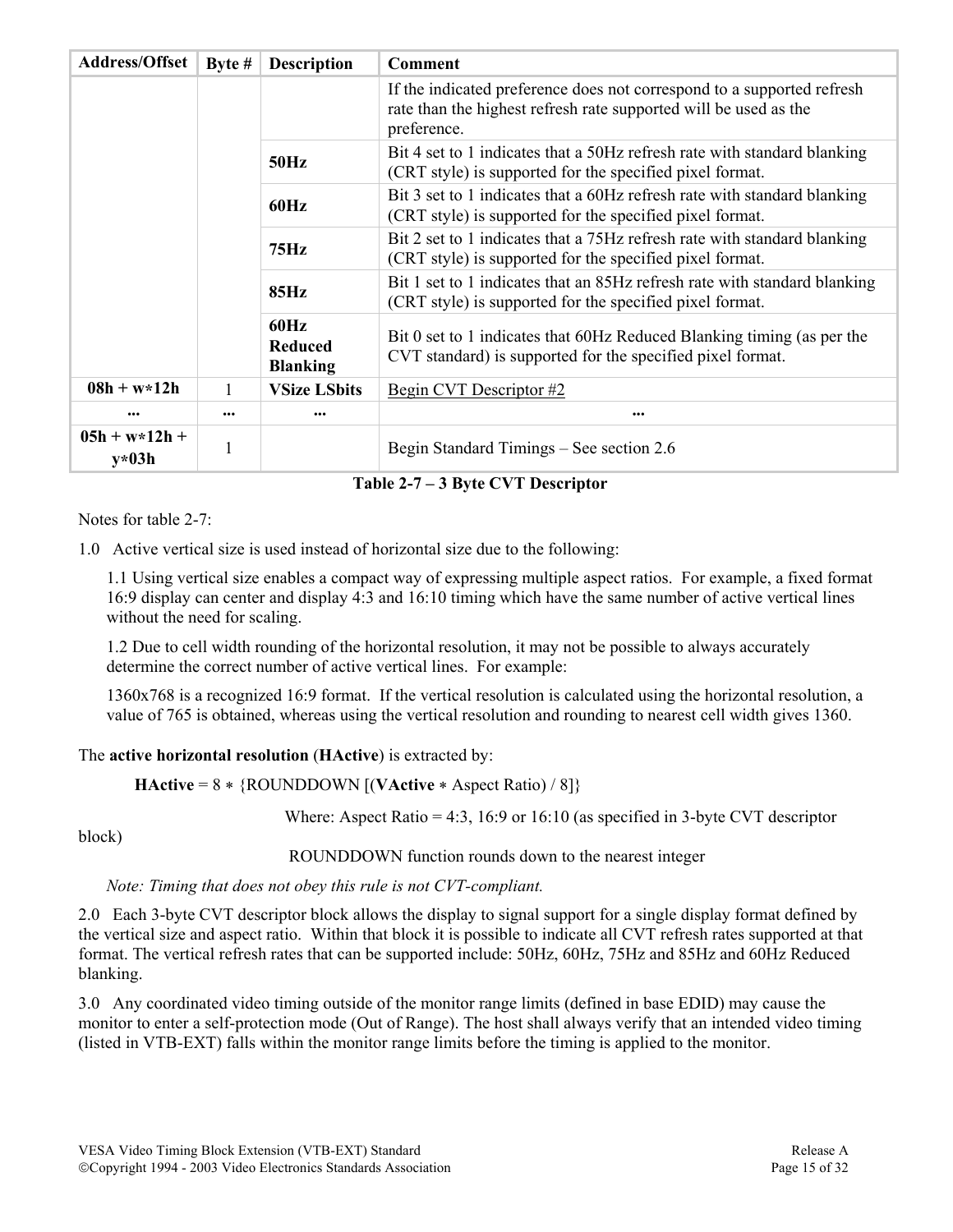## 2.6 Standard Timing Descriptors – 122 bytes (maximum)

The Standard Timing (ST) section can be divided to support up to 61 timing blocks, which are 2 bytes each. Up to 61 (if space is available) ST formats can be stored in one VTB-EXT block. ST descriptors must immediately follow the last coordinated video timing (CVT) descriptor. The ST section starts at address/offset '**05h + w\*12h + y\*03h'** and ends at '04h +  $w*12h + v*03h + z*02h'$  where 'w' is the number (00h  $\leq w \leq$  06h) of detailed timing blocks, 'v' is the number (00h  $\leq$  **y**  $\leq$  28h) of coordinated video timing descriptors and '**z**' is the number (00h  $\leq$  **z**  $\leq$  3Dh) of standard timings defined in the VTB-EXT block. Table 2-8 provides a description of the 2 byte ST codes. Refer to the VESA E-EDID Standard for the latest updates to the standard timing descriptions.

Each ST descriptor is identified by a unique 2-byte code derived from the mode format and refresh rate as described below. This scheme is used to identify future standard timings not included in the Established Timings section (refer to Section 3.8 of the E-EDID Standard). The use of standard timings in VTB-EXT shall meet the following requirements.

1. Standard Timings may be listed in VTB-EXT (starting at address/offset **05h + w\*12h + y\*03h**) only after all eight standard timings have been defined in the base (block 0) EDID. The eight standard timings with the highest priority must be listed (in order of priority) in the base EDID. Any remaining standard timings with lower priority may be stored (in order of priority) in the VTB-EXT block.

2. Standard Timing identifiers that correspond to a VESA Discrete Monitor Timing Mode are required to use the video timing formats defined in the "VESA and Industry Standards and Guidelines for Computer Display Monitor Timing" (version 1.0, revision 0.8 or newer). If a timing identifier listed corresponds to an issued VESA Discrete Monitor Timing, factory adjustment data must be stored (preset) in the display. Refer to reference document section on page 6.

3. Standard Timing identifiers that do not correspond to a VESA Discrete Monitor Timing Mode are required to use the "Generalized Timing Format" (GTF with default coefficients) to calculate the video timing format. 4. This scheme may also be used in monitors intended to be used exclusively with proprietary systems where the

host already has the complete timing information.

**Note:** The 2-byte identifier codes for VESA standard timing modes are defined as part of each VESA Timing Standard.

The Standard Timings section is used to identify Factory Supported Modes that fall into one or both of two categories:

- 1. VESA Discrete Monitor Timings (listed in the VESA DMT Standard) not included in the current Established Timing section.
- 2. Discrete timing modes calculated (with default coefficients) using GTF.

The definition for standard timings is shown in table 2.8.

#### *Factory Supported Modes* **are defined as modes that are properly sized and centered as the monitor is delivered from the factory.**

All Factory Supported Modes are not necessarily listed in any EDID/VTB-EXT timing section.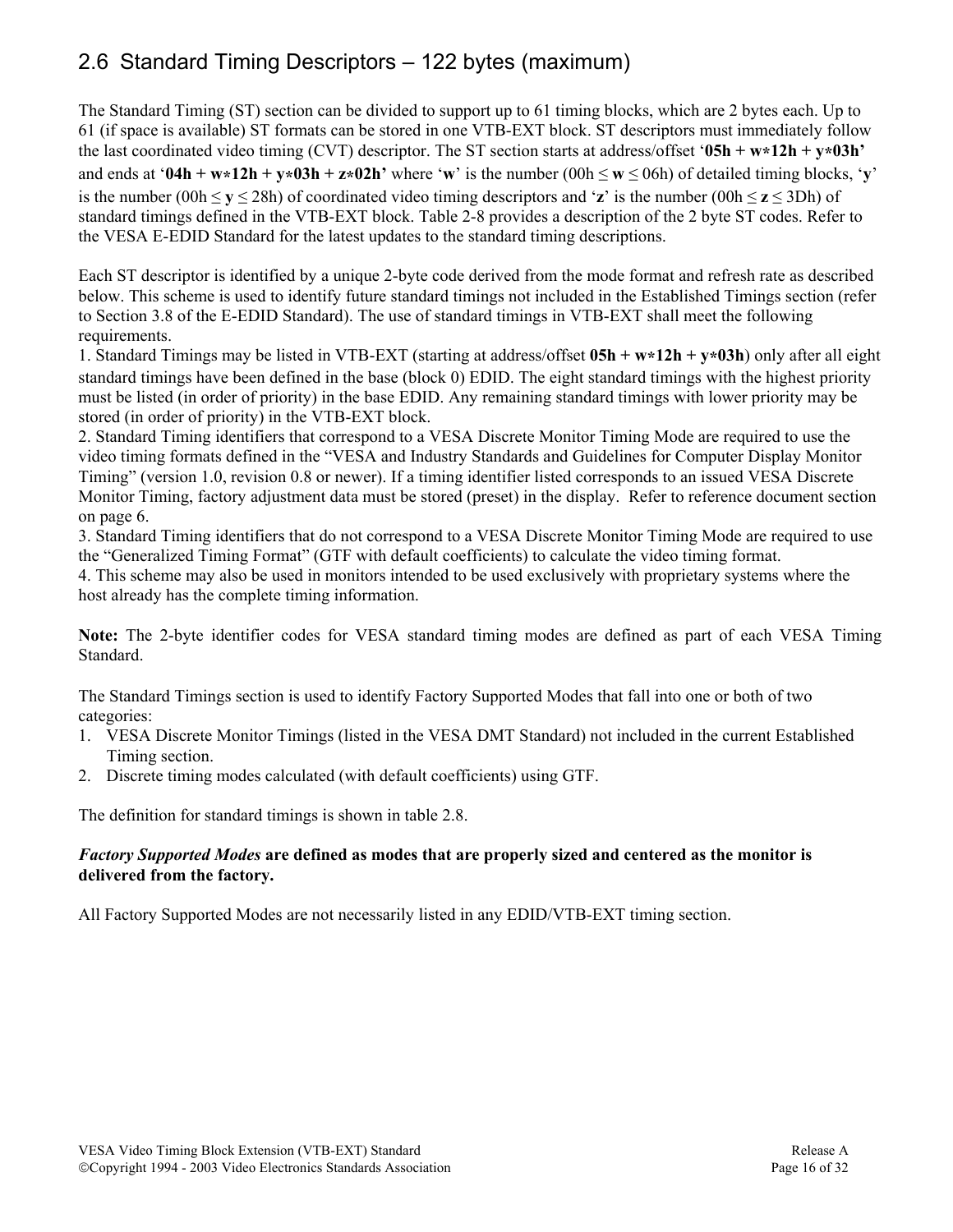| Address/<br><b>Offset</b>          | <b>Byte</b>    |                               |                                                                                 |
|------------------------------------|----------------|-------------------------------|---------------------------------------------------------------------------------|
|                                    | #              | <b>Description</b>            | <b>Comment</b>                                                                  |
| $05h + w*12h + y*03h$              | 1              | Horizontal                    | Begin Standard Timing Descriptor #9:                                            |
|                                    |                | <b>Active</b>                 | Note: The first 8 standard timing descriptors must be listed in                 |
|                                    |                | <b>Pixels</b>                 | the base (block 0) EDID table.                                                  |
|                                    |                | (HAP)                         | HAP Indicator = (Horizontal active pixels $/ 8$ ) – 31                          |
|                                    |                | <b>Indicator</b>              | The range of horizontal active pixels that can be described in                  |
|                                    |                |                               | each byte is $256 \rightarrow 2288$ pixels, in increments of 8 pixels.          |
| $06h + w*12h + y*03h$              | $\overline{2}$ | Image                         | The vertical active line count may be calculated from the                       |
|                                    |                | <b>Aspect</b>                 | aspect ratio and the horizontal active pixel count given in the                 |
|                                    |                | Ratio                         | first byte. "Square" pixels (1:1 pixel aspect ratio) shall be                   |
|                                    |                |                               | assumed.                                                                        |
|                                    |                |                               | Bit 7<br>Bit 6<br><b>Aspect Ratio</b>                                           |
|                                    |                |                               | 16:10<br>$\overline{0}$<br>$\Omega$                                             |
|                                    |                |                               | 4:3<br>$\boldsymbol{0}$                                                         |
|                                    |                |                               | $\theta$<br>5:4                                                                 |
|                                    |                |                               | 16:9                                                                            |
|                                    |                |                               | Note: EDID structures prior to Version 1 Revision 3 defined                     |
|                                    |                |                               | the bit combination of "00b" to indicate a 1:1 aspect ratio                     |
|                                    |                | <b>Refresh</b>                | Bits $5 \rightarrow 0$ : Vertical refresh rate in Hz. Range is $60 \rightarrow$ |
|                                    |                | Rate (Hz)                     | 123Hz                                                                           |
| $07h + w*12h + y*03h$              | $\mathbf{1}$   | Horizontal                    | Begin Standard Timing Descriptor #10:                                           |
|                                    |                | <b>Active</b>                 |                                                                                 |
|                                    |                | <b>Pixels</b>                 |                                                                                 |
|                                    |                | (HAP)                         |                                                                                 |
|                                    |                | <b>Indicator</b>              |                                                                                 |
|                                    |                |                               | $\ddotsc$                                                                       |
|                                    |                | $\cdots$                      | $\cdots$                                                                        |
| $\cdots$                           |                | $\cdots$                      | $\cdots$                                                                        |
| $05h + w*12h + y*03h +$<br>$z*02h$ |                | <b>Unused</b><br><b>Bytes</b> | Begin Unused Byte Section: See section 2.7                                      |

**Table 2-8 – 2 Byte Standard Timing Descriptors**

# 2.7 Unused Bytes

The unused bytes are reserved and must be set to '00h'.

| <b>Address/Offset</b>         | Byte $#$ | <b>Description</b>                   | <b>Comments</b>                                                                           |
|-------------------------------|----------|--------------------------------------|-------------------------------------------------------------------------------------------|
| $05h + w*12h + y*03h + z*02h$ | $\cdots$ | <b>Unused Bytes</b><br>$^{\circ}00h$ | Begin Unused Byte Section:<br>$'00h' = All$ unused bytes shall be set to<br>$^{\circ}00h$ |
| $06h + w*12h + y*03h + z*02h$ |          | $^{\circ}00h$                        | $\cdots$                                                                                  |
| $07h + w*12h + y*03h + z*02h$ |          | $^{\circ}00h$                        | $\cdots$                                                                                  |
| $\cdots$                      | $\cdots$ | $\cdots$                             | $\cdots$                                                                                  |
| <b>7Eh</b>                    | $\cdots$ | $\cdots$                             | $\cdots$                                                                                  |
| 7Fh                           |          | 'xxh'                                | Checksum: See section 2.8                                                                 |

**Table 2-9 – Unused Bytes**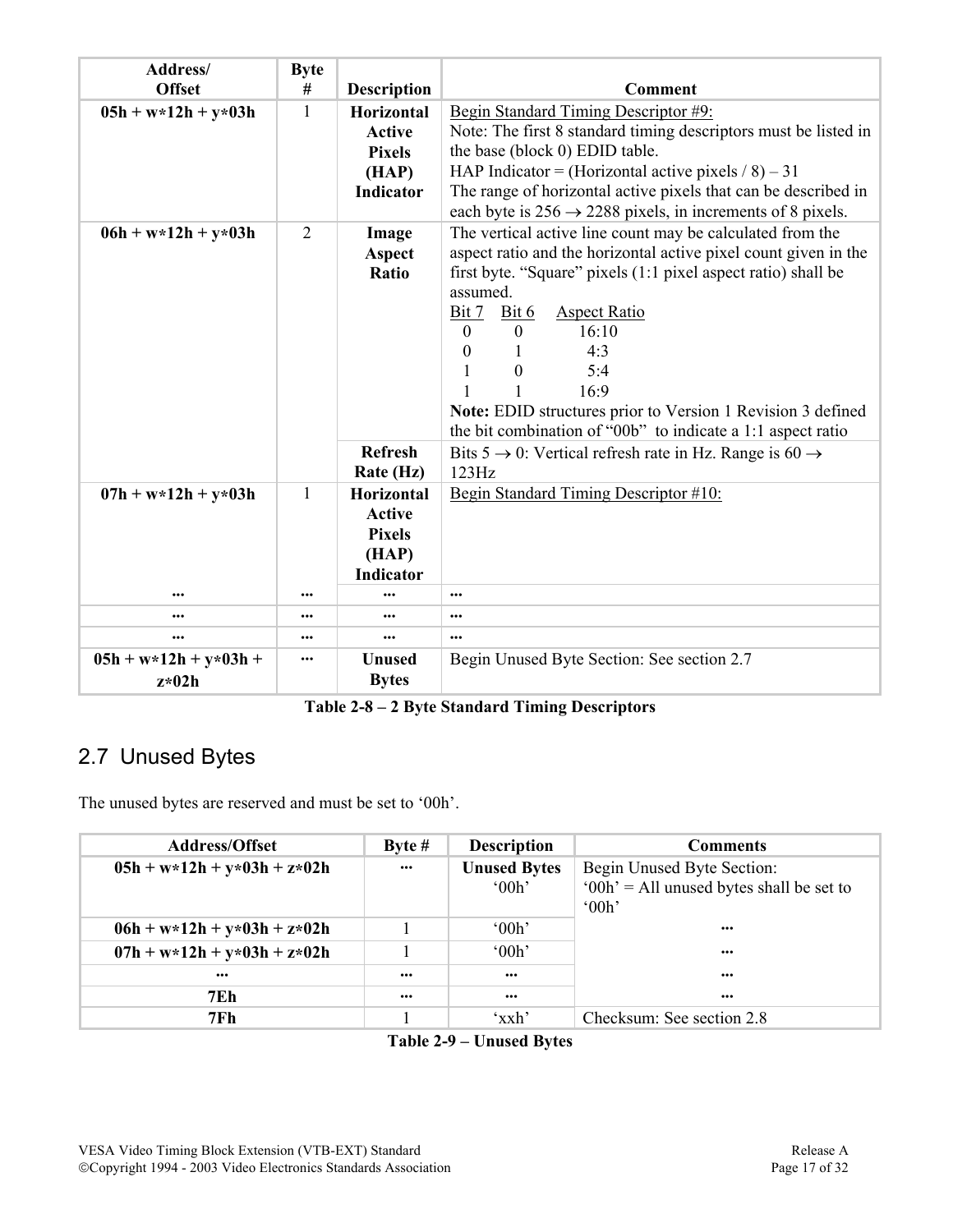## 2.8 Checksum – 1 byte - Address/Offset 7Fh

This section indicates the checksum for the VTB-EXT block. Add all 128 bytes (in the VTB-EXT block) together using modulo 256 and the total is equal to '00h'.

| <b>Address/Offset</b> | <b>Byte</b> | Data  | <b>Description</b>                                    |
|-----------------------|-------------|-------|-------------------------------------------------------|
| 7Fh                   |             | 'xxh' | This byte should be programmed such that a one-byte   |
|                       |             |       | checksum of the entire 128-byte DTB-EXT equals '00h'. |

**Table 2-10 – Checksum**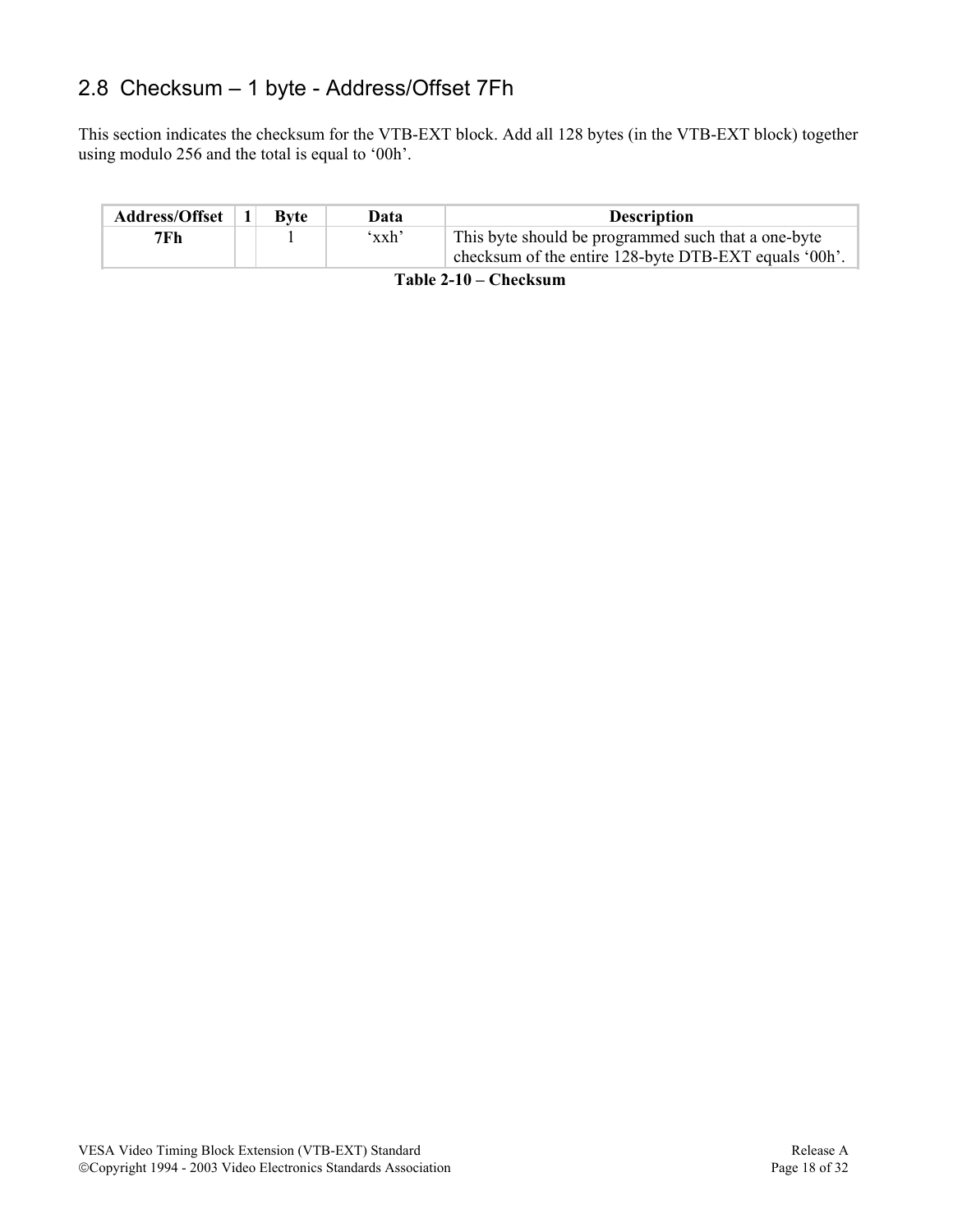# **3. APPENDIX A – Sample VTB-EXT Block**

#### 3.1 Example 1 - VTB-EXT block example - for reference only (Version 1 data structure)

This sample VTB-EXT block (version 1 data structure) is included for illustration only. It should not be considered as representative of any particular monitor. NOTE: All new monitors shall conform to base EDID data structure Version 1 Revision 3 (or newer). The video timing formats defined in this example are for a 3840x2400 (9.31 mega-pixel wide) LCD monitor. This example contains three DTB video timing formats, three CVT (Reduced Blanking) video timing formats, three CVT (Normal Blanking) video timing formats and three ST (using GTF) video timing formats. The CVT (Reduced Blanking) timings and the CVT (Normal Blanking) timings were calculated using the CVT Spreadsheet. The ST timings were calculated using the Generalized Timing Formula (GTF) Spreadsheet. The following are the 12 video timings listed in this example:

DTB1 ⇒ (Address/Offset **05h** to **16h**) 3840x2400 @ 13Hz vertical refresh (129.00MHz pixel clock) designated as 9.22MA.

DTB2 ⇒ (Address/Offset **17h** to **28h**) 3072x1920 @ 25.1Hz vertical refresh (157.00MHz pixel clock) designated as 5.90MA.

DTB3 ⇒ (Address/Offset **29h** to **3Ah**) 2456x1536 @ 39Hz vertical refresh (158.00MHz pixel clock) designated as 3.77MA.

CVT-RB1 ⇒ (Address/Offset **3Bh** to **3Dh**) 2304x1440 @ 60Hz (59.95Hz) vertical refresh (218.75MHz pixel clock) – Reduced Blanking - designated as 3.32MA-R.

CVT-RB2 ⇒ (Address/Offset **3Eh** to **40h**) 1920x1200 @ 60Hz (59.95Hz) vertical refresh (154.00MHz pixel clock) – Reduced Blanking - designated as 2.30MA-R.

CVT-RB3 ⇒ (Address/Offset **41h** to **43h**) 1728x1080 @ 60Hz (59.95Hz) vertical refresh (125.75MHz pixel clock) – Reduced Blanking - designated as 1.87MA-R.

CVT-NB4 ⇒ (Address/Offset **44h** to **46h**) 1152x720 @ 60Hz (59.972Hz) & 75Hz (74.721Hz) vertical refresh (66.75MHz & 85.75MHz pixel clocks, respectively) – Normal Blanking - designated as 0.83MA. CVT-NB5 ⇒ (Address/Offset **47h** to **49h**) 960x600 @ 60Hz (59.635Hz) & 75Hz (74.842Hz) vertical refresh (42.25MHz  $\&$  58.75MHz pixel clocks, respectively) – Normal Blanking - designated as 0.58MA. CVT-NB6 ⇒ (Address/Offset **4Ah** to **4Ch**) 768x480 @ 60Hz (59.896Hz) & 75Hz (74.710Hz) vertical refresh (28.75MHz & 36.75MHz pixel clocks, respectively) – Normal Blanking - designated as 0.37MA. ST-9 ⇒ (Address/Offset **4Dh** to **4Eh**) 1680x1050 @ 60.00 Hz vertical refresh (147.136 MHz pixel clock) designated as 1.76MA.

 $ST-10 \Rightarrow$  (Address/Offset **4Fh** to **50h**) 1536x960 @ 60.00 Hz vertical refresh (122.143 MHz pixel clock) designated as 1.47MA.

ST-11 ⇒ (Address/Offset **51h** to **52h**) 1224x768 @ 60.00 Hz vertical refresh (76.702 MHz pixel clock) designated as 0.94MA.

All video timing formats are non-interlaced (progressive scan) and are non-stereo.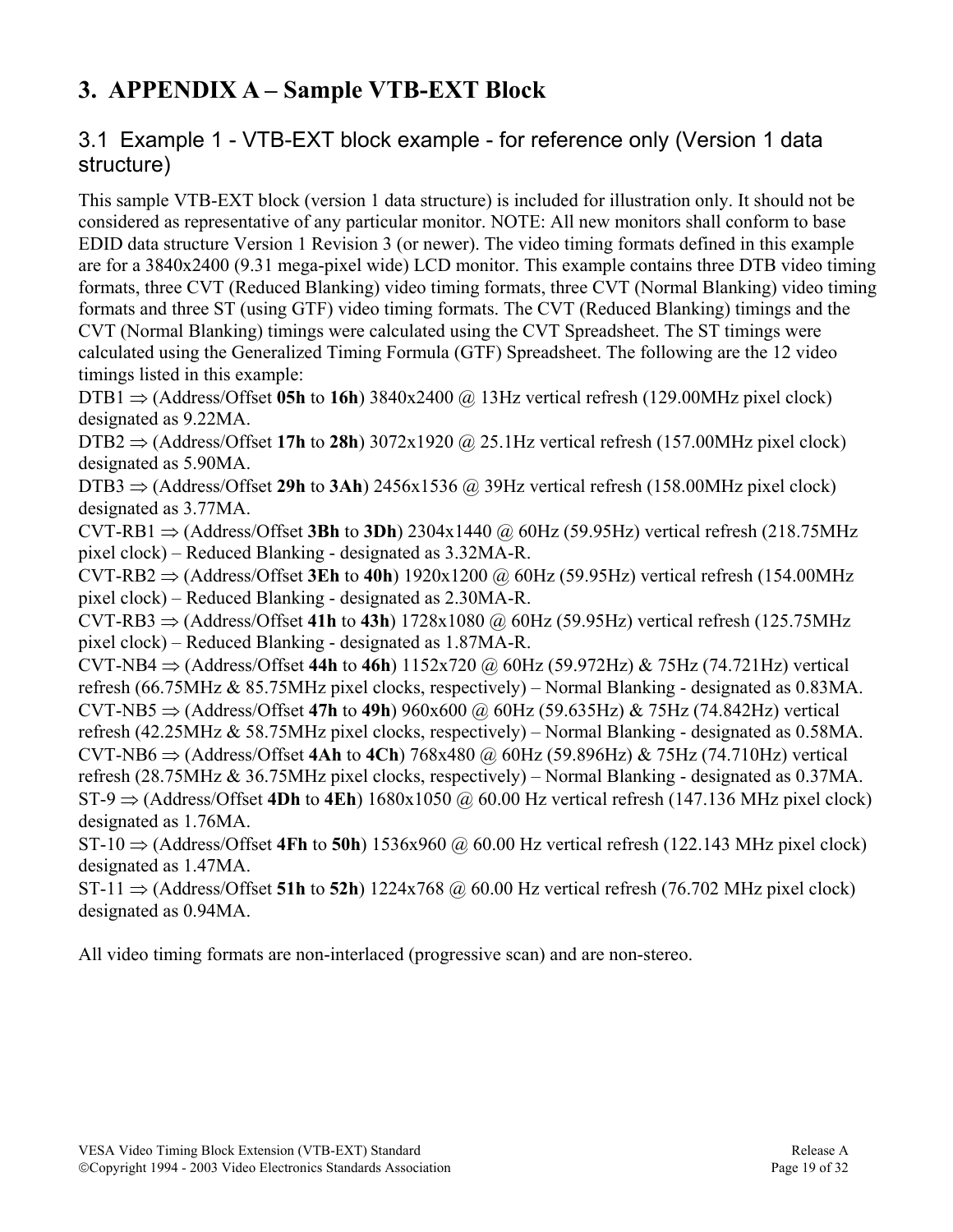|                | Address/Offset |    |          |          |          |                                                                                                                                                  |
|----------------|----------------|----|----------|----------|----------|--------------------------------------------------------------------------------------------------------------------------------------------------|
| Byte #         | Byte #         |    | Value    |          | Value    | <b>Field Name and Comments</b>                                                                                                                   |
| (decimal)      | (hex)          |    | (hex)    |          | (binary) |                                                                                                                                                  |
| 0              | 00             |    | 10       |          |          | $\Rightarrow$ VTB-EXT Block Tag Label is 10h                                                                                                     |
| 1              | 01             |    | 01       |          |          | $\Rightarrow$ VTB-EXT Data Structure Version Number is 1                                                                                         |
|                |                |    |          |          |          | NOTE: The next 3 bytes define the number of DTB, CVT and ST descriptors.                                                                         |
| 2              | 02             | 03 |          |          |          | $\Rightarrow$ There are 3 detailed timing block (DTB) descriptors.                                                                               |
| 3              | 0 <sub>3</sub> | 06 |          |          |          | $\Rightarrow$ There are 6 coordinated video timing (CVT) descriptors.                                                                            |
| $\overline{4}$ | 04             | 03 |          |          |          | $\Rightarrow$ There are 3 standard timing (ST) descriptors.                                                                                      |
|                |                |    |          |          |          | NOTE: Start of DTB #1 $\Rightarrow$ 3840x2400 @ 13 Hz vertical refresh (129.000 MHz pixel clock) – 9.22MA                                        |
| 5              | 05             | 64 |          |          |          | $\Rightarrow$ 3264 (hex) = 12900 (dec): Pixel Clock is 12900x10000 = 129.00                                                                      |
|                |                |    |          |          | MHz.     |                                                                                                                                                  |
| 6              | 06             | 32 |          |          |          | Data is stored least significant byte first.                                                                                                     |
| 7              | 07             | 00 |          | 00000000 |          | $\Rightarrow$ 1111~00000000 (bin) = 3840 (dec) Horizontal Active (HA) in pixels –                                                                |
|                |                |    |          |          |          | lower 8 bits = $00$ (hex). See address/offset 09h.                                                                                               |
| 8              | 08             | 00 |          | 00000000 |          | $\Rightarrow$ 0001~00000000 (bin) = 256 (dec) Horizontal Blanking (HB) in pixels                                                                 |
|                |                |    |          |          |          | $-$ lower 8 bits = 00 (hex). See address/offset 09h.                                                                                             |
| 9              | 09             | F1 |          | 11110001 |          | 1111 (bin) $\Rightarrow$ Upper nibble: upper 4 bits of HA. See address/offset 07h                                                                |
|                |                |    |          |          | and 08h. |                                                                                                                                                  |
|                |                |    |          |          |          | 0001 (bin) $\Rightarrow$ Lower nibble: upper 4 bits of HB. 11110001 (bin) = F1                                                                   |
|                |                |    |          |          | (hex)    |                                                                                                                                                  |
| 10             | 0 <sub>A</sub> | 60 | 01100000 |          |          | $\Rightarrow$ 1001~01100000 (bin) = 2400 (dec) Vertical Active (VA) in lines –                                                                   |
|                |                |    |          |          |          | lower 8 bits = $60$ (hex). See address/offset <b>0Ch.</b>                                                                                        |
| 11             | 0 <sub>B</sub> | 16 |          | 00010110 |          | $\Rightarrow$ 0000~00010110 (bin) = 22 (dec) Vertical Blanking (VB) in lines –                                                                   |
|                |                |    |          |          |          | lower 8 bits = $16$ (hex). See address/offset <b>0Ch.</b>                                                                                        |
| 12             | 0 <sup>C</sup> | 90 | 10010000 |          |          | 1001 (bin) $\Rightarrow$ Upper nibble: upper 4 bits of VA. See address/offset <b>0Ah</b>                                                         |
|                |                |    |          |          | and 0Bh. |                                                                                                                                                  |
|                |                |    |          |          |          | 0000 (bin) $\Rightarrow$ Lower nibble: upper 4 bits of VB. 10010000 (bin) = 90                                                                   |
|                |                |    |          |          | (hex)    |                                                                                                                                                  |
| 13             | 0 <sub>D</sub> | 20 |          | 00100000 |          | $\Rightarrow$ 00~00100000 (bin) = 32 (dec) Horizontal Sync Offset (HSO) in pixels                                                                |
|                |                |    |          |          |          | - from start of Horizontal Blanking (HB) to start of Horizontal Sync                                                                             |
|                | 0 <sub>E</sub> | 80 |          | 10000000 |          | Pulse (HSP) – lower 8 bits = 20 (hex). See address/offset 10h.                                                                                   |
| 14             |                |    |          |          |          | $\Rightarrow$ 00~10000000 (bin) = 128 (dec) Horizontal Sync Pulse Width (HSPW)<br>in pixels – lower 8 bits = $80$ (hex). See address/offset 10h. |
| 15             | 0F             | 4A |          | 01001010 |          | $\Rightarrow$ 00~0100 (bin) = 4 (dec) Vertical Sync Offset (VSO) in lines – from                                                                 |
|                |                |    |          |          |          | start of Vertical Blanking (VB) to start of Vertical Sync Pulse (VSP) –                                                                          |
|                |                |    |          |          |          | upper nibble: lower 4 bits of $VSO = 4$ (hex), See address/offset 10h.                                                                           |
|                |                |    |          |          |          | $\Rightarrow$ 00~1010 (bin) = 10 (dec) Vertical Sync Pulse Width (VSPW) in lines-                                                                |
|                |                |    |          |          |          | lower nibble: lower 4 bits of $VSPW = A$ (hex). See address/offset 10h.                                                                          |
| 16             | 10             | 00 |          | 00000000 |          | $\Rightarrow$ Bits 7,6: 00 (bin) = upper 2 bits of HSO,                                                                                          |
|                |                |    |          |          |          | $\Rightarrow$ Bits 5,4: 00 (bin) = upper 2 bits of HSPW,                                                                                         |
|                |                |    |          |          |          | $\Rightarrow$ Bits 3,2: 00 (bin) = upper 2 bits of VSO,                                                                                          |
|                |                |    |          |          |          | $\Rightarrow$ Bits 1,0: 00 (bin) = upper 2 bits of VSPW                                                                                          |
|                |                |    |          |          |          | See address/offset 0Dh, 0Eh and 0Fh.                                                                                                             |
| 17             | 11             | DD |          | 11011101 |          | $\Rightarrow$ 0001~11011101 (bin) = 477 (dec) Horizontal Image Size (HIS) in mm                                                                  |
|                |                |    |          |          |          | $-$ lower 8 bits = DD (hex). See address/offset 13h.                                                                                             |
| 18             | 12             | 29 |          | 00101001 |          | $\Rightarrow$ 0001~00101001 (bin) = 297 (dec) Vertical Image Size (VIS) in mm –                                                                  |
|                |                |    |          |          |          | lower 8 bits = $29$ (hex). See address/offset 13h.                                                                                               |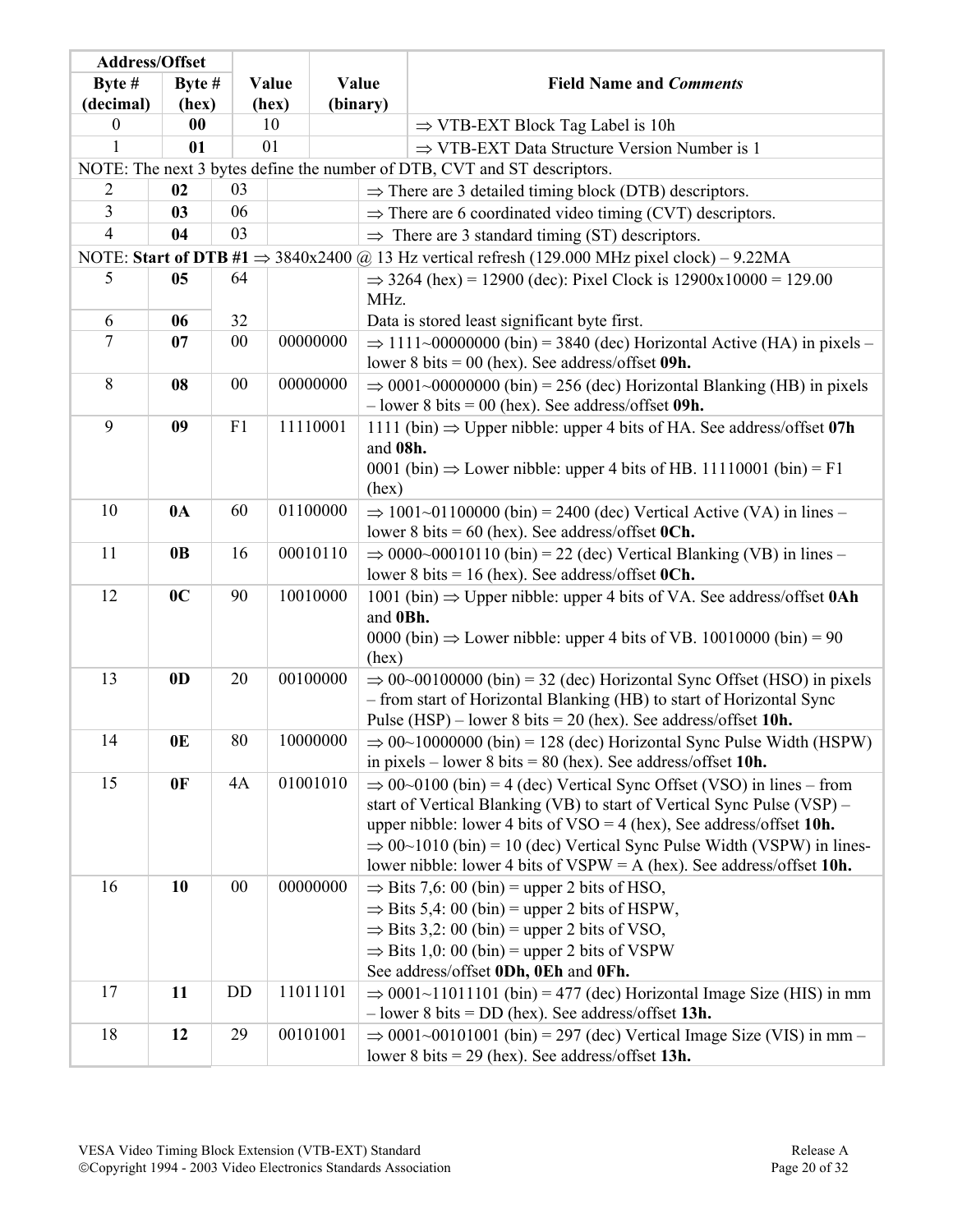|           | <b>Address/Offset</b> |                |       |          |          |                                                                                                                                               |
|-----------|-----------------------|----------------|-------|----------|----------|-----------------------------------------------------------------------------------------------------------------------------------------------|
| Byte #    | Byte $#$              |                | Value |          | Value    | <b>Field Name and Comments</b>                                                                                                                |
| (decimal) | (hex)                 |                | (hex) |          | (binary) |                                                                                                                                               |
| 19        | 13                    | 11             |       | 00010001 |          | $\Rightarrow$ 0001 (bin) = upper nibble: upper 4 bits of HIS,                                                                                 |
|           |                       |                |       |          |          | $\Rightarrow$ 0001 (bin) = lower nibble: upper 4 bits of VIS,                                                                                 |
|           |                       |                |       |          |          | (See address/offset 11h and 12h.                                                                                                              |
| 20        | 14                    | $00\,$         |       | 00000000 |          | $\Rightarrow$ 00000000 (bin) = 0 (dec) Horizontal Border in pixels                                                                            |
| 21        | 15                    | $00\,$         |       | 00000000 |          | $\Rightarrow$ 00000000 (bin) = 0 (dec) Vertical Border in lines                                                                               |
| 22        | 16                    | 1 <sup>C</sup> |       | 00011100 |          | $\Rightarrow$ Bit 7: 0 (bin) indicates non-interlaced video                                                                                   |
|           |                       |                |       |          |          | $\Rightarrow$ Bits 6 & 5:00 (bin) indicates normal display, no stereo                                                                         |
|           |                       |                |       |          |          | $\Rightarrow$ Bits 4 & 3: 11 (bin) indicates digital separate syncs                                                                           |
|           |                       |                |       |          |          | $\Rightarrow$ Bits 2 & 1: 10 (bin) indicates vertical sync polarity is positive and                                                           |
|           |                       |                |       |          |          | horizontal sync polarity is negative.                                                                                                         |
|           |                       |                |       |          |          | $\Rightarrow$ Bit 0: 0 (bin) indicates normal display, no stereo                                                                              |
|           |                       |                |       |          |          | NOTE: Start of DTB #2 $\Rightarrow$ 3072x1920 @ 25.1 Hz vertical refresh (157.000 MHz pixel clock) – 5.90MA                                   |
| 23        | 17                    | 54             |       |          |          | $\Rightarrow$ 3D54 (hex) = 15700 (dec): Pixel Clock is 15700x10000 =                                                                          |
|           |                       |                |       |          |          | 157.00MHz.                                                                                                                                    |
| 24        | 18                    | 3D             |       |          |          | Data is stored least significant byte first.                                                                                                  |
| 25        | 19                    | $00\,$         |       | 00000000 |          | $\Rightarrow$ 1100~00000000 (bin) = 3072 (dec) Horizontal Active (HA) in pixels –                                                             |
|           |                       |                |       | 01111000 |          | lower 8 bits = $00$ (hex). See address/offset 1Bh.                                                                                            |
| 26        | 1A                    | 78             |       |          |          | $\Rightarrow$ 0000~01111000 (bin) = 120 (dec) Horizontal Blanking (HB) in pixels<br>$-$ lower 8 bits = 78 (hex). See address/offset 1Bh.      |
| 27        | 1B                    | C <sub>0</sub> |       | 11000000 |          |                                                                                                                                               |
|           |                       |                |       |          | and 1Ah. | 1100 (bin) $\Rightarrow$ Upper nibble: upper 4 bits of HA. See address/offset 19h                                                             |
|           |                       |                |       |          |          | 0000 (bin) $\Rightarrow$ Lower nibble: upper 4 bits of HB. 11110001 (bin) = C0                                                                |
|           |                       |                |       |          | (hex)    |                                                                                                                                               |
| 28        | 1 <sub>C</sub>        | 80             |       | 10000000 |          | $\Rightarrow$ 0111~10000000 (bin) = 1920 (dec) Vertical Active (VA) in lines –                                                                |
|           |                       |                |       |          |          | lower 8 bits = $80$ (hex). See address/offset 1Eh.                                                                                            |
| 29        | 1 <sub>D</sub>        | 28             |       | 00101000 |          | $\Rightarrow$ 0000~00101000 (bin) = 40 (dec) Vertical Blanking (VB) in lines –                                                                |
|           |                       |                |       |          |          | lower 8 bits = $28$ (hex). See address/offset 1Eh.                                                                                            |
| 30        | 1E                    | 70             |       | 01110000 |          | 0111 (bin) $\Rightarrow$ Upper nibble: upper 4 bits of VA. See address/offset 1Ch                                                             |
|           |                       |                |       |          | & 1Dh.   |                                                                                                                                               |
|           |                       |                |       |          |          | 0000 (bin) $\Rightarrow$ Lower nibble: upper 4 bits of VB. 01110000 (bin) = 70                                                                |
|           |                       |                |       |          | (hex)    |                                                                                                                                               |
| 31        | 1F                    | 10             |       | 00010000 |          | $\Rightarrow$ 00~00010000 (bin) = 16 (dec) Horizontal Sync Offset (HSO) in pixels                                                             |
|           |                       |                |       |          |          | - from start of Horizontal Blanking (HB) to start of Horizontal Sync                                                                          |
| 32        | 20                    | 40             |       | 01000000 |          | Pulse (HSP) – lower 8 bits = 10 (hex). See address/offset $22h$ .                                                                             |
|           |                       |                |       |          |          | $\Rightarrow$ 00~01000000 (bin) = 64 (dec) Horizontal Sync Pulse Width (HSPW)<br>in pixels – lower 8 bits = 40 (hex). See address/offset 22h. |
| 33        | 21                    | AC             |       | 10101100 |          | $\Rightarrow$ 00~1010 (bin) = 10 (dec) Vertical Sync Offset (VSO) in lines – from                                                             |
|           |                       |                |       |          |          | start of Vertical Blanking (VB) to start of Vertical Sync Pulse (VSP) –                                                                       |
|           |                       |                |       |          |          | upper nibble: lower 4 bits of $VSO = A$ (hex), See address/offset 22h.                                                                        |
|           |                       |                |       |          |          | $\Rightarrow$ 00~1100 (bin) = 12 (dec) Vertical Sync Pulse Width (VSPW) in lines -                                                            |
|           |                       |                |       |          |          | lower nibble: lower 4 bits of $VSPW = C$ (hex). See address/offset 22h.                                                                       |
| 34        | 22                    | $00\,$         |       | 00000000 |          | Bits 7,6: 00 (bin) = upper 2 bits of HSO,                                                                                                     |
|           |                       |                |       |          |          | Bits $5,4$ : 00 (bin) = upper 2 bits of HSPW,                                                                                                 |
|           |                       |                |       |          |          | Bits 3,2: 00 (bin) = upper 2 bits of VSO,                                                                                                     |
|           |                       |                |       |          |          | Bits $1,0$ : 00 (bin) = upper 2 bits of VSPW                                                                                                  |
|           |                       |                |       |          |          | See address/offset 1Fh, 20h and 21h.                                                                                                          |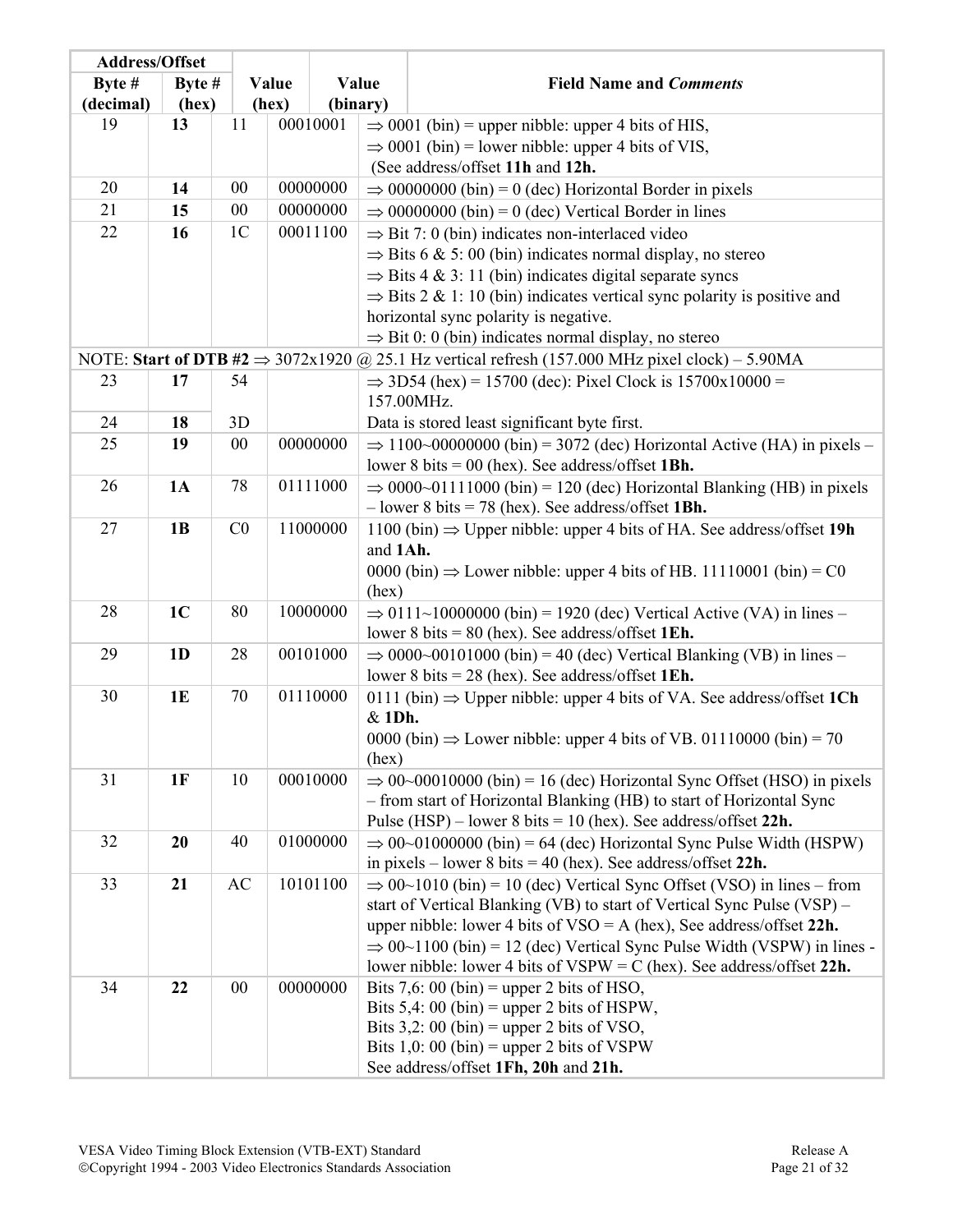|           | <b>Address/Offset</b> |                |          |          |          |                                                                                                                                                                 |  |
|-----------|-----------------------|----------------|----------|----------|----------|-----------------------------------------------------------------------------------------------------------------------------------------------------------------|--|
| Byte #    | Byte #                |                | Value    | Value    |          | <b>Field Name and Comments</b>                                                                                                                                  |  |
| (decimal) | (hex)                 |                | (hex)    |          | (binary) |                                                                                                                                                                 |  |
| 35        | 23                    | DD             |          | 11011101 |          | $\Rightarrow$ 0001~11011101 (bin) = 477 (dec) Horizontal Image Size (HIS) in mm                                                                                 |  |
|           |                       |                |          |          |          | $-$ lower 8 bits = DD (hex). See address/offset 25h.                                                                                                            |  |
| 36        | 24                    | 29             |          | 00101001 |          | $\Rightarrow$ 0001~00101001 (bin) = 297 (dec) Vertical Image Size (VIS) in mm –                                                                                 |  |
|           |                       |                |          |          |          | lower 8 bits = $29$ (hex). See address/offset 25h.                                                                                                              |  |
| 37        | 25                    | 11             |          | 00010001 |          | $\Rightarrow$ 0001 (bin) = upper nibble: upper 4 bits of HIS,                                                                                                   |  |
|           |                       |                |          |          |          | $\Rightarrow$ 0001 (bin) = lower nibble: upper 4 bits of VIS,                                                                                                   |  |
|           |                       |                |          |          |          | (See address/offset 23h and 24h.                                                                                                                                |  |
| 38        | 26                    | $00\,$         |          | 00000000 |          | $\Rightarrow$ 00000000 (bin) = 0 (dec) Horizontal Border in pixels                                                                                              |  |
| 39        | 27                    | $00\,$         |          | 00000000 |          | $\Rightarrow$ 00000000 (bin) = 0 (dec) Vertical Border in lines                                                                                                 |  |
| 40        | 28                    | 1 <sup>C</sup> |          | 00011100 |          | $\Rightarrow$ Bit 7: 0 (bin) indicates non-interlaced video                                                                                                     |  |
|           |                       |                |          |          |          | $\Rightarrow$ Bits 6 & 5: 00 (bin) indicates normal display, no stereo                                                                                          |  |
|           |                       |                |          |          |          | $\Rightarrow$ Bits 4 & 3: 11 (bin) indicates digital separate syncs                                                                                             |  |
|           |                       |                |          |          |          | $\Rightarrow$ Bits 2 & 1:10 (bin) indicates horizontal sync polarity is negative and                                                                            |  |
|           |                       |                |          |          |          | vertical sync polarity is positive                                                                                                                              |  |
|           |                       |                |          |          |          | $\Rightarrow$ Bit 0: 0 (bin) indicates normal display, no stereo                                                                                                |  |
|           |                       |                |          |          |          | NOTE: Start of DTB #3 $\Rightarrow$ 2456x1536 @ 39 Hz vertical refresh (158.000 MHz pixel clock) – designated as                                                |  |
| 3.77MA    |                       |                |          |          |          |                                                                                                                                                                 |  |
| 41        | 29                    | <b>B8</b>      |          |          |          | $\Rightarrow$ 3DB8 (hex) = 15800 (dec): Pixel Clock is 15800x10000 = 158.00                                                                                     |  |
|           |                       |                |          |          | MHz.     |                                                                                                                                                                 |  |
| 42        | 2A                    | 3D             |          |          |          | Data is stored least significant byte first.                                                                                                                    |  |
| 43        | 2B                    | 98             | 10011000 |          |          | $\Rightarrow$ 1001~10011000 (bin) = 2456 (dec) Horizontal Active (HA) in pixels –<br>lower 8 bits = $98$ (hex). See address/offset 2Dh.                         |  |
| 44        | 2C                    | 78             | 01111000 |          |          | $\Rightarrow$ 0000~01111000 (bin) = 120 (dec) Horizontal Blanking (HB) in pixels                                                                                |  |
|           |                       |                |          |          |          | $-$ lower 8 bits = 78 (hex). See address/offset 2Dh.                                                                                                            |  |
| 45        | 2D                    | 90             |          | 10010000 |          | 1001 (bin) $\Rightarrow$ Upper nibble: upper 4 bits of HA.                                                                                                      |  |
|           |                       |                |          |          |          | 0000 (bin) $\Rightarrow$ Lower nibble: upper 4 bits of HB. 10010000 (bin) = 90                                                                                  |  |
|           |                       |                |          |          | (hex)    |                                                                                                                                                                 |  |
|           |                       |                |          |          |          | See address/offset 2Bh and 2Ch.                                                                                                                                 |  |
| 46        | 2E                    | $00\,$         |          | 00000000 |          | $\Rightarrow$ 0110~00000000 (bin) = 1536 (dec) Vertical Active (VA) in lines –                                                                                  |  |
|           |                       |                |          |          |          | lower 8 bits = $00$ (hex). See address/offset 30h.                                                                                                              |  |
| 47        | 2F                    | 24             |          | 00100100 |          | $\Rightarrow$ 0000~00100100 (bin) = 36 (dec) Vertical Blanking (VB) in lines –                                                                                  |  |
|           |                       |                |          |          |          | lower 8 bits = $24$ (hex). See address/offset 30h.                                                                                                              |  |
| 48        | 30                    | 60             |          | 01100000 |          | 0110 (bin) $\Rightarrow$ Upper nibble: upper 4 bits of VA.                                                                                                      |  |
|           |                       |                |          |          |          | 0000 (bin) $\Rightarrow$ Lower nibble: upper 4 bits of VB. 01100000 (bin) = 60                                                                                  |  |
|           |                       |                |          |          | (hex)    | See address/offset 2Eh and 2Fh.                                                                                                                                 |  |
| 49        | 31                    | 10             |          | 00010000 |          |                                                                                                                                                                 |  |
|           |                       |                |          |          |          | $\Rightarrow$ 00~00010000 (bin) = 16 (dec) Horizontal Sync Offset (HSO) in pixels<br>- from start of Horizontal Blanking (HB) to start of Horizontal Sync Pulse |  |
|           |                       |                |          |          |          | $(HSP)$ – lower 8 bits = 10 (hex). See address/offset 34h.                                                                                                      |  |
| 50        | 32                    | 40             |          |          |          | $\Rightarrow$ 00~01000000 (bin) = 64 (dec) Horizontal Sync Pulse Width (HSPW)                                                                                   |  |
|           |                       |                | 01000000 |          |          | in pixels – lower 8 bits = 40 (hex). See address/offset $34h$ .                                                                                                 |  |
| 51        | 33                    | A8             |          | 10101000 |          | $\Rightarrow$ 00~1010 (bin) = 10 (dec) Vertical Sync Offset (VSO) in lines – from                                                                               |  |
|           |                       |                |          |          |          | start of Vertical Blanking (VB) to start of Vertical Sync Pulse (VSP) in                                                                                        |  |
|           |                       |                |          |          |          | lines – upper nibble: lower 4 bits of VSO, See address/offset 34h.                                                                                              |  |
|           |                       |                |          |          |          | $\Rightarrow$ 00~1000 (bin) = 8 (dec) Vertical Sync Pulse Width (VSPW) in lines –                                                                               |  |
|           |                       |                |          |          |          | lower nibble: lower 4 bits of $VSPW = A8$ . See address/offset 34h.                                                                                             |  |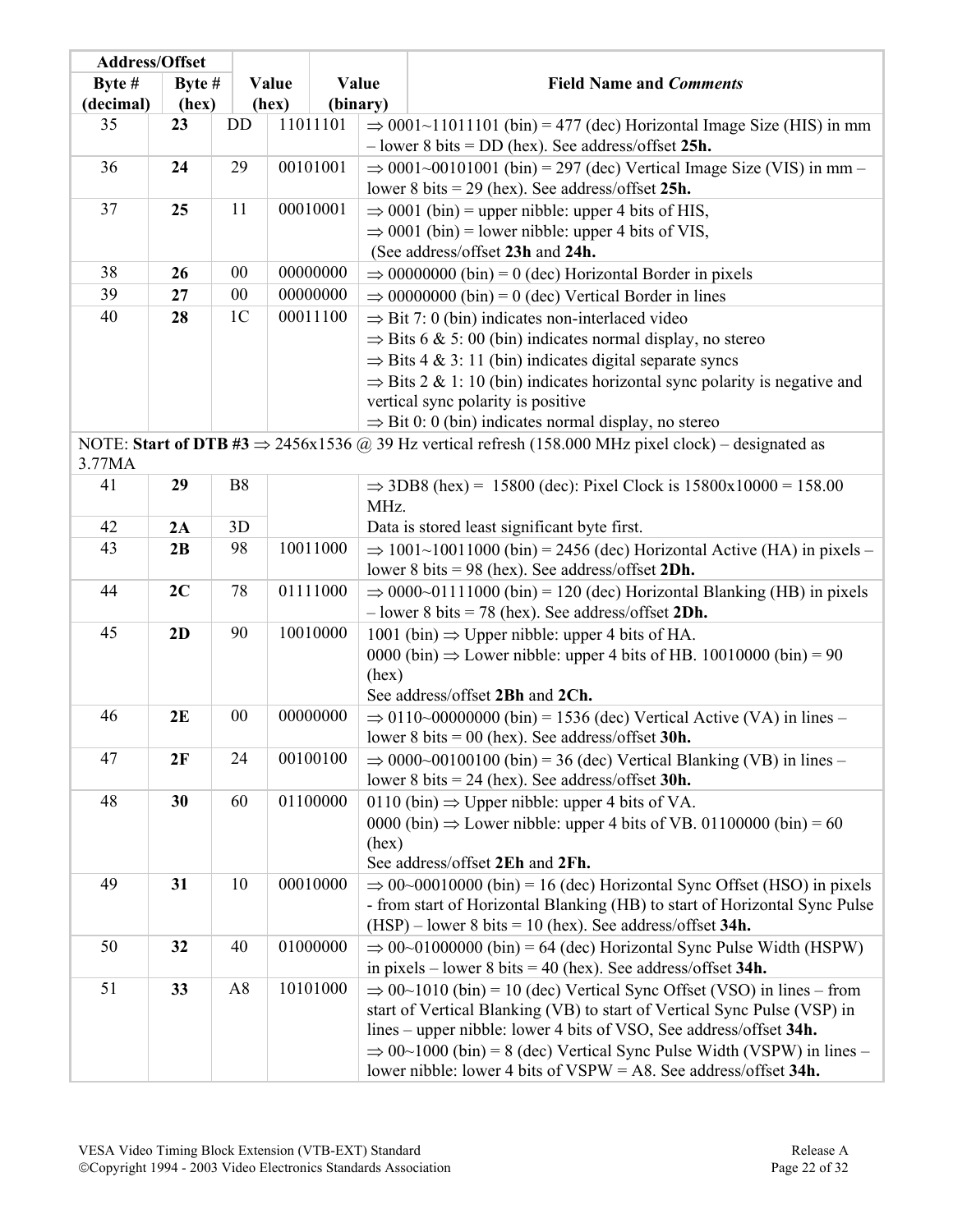| Byte #<br>Value<br>Byte $#$<br>Value<br><b>Field Name and Comments</b><br>(binary)<br>(decimal)<br>(hex)<br>(hex)                                                            |  |
|------------------------------------------------------------------------------------------------------------------------------------------------------------------------------|--|
|                                                                                                                                                                              |  |
|                                                                                                                                                                              |  |
| 00000000<br>$00\,$<br>52<br>34<br>$\Rightarrow$ Bits 7,6: 00 (bin) = upper 2 bits of HSO,                                                                                    |  |
| $\Rightarrow$ Bits 5,4: 00 (bin) = upper 2 bits of HSPW,                                                                                                                     |  |
| $\Rightarrow$ Bits 3,2: 00 (bin) = upper 2 bits of VSO,                                                                                                                      |  |
| $\Rightarrow$ Bits 1,0: 00 (bin) = upper 2 bits of VSPW                                                                                                                      |  |
| See address/offset 31h, 32h and 33h.                                                                                                                                         |  |
| 11011101<br>53<br>35<br><b>DD</b><br>$\Rightarrow$ 0001~11011101 (bin) = 477 (dec) Horizontal Image Size (HIS) in mm<br>$-$ lower 8 bits = DD (hex). See address/offset 37h. |  |
| 54<br>00101001<br>29<br>36<br>$\Rightarrow$ 0001~00101001 (bin) = 297 (dec) Vertical Image Size (VIS) in mm –<br>lower 8 bits = 29 (hex). See address/offset $37h$ .         |  |
| 00010001<br>55<br>11<br>$\Rightarrow$ 0001 (bin) = upper nibble: upper 4 bits of HIS,<br>37                                                                                  |  |
| $\Rightarrow$ 0001 (bin) = lower nibble: upper 4 bits of VIS = 11 (hex)                                                                                                      |  |
| See address/offset 35h and 36h.                                                                                                                                              |  |
| 00000000<br>56<br>38<br>$00\,$<br>$\Rightarrow$ 00000000 (bin) = 0 (dec) Horizontal Border in pixels                                                                         |  |
| 57<br>$00\,$<br>00000000<br>39<br>$\Rightarrow$ 00000000 (bin) = 0 (dec) Vertical Border in lines                                                                            |  |
| 58<br>1 <sup>C</sup><br>00011100<br>3A<br>$\Rightarrow$ Bit 7: 0 (bin) indicates Non-interlaced video                                                                        |  |
| $\Rightarrow$ Bits 6 & 5: 00 (bin) indicates Normal display, no stereo                                                                                                       |  |
| $\Rightarrow$ Bits 4 & 3: 11 (bin) indicates Digital separate syncs                                                                                                          |  |
| $\Rightarrow$ Bits 2 & 1: 10 (bin) indicates Horizontal sync polarity is negative and                                                                                        |  |
| vertical sync polarity is positive                                                                                                                                           |  |
| $\Rightarrow$ Bit 0: 0 (bin) indicates Normal display, no stereo                                                                                                             |  |
| NOTE: Start of CVT-RB #1 $\Rightarrow$ 2304x1440 @ 59.945 Hz vertical refresh (218.750 MHz pixel clock) – Reduced<br>Blanking – Designated as 3.32 MA-R.                     |  |
| 59<br>CF<br>11001111<br>$\Rightarrow$ 0010~11001111 (bin) = 02~CF (hex) = 719 (dec) = VSize:<br>3B                                                                           |  |
| Vertical Active (VA) = $1440$ (dec):                                                                                                                                         |  |
| VSize = $(VA/2) - 1 = (1440/2) - 1 = 719$ (dec) = 02CF (hex).                                                                                                                |  |
| See address/offset 3Ch.                                                                                                                                                      |  |
| 28<br>00101000<br>60<br>3C<br>$\Rightarrow$ Bits 7 $\rightarrow$ 4: 0010 (bin) = upper nibble = upper 4 bits of VSize.<br>See address/offset 3Bh.                            |  |
| $\Rightarrow$ Bits 3 & 2: 10 (bin) = aspect ratio is 16:10                                                                                                                   |  |
| $\Rightarrow$ Bits 1 & 0: 00 (bin) = reserved: 00101000 (bin) = 28 (hex)                                                                                                     |  |
| 00100001<br>21<br>61<br>3D<br>$\Rightarrow$ Bit 7: 0 (bin) = reserved                                                                                                        |  |
| $\Rightarrow$ Bits 6 & 5: 01 (bin) indicates 60 Hz is the preferred vertical refresh                                                                                         |  |
| rate,                                                                                                                                                                        |  |
| $\Rightarrow$ Bit 4: 0 (bin) indicates 50 Hz vertical refresh rate (standard blanking)<br>is not supported,                                                                  |  |
| $\Rightarrow$ Bit 3: 0 (bin) indicates 60 Hz vertical refresh rate (standard blanking)                                                                                       |  |
| is not supported,                                                                                                                                                            |  |
| $\Rightarrow$ Bit 2: 0 (bin) indicates 75 Hz vertical refresh rate (standard blanking)                                                                                       |  |
| is not supported,                                                                                                                                                            |  |
| $\Rightarrow$ Bit 1: 0 (bin) indicates 85 Hz vertical refresh rate (standard blanking)                                                                                       |  |
| is not supported,                                                                                                                                                            |  |
| $\Rightarrow$ Bit 0: 1 (bin) indicates 60 Hz vertical refresh rate (reduced blanking) is<br>supported: $00100001$ (bin) = 21 (hex).                                          |  |
|                                                                                                                                                                              |  |
|                                                                                                                                                                              |  |
| NOTE: Start of CVT-RR $\sharp 2 \to 1920v1200$ @ 59.950 Hz vertical refresh (154.000 MHz pivel clock) – Reduced                                                              |  |

NOTE: **Start of CVT-RB #2** ⇒ 1920x1200 @ 59.950 Hz vertical refresh (154.000 MHz pixel clock) – Reduced Blanking – Designated as 2.30MA-R.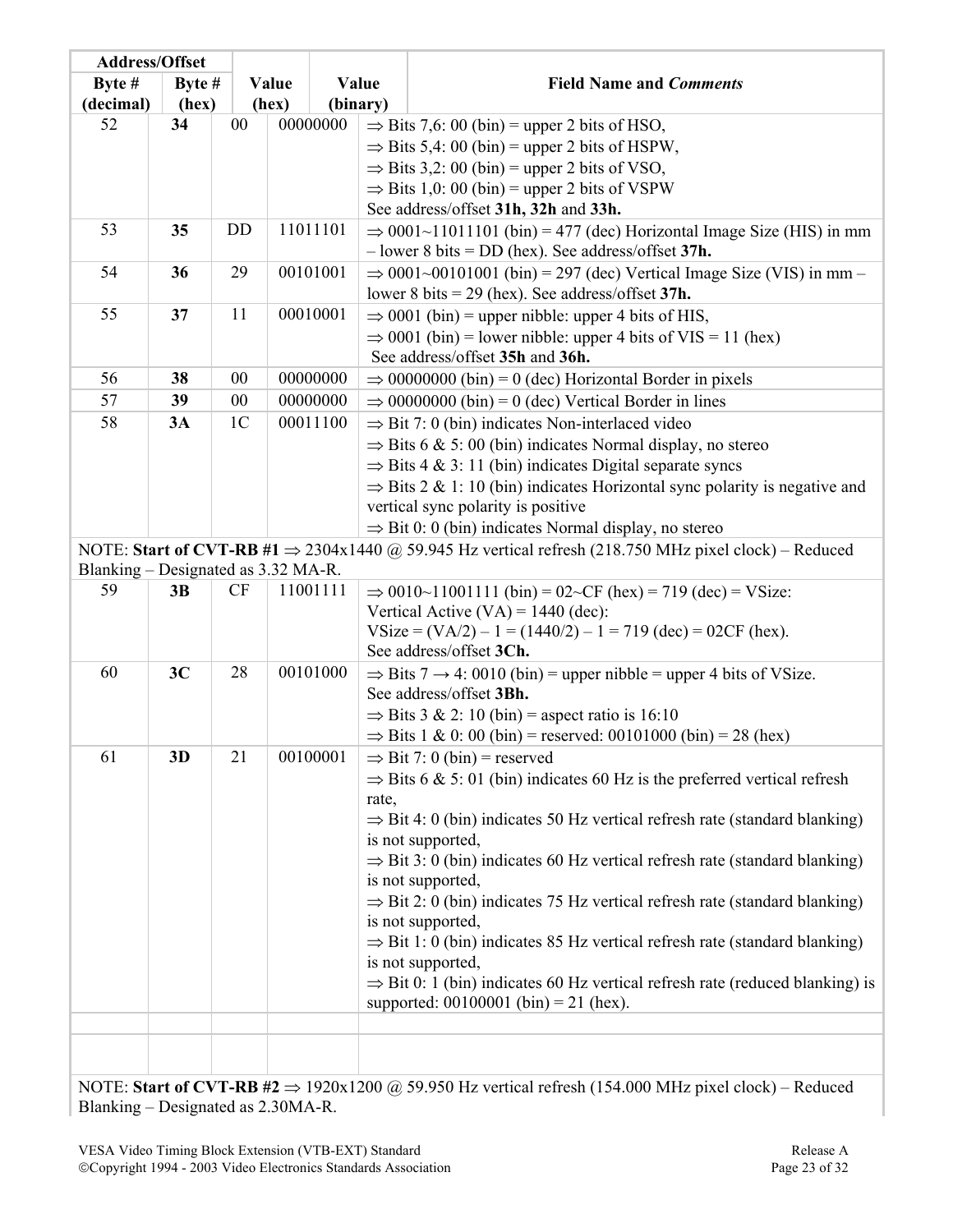| <b>Address/Offset</b>              |        |    |       |          |                                                               |                                                                                                                                 |  |  |
|------------------------------------|--------|----|-------|----------|---------------------------------------------------------------|---------------------------------------------------------------------------------------------------------------------------------|--|--|
| Byte #                             | Byte # |    | Value |          | Value                                                         | <b>Field Name and Comments</b>                                                                                                  |  |  |
| (decimal)                          | (hex)  |    | (hex) |          | (binary)                                                      |                                                                                                                                 |  |  |
| 62                                 | 3E     | 57 |       | 01011111 |                                                               | $\Rightarrow$ 0010~01011111 (bin) = 02~57 (hex) = 599 (dec) = VSize:                                                            |  |  |
|                                    |        |    |       |          |                                                               | Vertical Active $(VA) = 1200$ (dec):                                                                                            |  |  |
|                                    |        |    |       |          |                                                               | VSize = $(VA/2) - 1 = (1200/2) - 1 = 599$ (dec) = 0257 (hex).                                                                   |  |  |
|                                    |        |    |       |          |                                                               | See address/offset 3Fh.                                                                                                         |  |  |
| 63                                 | 3F     | 28 |       | 00101000 |                                                               | $\Rightarrow$ Bits 7 $\rightarrow$ 4: 0010 (bin) = upper nibble = upper 4 bits of VSize.                                        |  |  |
|                                    |        |    |       |          |                                                               | See address/offset 3Eh.                                                                                                         |  |  |
|                                    |        |    |       |          |                                                               | $\Rightarrow$ Bits 3 & 2: 10 (bin) = aspect ratio is 16:10                                                                      |  |  |
|                                    |        |    |       |          |                                                               | $\Rightarrow$ Bits 1 & 0: 00 (bin) = reserved: 00101000 (bin) = 28 (hex)                                                        |  |  |
| 64                                 | 40     | 21 |       | 00100001 |                                                               | $\Rightarrow$ Bit 7: 0 (bin) = reserved                                                                                         |  |  |
|                                    |        |    |       |          |                                                               | $\Rightarrow$ Bits 6 & 5: 01 (bin) indicates 60 Hz is the preferred vertical refresh                                            |  |  |
|                                    |        |    |       |          | rate,                                                         |                                                                                                                                 |  |  |
|                                    |        |    |       |          |                                                               | $\Rightarrow$ Bit 4: 0 (bin) indicates 50 Hz vertical refresh rate (standard blanking)                                          |  |  |
|                                    |        |    |       |          |                                                               | is not supported,<br>$\Rightarrow$ Bit 3: 0 (bin) indicates 60 Hz vertical refresh rate (standard blanking)                     |  |  |
|                                    |        |    |       |          |                                                               | is not supported,                                                                                                               |  |  |
|                                    |        |    |       |          |                                                               | $\Rightarrow$ Bit 2: 0 (bin) indicates 75 Hz vertical refresh rate (standard blanking)                                          |  |  |
|                                    |        |    |       |          |                                                               | is not supported,                                                                                                               |  |  |
|                                    |        |    |       |          |                                                               | $\Rightarrow$ Bit 1: 0 (bin) indicates 85 Hz vertical refresh rate (standard blanking)                                          |  |  |
|                                    |        |    |       |          |                                                               | is not supported,                                                                                                               |  |  |
|                                    |        |    |       |          |                                                               | $\Rightarrow$ Bit 0: 1 (bin) indicates 60 Hz vertical refresh rate (reduced blanking) is                                        |  |  |
|                                    |        |    |       |          |                                                               | supported: $00100001$ (bin) = 21 (hex).                                                                                         |  |  |
|                                    |        |    |       |          |                                                               | NOTE: Start of CVT-RB #3 $\Rightarrow$ 1728x1080 @ 59.950 Hz vertical refresh (125.750 MHz pixel clock) – Reduced               |  |  |
| Blanking – Designated as 1.87MA-R. |        |    |       |          |                                                               |                                                                                                                                 |  |  |
| 65                                 | 41     | 1B |       | 00011011 |                                                               | $\Rightarrow$ 0010~00011011 (bin) = 02~1B (hex) = 539 (dec) = VSize:                                                            |  |  |
|                                    |        |    |       |          |                                                               | Vertical Active (VA) = $1080$ (dec):                                                                                            |  |  |
|                                    |        |    |       |          | VSize = $(VA/2) - 1 = (1080/2) - 1 = 539$ (dec) = 021B (hex). |                                                                                                                                 |  |  |
|                                    |        |    |       |          |                                                               | See address/offset 42h.                                                                                                         |  |  |
| 66                                 | 42     | 28 |       | 00101000 |                                                               | $\Rightarrow$ Bits 7 $\rightarrow$ 4: 0010 (bin) = upper nibble = upper 4 bits of VSize.                                        |  |  |
|                                    |        |    |       |          |                                                               | See address/offset 41h.                                                                                                         |  |  |
|                                    |        |    |       |          |                                                               | $\Rightarrow$ Bits 3 & 2: 10 (bin) = aspect ratio is 16:10                                                                      |  |  |
| 67                                 | 43     | 21 |       | 00100001 |                                                               | $\Rightarrow$ Bits 1 & 0: 00 (bin) = reserved: 00101000 (bin) = 28 (hex)                                                        |  |  |
|                                    |        |    |       |          |                                                               | $\Rightarrow$ Bit 7: 0 (bin) = reserved<br>$\Rightarrow$ Bits 6 & 5: 01 (bin) indicates 60 Hz is the preferred vertical refresh |  |  |
|                                    |        |    |       |          | rate,                                                         |                                                                                                                                 |  |  |
|                                    |        |    |       |          |                                                               | $\Rightarrow$ Bit 4: 0 (bin) indicates 50 Hz vertical refresh rate (standard blanking)                                          |  |  |
|                                    |        |    |       |          |                                                               | is not supported,                                                                                                               |  |  |
|                                    |        |    |       |          |                                                               | $\Rightarrow$ Bit 3: 0 (bin) indicates 60 Hz vertical refresh rate (standard blanking)                                          |  |  |
|                                    |        |    |       |          |                                                               | is not supported,                                                                                                               |  |  |
|                                    |        |    |       |          |                                                               | $\Rightarrow$ Bit 2: 0 (bin) indicates 75 Hz vertical refresh rate (standard blanking)                                          |  |  |
|                                    |        |    |       |          |                                                               | is not supported,                                                                                                               |  |  |
|                                    |        |    |       |          |                                                               | $\Rightarrow$ Bit 1: 0 (bin) indicates 85 Hz vertical refresh rate (standard blanking)                                          |  |  |
|                                    |        |    |       |          |                                                               | is not supported,                                                                                                               |  |  |
|                                    |        |    |       |          |                                                               | $\Rightarrow$ Bit 0: 1 (bin) indicates 60 Hz vertical refresh rate (reduced blanking) is                                        |  |  |
|                                    |        |    |       |          |                                                               | supported: $00100001$ (bin) = 21 (hex).                                                                                         |  |  |
|                                    |        |    |       |          |                                                               | NOTE: Start of CVT-NB #4 $\Rightarrow$ 1152x720 @ 59.972 Hz & 74.721 Hz vertical refresh (66.750 MHz & 85.750                   |  |  |
|                                    |        |    |       |          |                                                               | MHz pixel clock, respectively) – Normal Blanking – Designated as 0.83MA.                                                        |  |  |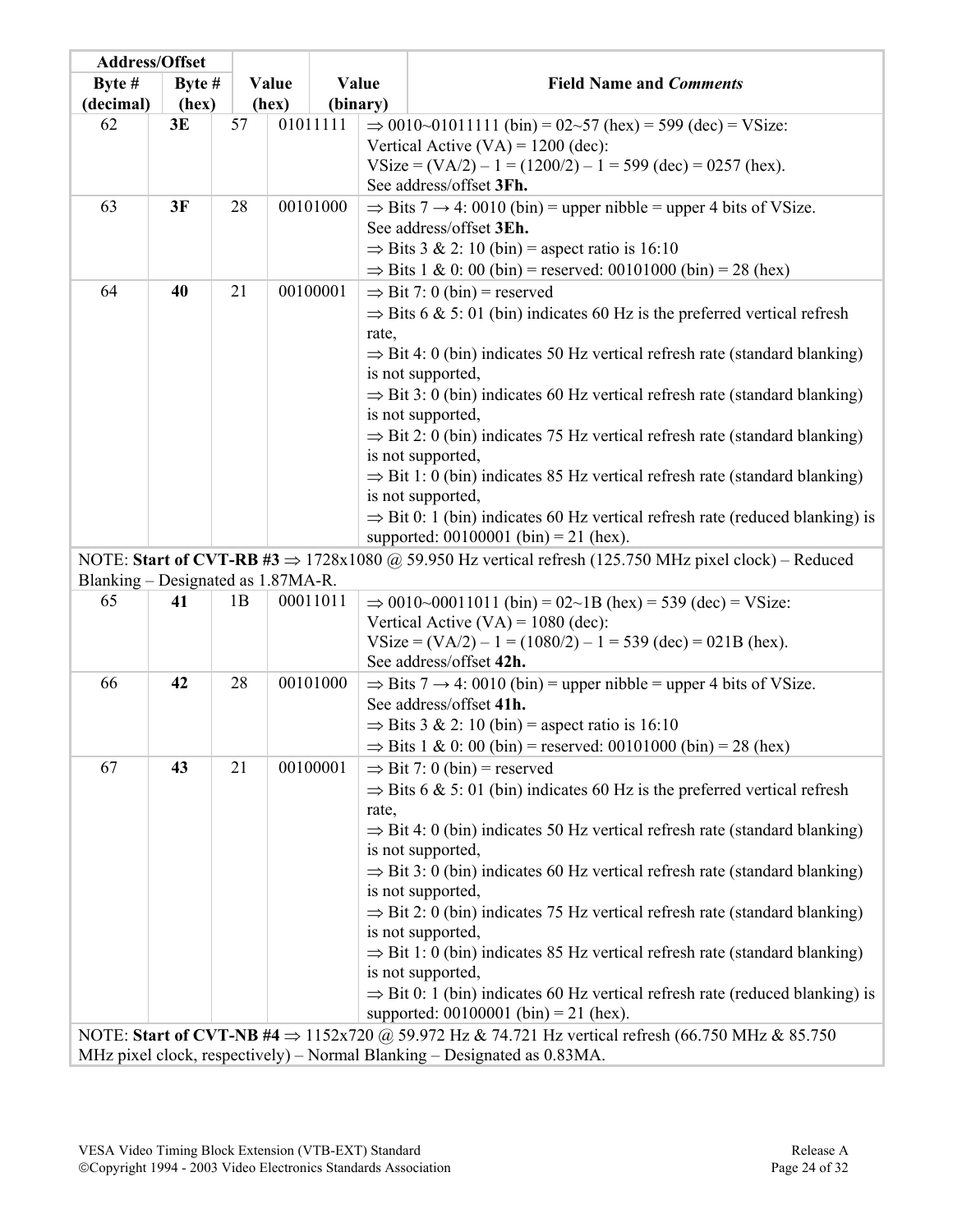| Address/Offset |        |    |       |          |                                                              |                                                                                                                                                                              |  |  |
|----------------|--------|----|-------|----------|--------------------------------------------------------------|------------------------------------------------------------------------------------------------------------------------------------------------------------------------------|--|--|
| Byte #         | Byte # |    | Value |          | Value                                                        | <b>Field Name and Comments</b>                                                                                                                                               |  |  |
| (decimal)      | (hex)  |    | (hex) |          | (binary)                                                     |                                                                                                                                                                              |  |  |
| 68             | 44     | 67 |       | 01100111 |                                                              | $\Rightarrow$ 0001~01100111 (bin) = 01~67 (hex) = 359 (dec) = VSize:                                                                                                         |  |  |
|                |        |    |       |          |                                                              | Vertical Active (VA) = $720$ (dec):                                                                                                                                          |  |  |
|                |        |    |       |          |                                                              | VSize = $(VA/2) - 1 = (720/2) - 1 = 359$ (dec) = 0167 (hex).                                                                                                                 |  |  |
|                |        |    |       |          |                                                              | See address/offset 45h.                                                                                                                                                      |  |  |
| 69             | 45     | 18 |       | 00011000 |                                                              | $\Rightarrow$ Bits 7 $\rightarrow$ 4: 0001 (bin) = upper nibble = upper 4 bits of VSize.                                                                                     |  |  |
|                |        |    |       |          |                                                              | See address/offset 44h.                                                                                                                                                      |  |  |
|                |        |    |       |          |                                                              | $\Rightarrow$ Bits 3 & 2: 10 (bin) = aspect ratio is 16:10                                                                                                                   |  |  |
|                |        |    |       |          |                                                              | $\Rightarrow$ Bits 1 & 0: 00 (bin) = reserved: 00011000 (bin) = 18 (hex)                                                                                                     |  |  |
| 70             | 46     | 2C |       | 00101100 |                                                              | $\Rightarrow$ Bit 7: 0 (bin) = reserved                                                                                                                                      |  |  |
|                |        |    |       |          |                                                              | $\Rightarrow$ Bits 6 & 5: 01 (bin) indicates 60 Hz is the preferred vertical refresh                                                                                         |  |  |
|                |        |    |       |          | rate,                                                        |                                                                                                                                                                              |  |  |
|                |        |    |       |          |                                                              | $\Rightarrow$ Bit 4: 0 (bin) indicates 50 Hz vertical refresh rate (standard blanking)                                                                                       |  |  |
|                |        |    |       |          |                                                              | is not supported,                                                                                                                                                            |  |  |
|                |        |    |       |          |                                                              | $\Rightarrow$ Bit 3: 1 (bin) indicates 60 Hz vertical refresh rate (standard blanking)                                                                                       |  |  |
|                |        |    |       |          |                                                              | is supported,                                                                                                                                                                |  |  |
|                |        |    |       |          |                                                              | $\Rightarrow$ Bit 2: 1 (bin) indicates 75 Hz vertical refresh rate (standard blanking)                                                                                       |  |  |
|                |        |    |       |          |                                                              | is supported,                                                                                                                                                                |  |  |
|                |        |    |       |          |                                                              | $\Rightarrow$ Bit 1: 0 (bin) indicates 85 Hz vertical refresh rate (standard blanking)                                                                                       |  |  |
|                |        |    |       |          |                                                              | is not supported,                                                                                                                                                            |  |  |
|                |        |    |       |          |                                                              | $\Rightarrow$ Bit 0: 0 (bin) indicates 60 Hz vertical refresh rate (reduced blanking) is                                                                                     |  |  |
|                |        |    |       |          |                                                              | not supported: $00101100$ (bin) = 2C (hex).                                                                                                                                  |  |  |
|                |        |    |       |          |                                                              | NOTE: Start of CVT-NB #5 $\Rightarrow$ 960x600 @ 59.635 Hz & 74.842 Hz vertical refresh (45.250 MHz & 58.750 MHz                                                             |  |  |
|                |        |    |       |          |                                                              | pixel clock, respectively) - Normal Blanking - Designated as 0.58MA.                                                                                                         |  |  |
| 71             | 47     | 2B |       | 00101011 |                                                              | $\Rightarrow$ 0001~00101011 (bin) = 01~2B (hex) = 299 (dec) = VSize:                                                                                                         |  |  |
|                |        |    |       |          | Vertical Active $(VA) = 600$ (dec):                          |                                                                                                                                                                              |  |  |
|                |        |    |       |          | VSize = $(VA/2) - 1 = (600/2) - 1 = 299$ (dec) = 012B (hex). |                                                                                                                                                                              |  |  |
|                |        |    |       |          |                                                              | See address/offset 48h.                                                                                                                                                      |  |  |
| 72             | 48     | 18 |       | 00011000 |                                                              | $\Rightarrow$ Bits 7 $\rightarrow$ 4: 0001 (bin) = upper nibble = upper 4 bits of VSize.                                                                                     |  |  |
|                |        |    |       |          |                                                              | See address/offset 47h.                                                                                                                                                      |  |  |
|                |        |    |       |          |                                                              | $\Rightarrow$ Bits 3 & 2: 10 (bin) = aspect ratio is 16:10                                                                                                                   |  |  |
|                |        |    |       |          |                                                              | $\Rightarrow$ Bits 1 & 0: 00 (bin) = reserved: 00011000 (bin) = 18 (hex)                                                                                                     |  |  |
| 73             | 49     | 2C |       | 00101100 |                                                              | $\Rightarrow$ Bit 7: 0 (bin) = reserved                                                                                                                                      |  |  |
|                |        |    |       |          |                                                              | $\Rightarrow$ Bits 6 & 5: 01 (bin) indicates 60 Hz is the preferred vertical refresh                                                                                         |  |  |
|                |        |    |       |          | rate,                                                        |                                                                                                                                                                              |  |  |
|                |        |    |       |          |                                                              | $\Rightarrow$ Bit 4: 0 (bin) indicates 50 Hz vertical refresh rate (standard blanking)                                                                                       |  |  |
|                |        |    |       |          |                                                              | is not supported,                                                                                                                                                            |  |  |
|                |        |    |       |          |                                                              | $\Rightarrow$ Bit 3: 1 (bin) indicates 60 Hz vertical refresh rate (standard blanking)                                                                                       |  |  |
|                |        |    |       |          |                                                              | is supported,                                                                                                                                                                |  |  |
|                |        |    |       |          |                                                              | $\Rightarrow$ Bit 2: 1 (bin) indicates 75 Hz vertical refresh rate (standard blanking)                                                                                       |  |  |
|                |        |    |       |          |                                                              | is supported,                                                                                                                                                                |  |  |
|                |        |    |       |          |                                                              | $\Rightarrow$ Bit 1: 0 (bin) indicates 85 Hz vertical refresh rate (standard blanking)                                                                                       |  |  |
|                |        |    |       |          |                                                              | is not supported,                                                                                                                                                            |  |  |
|                |        |    |       |          |                                                              | $\Rightarrow$ Bit 0: 0 (bin) indicates 60 Hz vertical refresh rate (reduced blanking) is                                                                                     |  |  |
|                |        |    |       |          |                                                              | not supported: $00101100$ (bin) = 2C (hex).                                                                                                                                  |  |  |
|                |        |    |       |          |                                                              | NOTE: Start of CVT-NB #6 ⇒ 768x480 @ 59.896 Hz & 74.710 Hz vertical refresh (28.750 MHz & 36.750 MHz<br>pixel clock, respectively) – Normal Blanking – Designated as 0.37MA. |  |  |
|                |        |    |       |          |                                                              |                                                                                                                                                                              |  |  |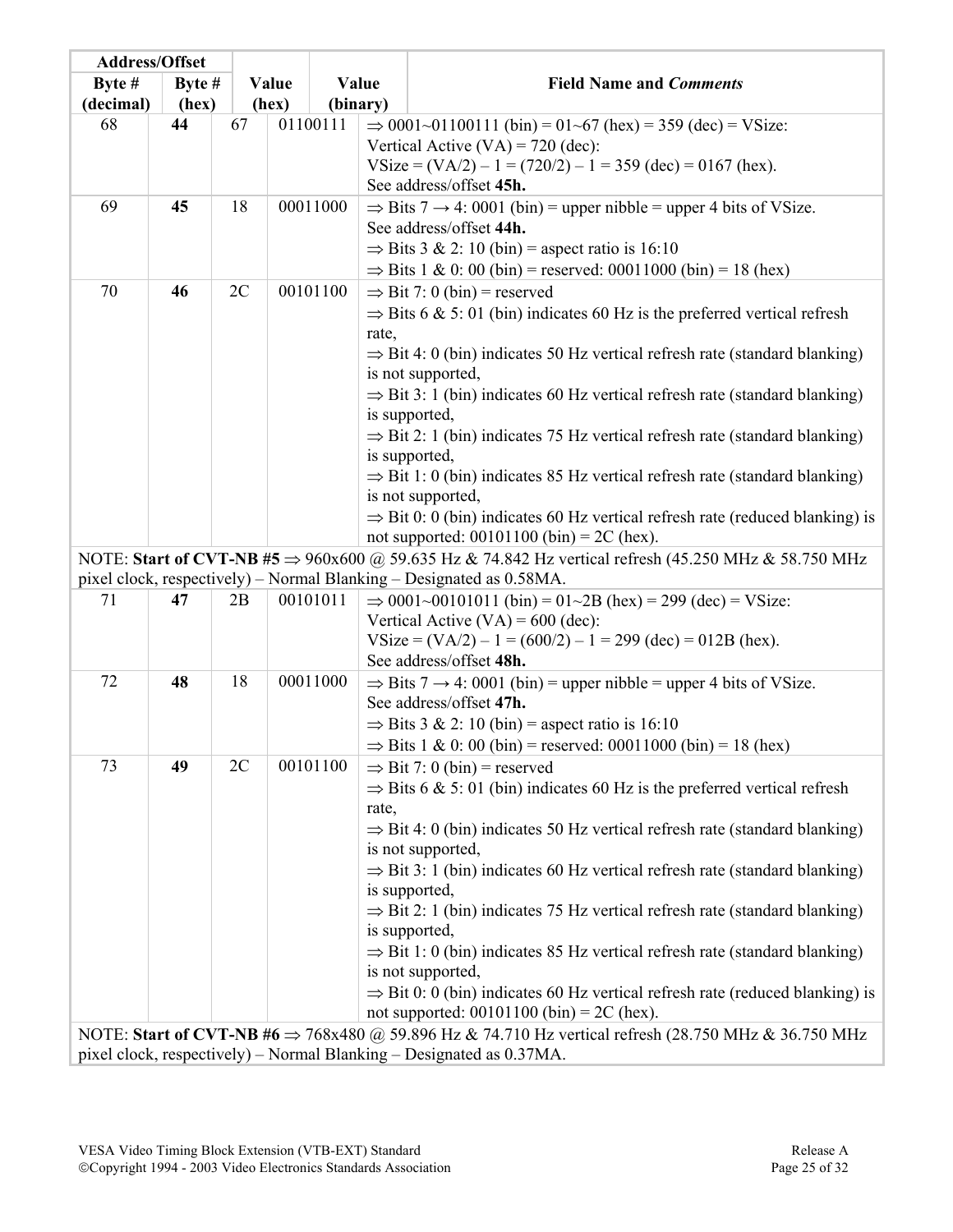|                                                                   | <b>Address/Offset</b> |                |       |          |       |                                                                                                                                                                                                                                                                                                                                                                                                                                                                                                                                                                                                                                                                                                                                                                                                                                                       |
|-------------------------------------------------------------------|-----------------------|----------------|-------|----------|-------|-------------------------------------------------------------------------------------------------------------------------------------------------------------------------------------------------------------------------------------------------------------------------------------------------------------------------------------------------------------------------------------------------------------------------------------------------------------------------------------------------------------------------------------------------------------------------------------------------------------------------------------------------------------------------------------------------------------------------------------------------------------------------------------------------------------------------------------------------------|
| Byte $#$                                                          | Byte #                |                | Value |          | Value | <b>Field Name and Comments</b>                                                                                                                                                                                                                                                                                                                                                                                                                                                                                                                                                                                                                                                                                                                                                                                                                        |
| (decimal)                                                         | (hex)                 |                | (hex) | (binary) |       |                                                                                                                                                                                                                                                                                                                                                                                                                                                                                                                                                                                                                                                                                                                                                                                                                                                       |
| 74                                                                | 4A                    | EF             |       | 11101111 |       | $\Rightarrow$ 0000~11101111 (bin) = 00~EF (hex) = 239 (dec) = VSize:<br>Vertical Active $(VA) = 480$ (dec):<br>VSize = $(VA/2) - 1 = (480/2) - 1 = 239$ (dec) = 00EF (hex).<br>See address/offset 48h.                                                                                                                                                                                                                                                                                                                                                                                                                                                                                                                                                                                                                                                |
| 75                                                                | 4B                    | 08             |       | 00001000 |       | $\Rightarrow$ Bits 7 $\rightarrow$ 4: 0000 (bin) = upper nibble = upper 4 bits of VSize.<br>See address/offset 47h.<br>$\Rightarrow$ Bits 3 & 2: 10 (bin) = aspect ratio is 16:10<br>$\Rightarrow$ Bits 1 & 0: 00 (bin) = reserved: 00011000 (bin) = 18 (hex)                                                                                                                                                                                                                                                                                                                                                                                                                                                                                                                                                                                         |
| 76                                                                | 4C                    | 2C             |       | 00101100 | rate, | $\Rightarrow$ Bit 7: 0 (bin) = reserved<br>$\Rightarrow$ Bits 6 & 5: 01 (bin) indicates 60 Hz is the preferred vertical refresh<br>$\Rightarrow$ Bit 4: 0 (bin) indicates 50 Hz vertical refresh rate (standard blanking)<br>is not supported,<br>$\Rightarrow$ Bit 3: 1 (bin) indicates 60 Hz vertical refresh rate (standard blanking)<br>is supported,<br>$\Rightarrow$ Bit 2: 1 (bin) indicates 75 Hz vertical refresh rate (standard blanking)<br>is supported,<br>$\Rightarrow$ Bit 1: 0 (bin) indicates 85 Hz vertical refresh rate (standard blanking)<br>is not supported,<br>$\Rightarrow$ Bit 0: 0 (bin) indicates 60 Hz vertical refresh rate (reduced blanking) is<br>not supported: $00101100$ (bin) = 2C (hex).<br>NOTE: Start of ST #9 $\Rightarrow$ 1680x1050 @ 59.950 Hz vertical refresh (125.750 MHz pixel clock) – Designated as |
| 1.87MA.<br>Note: ST video timing parameters calculated using GTF. |                       |                |       |          |       |                                                                                                                                                                                                                                                                                                                                                                                                                                                                                                                                                                                                                                                                                                                                                                                                                                                       |
| 77                                                                | 4D                    | B <sub>3</sub> |       |          |       | $\Rightarrow$ Horizontal Active Pixels (HAP) Indicator = 1680 (HA)/8 - 31 = 179<br>$(dec) = B3 (hex)$                                                                                                                                                                                                                                                                                                                                                                                                                                                                                                                                                                                                                                                                                                                                                 |
| 78                                                                | 4E                    | 3C             |       | 00111100 |       | $\Rightarrow$ Bits 7 & 6: 00 (bin) indicates 16:10 aspect ratio<br>$\Rightarrow$ Bits 5 $\rightarrow$ 0: 111100 (bin) indicates 60 Hz vertical refresh rate:<br>00111100 (bin) = $3C$ (hex)                                                                                                                                                                                                                                                                                                                                                                                                                                                                                                                                                                                                                                                           |
| 1.47MA<br>Note: ST video timing parameters calculated using GTF.  |                       |                |       |          |       | NOTE: Start of ST #10 $\Rightarrow$ 1536x960 @ 60.00 Hz vertical refresh (122.143 MHz pixel clock) – Designated as                                                                                                                                                                                                                                                                                                                                                                                                                                                                                                                                                                                                                                                                                                                                    |
| 79                                                                | 4F                    | A <sub>1</sub> |       |          |       | $\Rightarrow$ Horizontal Active Pixels (HAP) Indicator = 1536 (HA)/8 - 31 = 161<br>$(dec) = A1 (hex)$                                                                                                                                                                                                                                                                                                                                                                                                                                                                                                                                                                                                                                                                                                                                                 |
| 80                                                                | 50                    | 3C             |       | 00111100 |       | $\Rightarrow$ Bits 7 & 6: 00 (bin) indicates 16:10 aspect ratio<br>$\Rightarrow$ Bits 5 $\rightarrow$ 0: 111100 (bin) indicates 60 Hz vertical refresh rate:<br>00111100 (bin) = $3C$ (hex)                                                                                                                                                                                                                                                                                                                                                                                                                                                                                                                                                                                                                                                           |
| 0.94MA.                                                           |                       |                |       |          |       | NOTE: Start of ST #11 $\Rightarrow$ 1224x768 @ 60.00 Hz vertical refresh (76.702 MHz pixel clock) – Designated as                                                                                                                                                                                                                                                                                                                                                                                                                                                                                                                                                                                                                                                                                                                                     |
| Note: ST video timing parameters calculated using GTF.<br>81      | 51                    | 7A             |       |          |       | $\Rightarrow$ Horizontal Active Pixels (HAP) Indicator = 1224 (HA)/8 - 31 = 161                                                                                                                                                                                                                                                                                                                                                                                                                                                                                                                                                                                                                                                                                                                                                                       |
|                                                                   |                       |                |       |          |       | $(dec) = 7A (hex)$                                                                                                                                                                                                                                                                                                                                                                                                                                                                                                                                                                                                                                                                                                                                                                                                                                    |
| 82                                                                | 52                    | 3C             |       | 00111100 |       | $\Rightarrow$ Bits 7 & 6: 00 (bin) indicates 16:10 aspect ratio<br>$\Rightarrow$ Bits 5 $\rightarrow$ 0: 111100 (bin) indicates 60 Hz vertical refresh rate:<br>$00111100$ (bin) = 3C (hex)                                                                                                                                                                                                                                                                                                                                                                                                                                                                                                                                                                                                                                                           |
| 83                                                                | 53                    | 00             |       |          |       | $\Rightarrow$ 00 (bin): 45 (dec) unused bytes                                                                                                                                                                                                                                                                                                                                                                                                                                                                                                                                                                                                                                                                                                                                                                                                         |
|                                                                   | $\cdots$              | $\cdots$       |       |          |       |                                                                                                                                                                                                                                                                                                                                                                                                                                                                                                                                                                                                                                                                                                                                                                                                                                                       |
|                                                                   | $\cdots$              | $\cdots$       |       |          |       | $\ddot{\phantom{0}}\phantom{0}\bullet\bullet\bullet$                                                                                                                                                                                                                                                                                                                                                                                                                                                                                                                                                                                                                                                                                                                                                                                                  |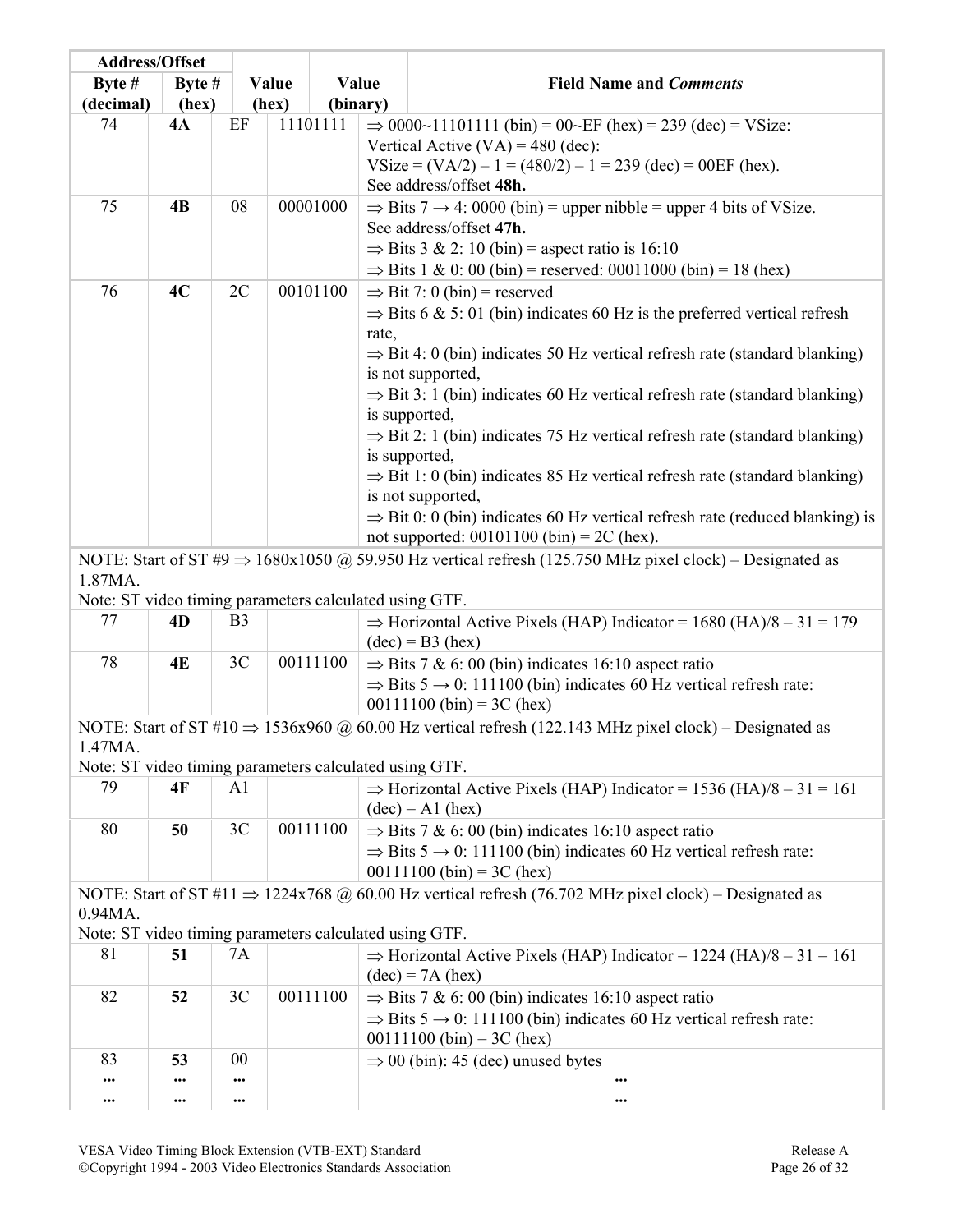| Byte $#$<br>(decimal) | <b>Address/Offset</b><br>Byte $#$<br>(hex) |          | Value<br>(hex) | Value<br>(binary) | <b>Field Name and Comments</b>                                                                                      |
|-----------------------|--------------------------------------------|----------|----------------|-------------------|---------------------------------------------------------------------------------------------------------------------|
| $\cdots$              | $\bullet\bullet\bullet$                    | $\cdots$ |                |                   | $\cdots$                                                                                                            |
| 126                   | 7E                                         | 00       |                |                   | $\cdots$                                                                                                            |
| 127                   | 7F                                         | 0A       |                |                   | Checksum: $xxh \Rightarrow$ The 1-byte sum (modulo 256) of all 128 bytes in this<br>VTB-EXT block is equal to zero. |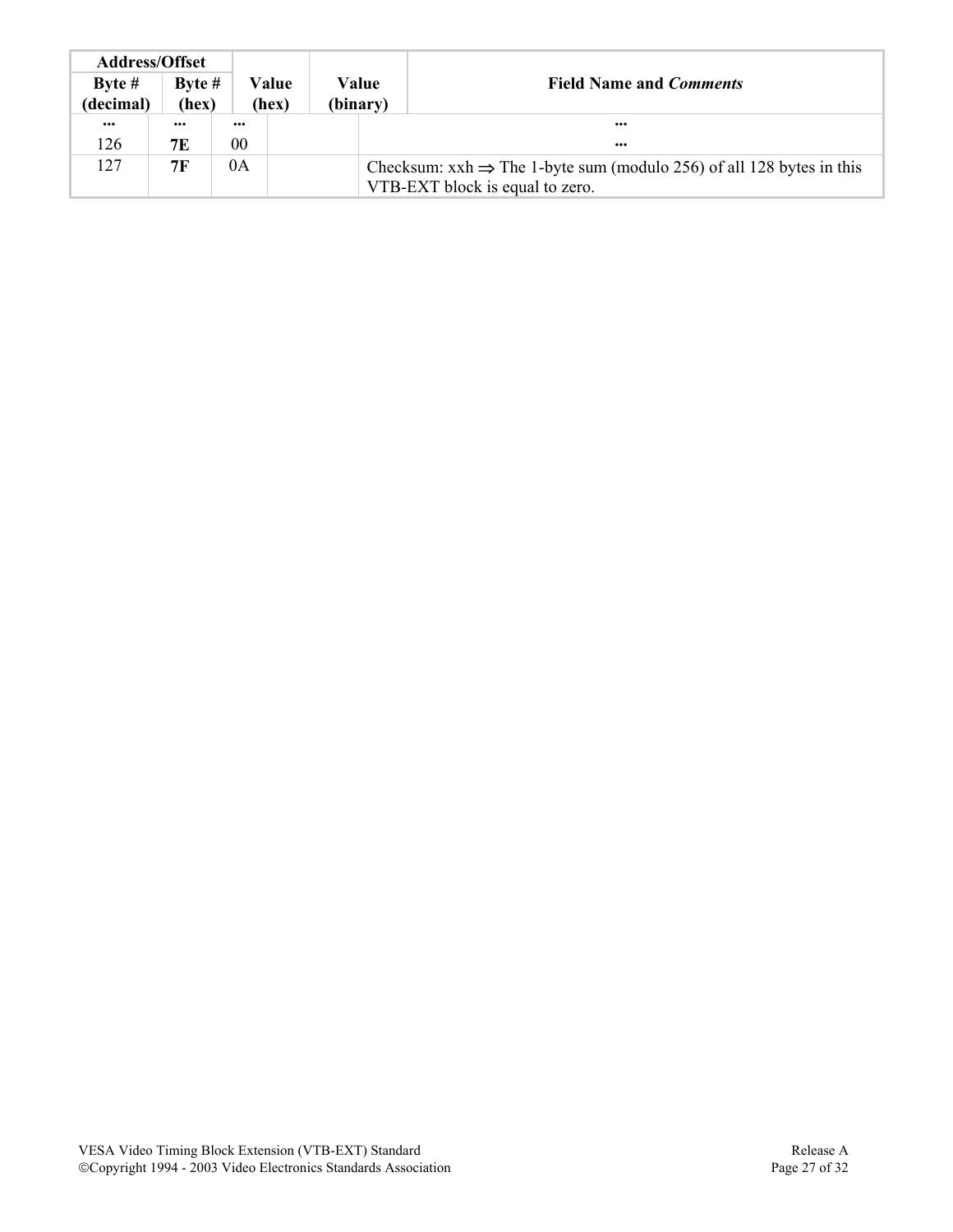# **4. APPENDIX B – Note Regarding Borders – (For Information Only)**

This section is included to provide a frame of reference for the use of borders in detailed timings.

- Both the horizontal and vertical border sizes are for one side only. (i.e. the actual number of pixels or lines taken up by both borders is twice the listed value)
- Borders are assumed to be symmetric.
- Borders are not considered part of the active image time and do not affect the total line time, which should always be found by adding the active and blanking times for each axis.
- Borders may be part of the blanking time, but that portion that may be safely used to provide an illuminated solid-color border around the active image area.



| VA – | <b>Vertical Active</b>          | HA.       | Ho |
|------|---------------------------------|-----------|----|
| VBL  | <b>Vertical Blanking</b>        | HBL.      | Ho |
| VB - | <b>Vertical Border</b>          | HB.       | Ho |
|      | VSO Vertical Sync. Offset       | HSO -     | Ho |
|      | VSPW Vertical Sync, Pulse Width | $HSPW$ Ho |    |

- rizontal Active
- vertical Blanking
- brizontal Border
- brizontal Sync. Offset
- Vertical Sync. Pulse Width HSPW Horizontal Sync. Pulse Width

VESA Video Timing Block Extension (VTB-EXT) Standard Release A Copyright 1994 - 2003 Video Electronics Standards Association Page 28 of 32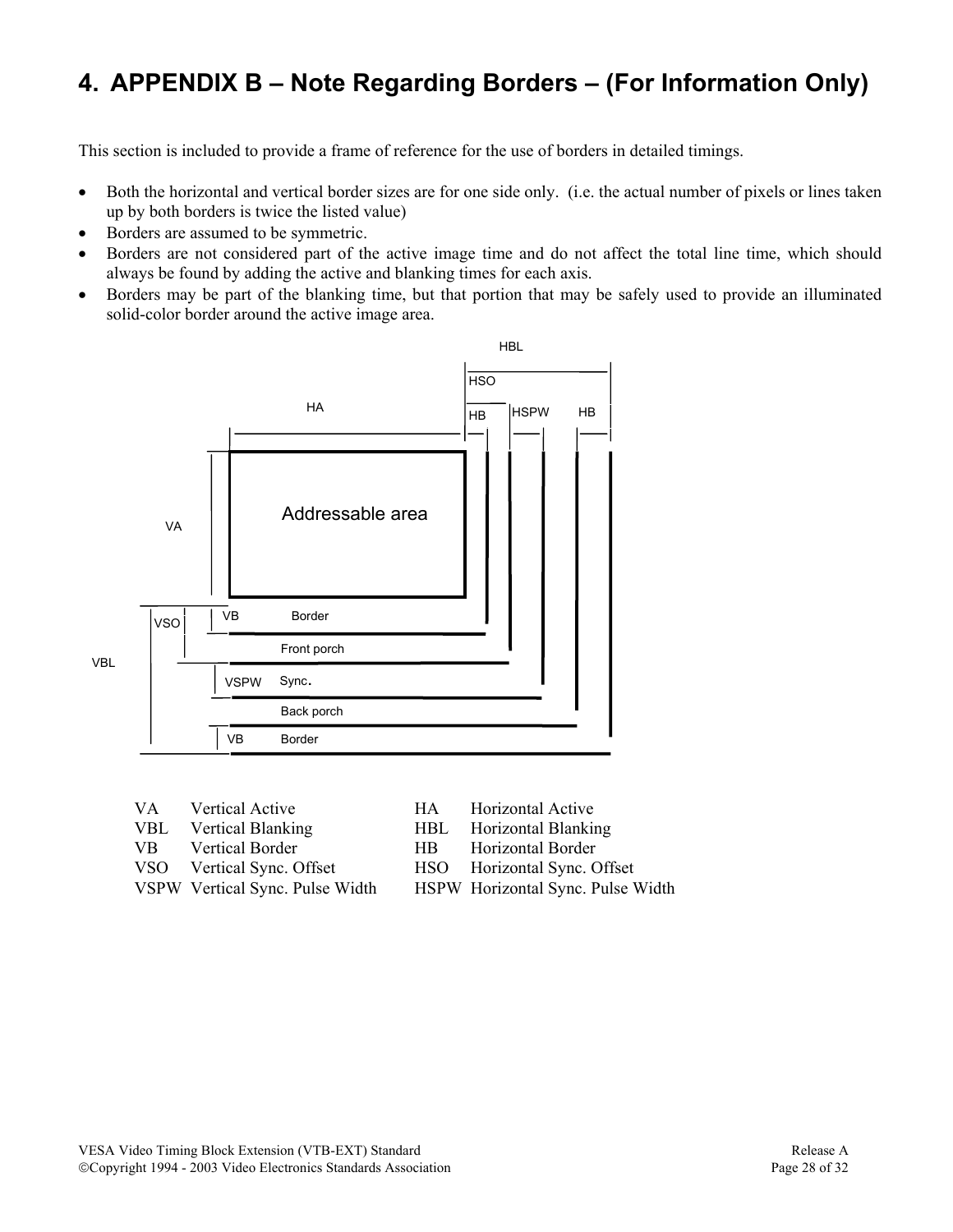# **5. APPENDIX C – Data Formats** – (For Information Only)

#### 5.1 Video Timing Block Extension (VTB-EXT) High Level Layout

Refer to E-EDID Standard for the latest updates.

#### 5.1.1 Mandatory elements

Block 0 (base 128 byte EDID table) is the only mandatory block.

This table shows the required use of E-EDID blocks.

All blocks are 128 bytes in length.

Each extension block is structured according to table 2-3 in section 2.1.3. All extension blocks must be sequential, no holes allowed

| <b>Block #</b> | <b>Block Description</b>              |
|----------------|---------------------------------------|
| $\theta$       | EDID 1.3 (or higher)                  |
|                | Extension if only 1 extension,        |
|                | otherwise EDID Block map (blocks 2-   |
|                | 127)                                  |
| 2              | Extension                             |
| 3              | Extension                             |
| 4              | Extension                             |
|                |                                       |
| N              | Extension                             |
|                |                                       |
| 128            | EDID Block map for blocks $129 - 254$ |
|                | if more than 128 blocks used          |
| 129            | Extension                             |
|                |                                       |
| $N = < 254$    | Extension                             |
|                |                                       |

**Table 5-1 – Extension Blocks – Mandatory Elements** 

Note: Block number 1 is used for Extension data if there is only one extension, otherwise block 1 is used as a block map.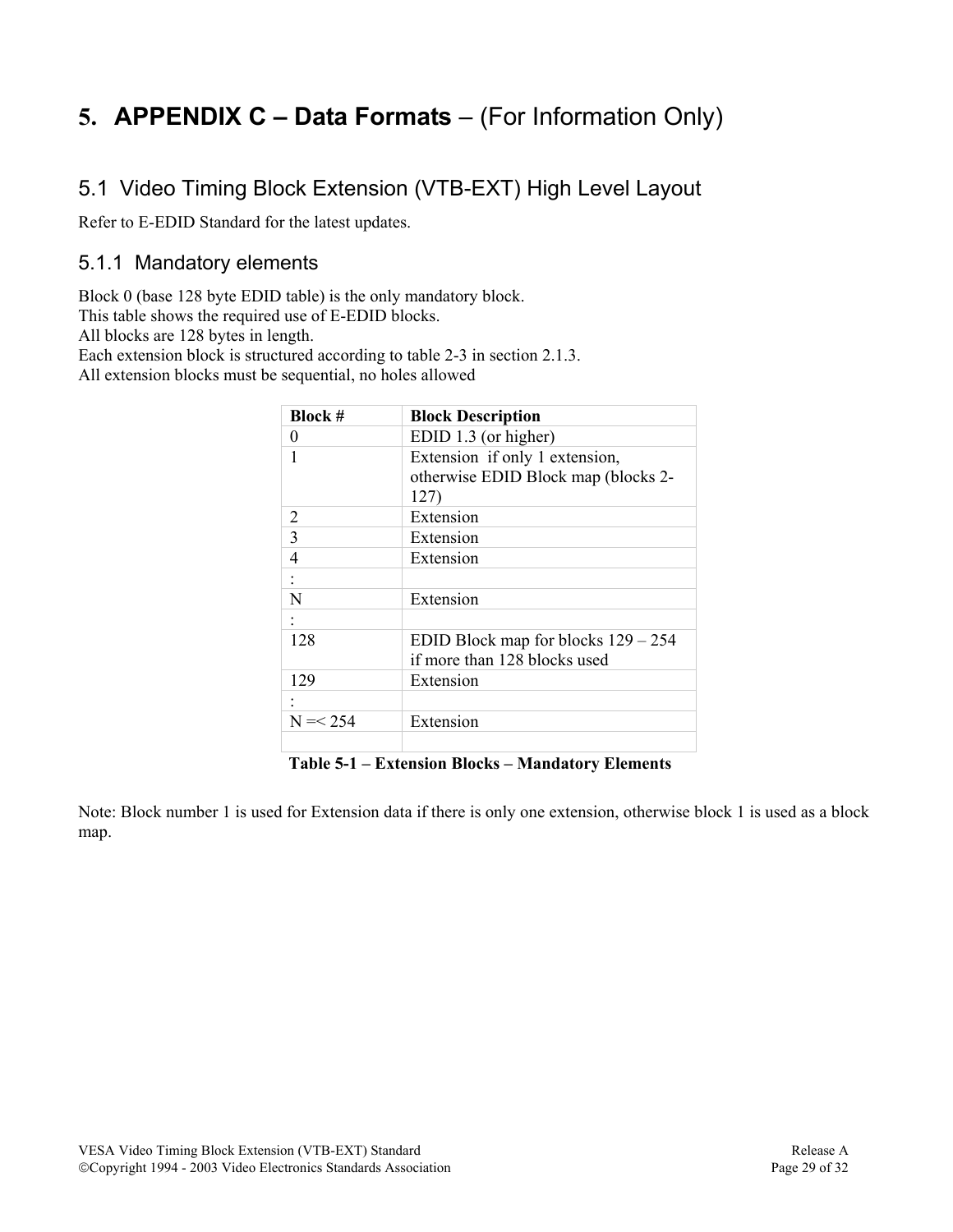## 5.1.2 EDID Block Map Extension

| Byte $#$                         | <b>Description</b>           |                                       |  |  |
|----------------------------------|------------------------------|---------------------------------------|--|--|
| 0                                | Tag for Block Map            |                                       |  |  |
|                                  | Extension Tag for data in    | Unused blocks are listed as Extension |  |  |
|                                  | block 2 or block 129         | $Tag = 0$                             |  |  |
| 2                                | Extension Tag for data in    |                                       |  |  |
|                                  | block 3 or block 130         |                                       |  |  |
|                                  |                              |                                       |  |  |
| N                                | Extension Tag for data in    |                                       |  |  |
|                                  | block $N+1$ or block $N+128$ |                                       |  |  |
|                                  |                              |                                       |  |  |
| 126                              | Extension Tag for data in    |                                       |  |  |
|                                  | block 127 or block 254       |                                       |  |  |
| 127                              | Check sum for this block map |                                       |  |  |
| $\epsilon$ a report $\mathbf{r}$ |                              |                                       |  |  |

#### **Table 5-2 – EDID Block Map Extension**

Note: Block Tag is a byte that identifies the content of the Extension Block. A partial list of defined Tags is listed in Section 2.1.4.

#### 5.1.3 General Extension Format

| Byte $#$  | <b>Description</b>                          |                                                               |
|-----------|---------------------------------------------|---------------------------------------------------------------|
|           | <b>Extension Tag</b>                        |                                                               |
|           | Revision number for this tag                | One byte binary number. Revisions are<br>backward compatible. |
| $2 - 126$ | <b>Extension</b> data                       |                                                               |
| 127       | Checksum for this Extension<br><b>Block</b> |                                                               |

**Table 5-3 – General Extension Format**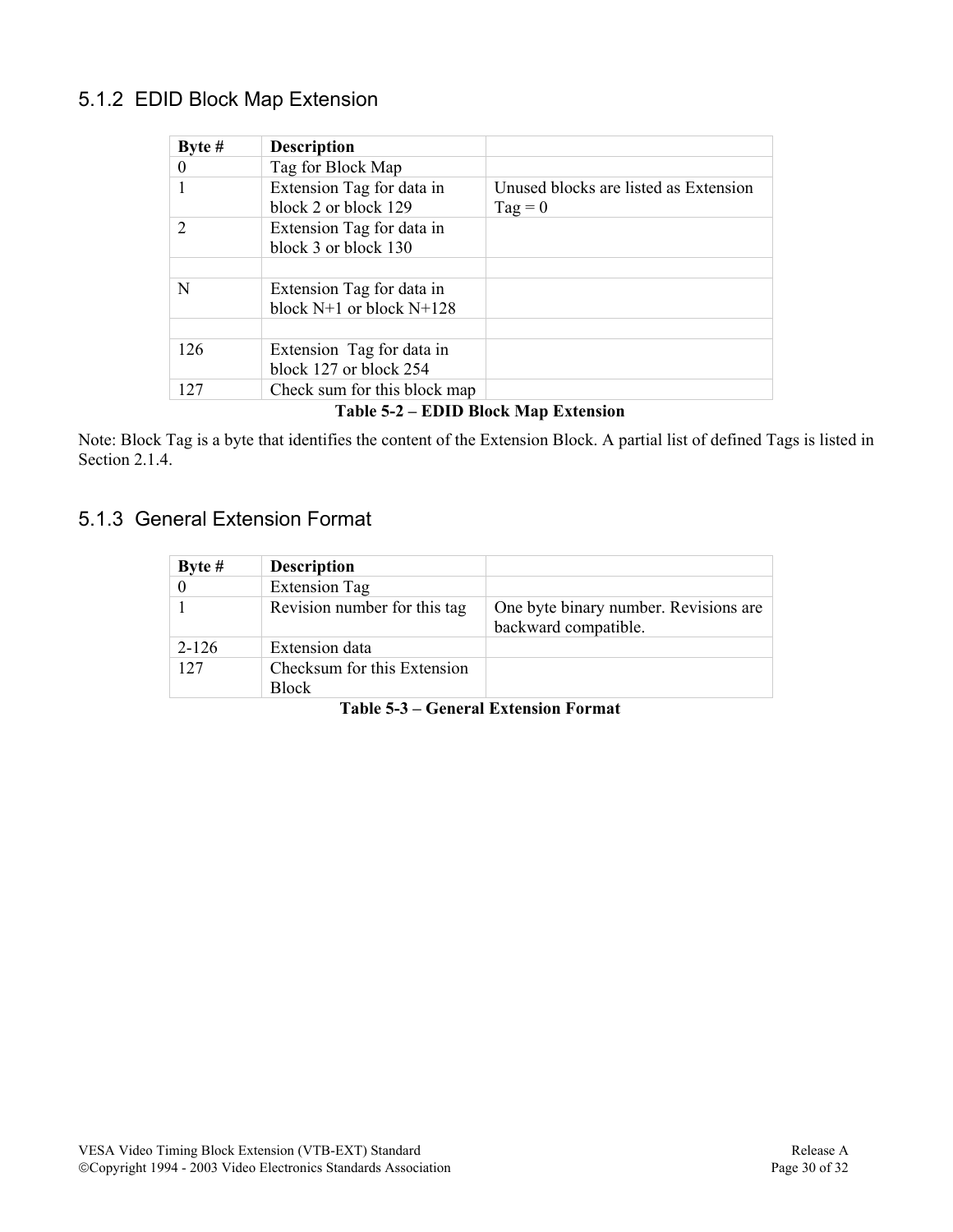# **6. APPENDIX D – Glossary**

|                | <b>Abbreviation</b> | <b>Meaning</b>                 | <b>Definition</b>                                                                                                                                                                                                     |
|----------------|---------------------|--------------------------------|-----------------------------------------------------------------------------------------------------------------------------------------------------------------------------------------------------------------------|
| 1.             | HA                  | Horizontal Active              | The number of active pixels in a horizontal line that can be<br>displayed in an image.                                                                                                                                |
| 2.             | HB                  | Horizontal Border              | The number of in-active pixels in a horizontal line that occur<br>during horizontal border time.                                                                                                                      |
| 3 <sub>1</sub> | <b>HBL</b>          | Horizontal Blanking            | The number of pixels in a horizontal line that occur during the<br>horizontal blanking time.                                                                                                                          |
| 4.             | <b>VA</b>           | <b>Vertical Active</b>         | The number of active lines in a vertical field/frame that can be<br>displayed in an image.                                                                                                                            |
| 5.             | <b>VB</b>           | Vertical Border                | The number of in-active lines in a vertical field/frame that occur<br>during vertical border time.                                                                                                                    |
| 6.             | <b>VBL</b>          | <b>Vertical Blanking</b>       | The number of lines in a vertical field/frame that occur during<br>the vertical blanking time.                                                                                                                        |
| 7.             | <b>HSO</b>          | Horizontal Sync Offset         | The number of pixels in a horizontal line that occur between the<br>end of the horizontal active video and the beginning (leading<br>edge) of the horizontal sync pulse. Also known as the horizontal<br>front porch. |
| 8.             | <b>HSPW</b>         | Horizontal Sync Pulse<br>Width | The number of pixels in a horizontal line that occur between the<br>beginning (leading edge) of the horizontal sync pulse and the<br>ending (trailing edge) of the horizontal sync pulse.                             |
| 9.             | <b>VSO</b>          | Vertical Sync Offset           | The number of lines in a vertical field/frame that occur between<br>the end of the vertical active video and the beginning (leading<br>edge) of the vertical sync pulse. Also known as the vertical front<br>porch.   |
| 10.            | <b>VSPW</b>         | Vertical Sync Pulse Width      | The number of lines in a vertical field/frame that occur between<br>the beginning (leading edge) of the vertical sync pulse and the<br>ending (trailing edge) of the vertical sync pulse.                             |
| 11.            | <b>HIS</b>          | Horizontal Image Size          | The horizontal size (in millimeters) of the displayed image.<br>Note: For projectors, the value of HIS is 0.0 mm.                                                                                                     |
| 12.            | <b>VIS</b>          | Vertical Image Size            | The vertical size (in millimeters) of the displayed image. Note:<br>For projectors, the value of VIS is 0.0 mm.                                                                                                       |